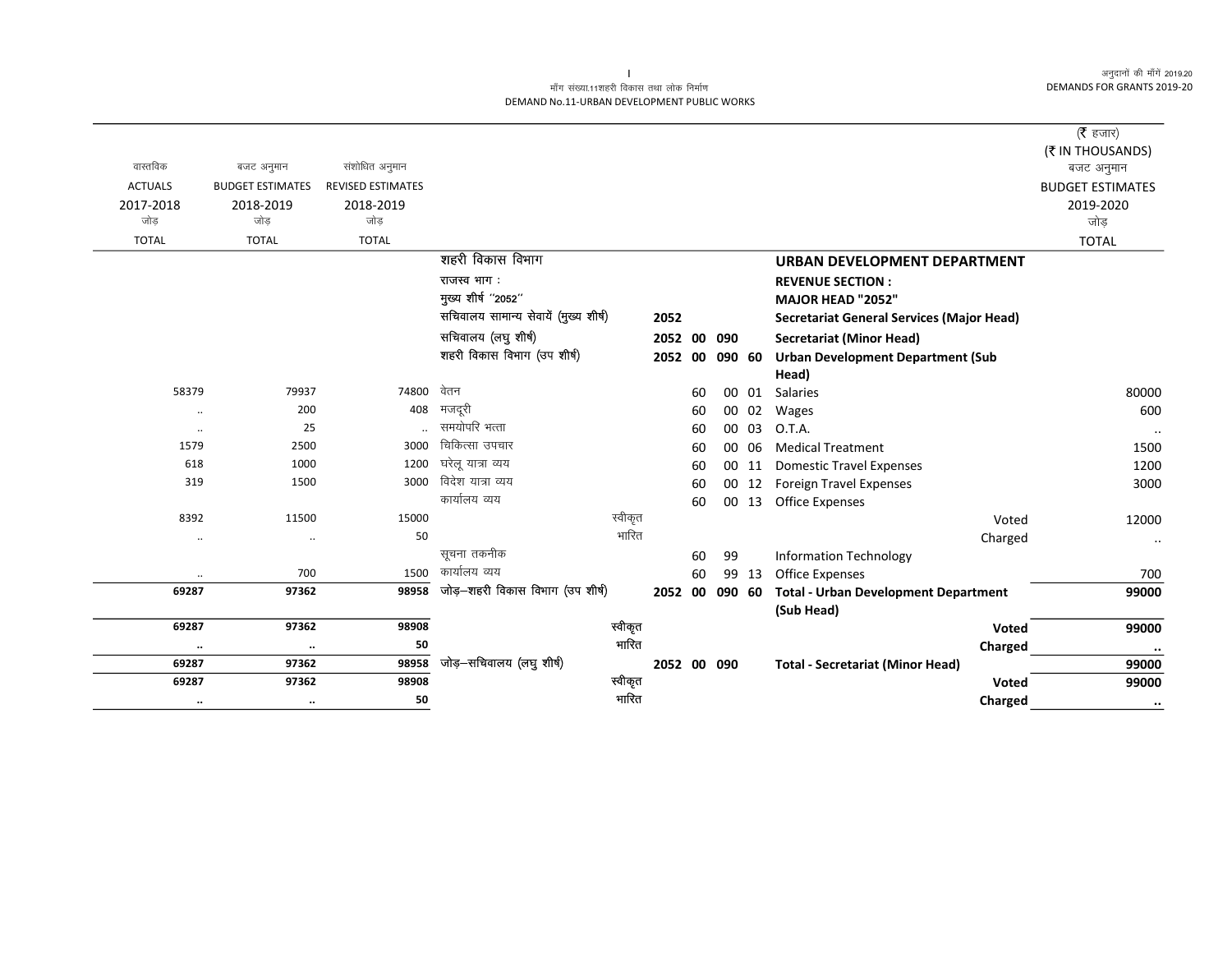### माँग संख्या.11शहरी विकास तथा लोक निर्माण DEMAND No.11-URBAN DEVELOPMENT PUBLIC WORKS

|                      |                         |                          |                                         |         |             |    |                |       |                                                      | ( $\bar{\tau}$ हजार)           |
|----------------------|-------------------------|--------------------------|-----------------------------------------|---------|-------------|----|----------------|-------|------------------------------------------------------|--------------------------------|
| वास्तविक             | बजट अनुमान              | संशोधित अनुमान           |                                         |         |             |    |                |       |                                                      | (₹ IN THOUSANDS)<br>बजट अनुमान |
| <b>ACTUALS</b>       | <b>BUDGET ESTIMATES</b> | <b>REVISED ESTIMATES</b> |                                         |         |             |    |                |       |                                                      | <b>BUDGET ESTIMATES</b>        |
| 2017-2018            | 2018-2019               | 2018-2019                |                                         |         |             |    |                |       |                                                      | 2019-2020                      |
| जोड                  | जोड                     | जोड                      |                                         |         |             |    |                |       |                                                      | जोड                            |
| <b>TOTAL</b>         | <b>TOTAL</b>            | <b>TOTAL</b>             |                                         |         |             |    |                |       |                                                      | <b>TOTAL</b>                   |
| 69287                | 97362                   | 98958                    | जोड़-मुख्य शीर्ष "2052"                 |         | 2052        |    |                |       | <b>TOTAL - MAJOR HEAD"2052"</b>                      | 99000                          |
| 69287                | 97362                   | 98908                    |                                         | स्वीकृत |             |    |                |       | <b>Voted</b>                                         | 99000                          |
| $\ddot{\phantom{a}}$ | $\cdot \cdot$           | 50                       |                                         | भारित   |             |    |                |       | Charged                                              |                                |
|                      |                         |                          | मुख्य शीर्ष "2070"                      |         |             |    |                |       | <b>MAJOR HEAD "2070"</b>                             |                                |
|                      |                         |                          | अन्य प्रशासनिक सेवायें (मुख्य शीर्ष)    |         | 2070        |    |                |       | <b>Other Administrative Services (Major</b>          |                                |
|                      |                         |                          | विशेष जाँच आयोग (लघु शीर्ष)             |         |             |    |                |       | Head)                                                |                                |
|                      |                         |                          |                                         |         | 2070 00     |    | 105            |       | <b>Special Commission of Enquiry (Minor</b><br>Head) |                                |
|                      |                         |                          | राज्य वित्त आयोग (उप शीर्ष)             |         | 2070 00     |    | 105 31         |       | <b>State Finance Commission (Sub Head)</b>           |                                |
| 2917                 | $\ddotsc$               |                          | वेतन                                    |         |             | 31 |                | 00 01 | Salaries                                             |                                |
| 10541                | $\cdot$                 |                          | कार्यालय व्यय                           |         |             | 31 |                | 00 13 | <b>Office Expenses</b>                               |                                |
| 13458                | $\ddot{\phantom{a}}$    |                          | जोड़-राज्य वित्त आयोग (उप शीर्ष)        |         | 2070 00     |    |                |       | 105 31 Total - State Finance Commission (Sub         |                                |
|                      |                         |                          |                                         |         |             |    |                |       | Head)                                                |                                |
| 13458                | $\ddotsc$               |                          | जोड़-विशेष जाँच आयोग (लघु शीर्ष)        |         | 2070 00 105 |    |                |       | <b>Total - Special Commission of Enquiry</b>         |                                |
|                      |                         |                          |                                         |         |             |    |                |       | (Minor Head)                                         |                                |
|                      |                         |                          | अन्य व्यय (लघु शीर्ष)                   |         | 2070 00     |    | 800            |       | <b>Other Expenditure (Minor Head)</b>                |                                |
|                      |                         |                          | दिल्ली नगर निगम को जुर्मानों, जब्ती की  |         | 2070 00     |    | 800 90         |       | Reimbursement of fines, forfeiture to                |                                |
|                      |                         |                          | प्रतिपूर्ति (उप शीर्ष)                  |         |             |    |                |       | MCD (Sub Head)                                       |                                |
| 48469                | 40000                   | 40000                    | अन्य प्रभार                             |         |             | 90 |                | 00 50 | <b>Other Charges</b>                                 | 45000                          |
| 48469                | 40000                   | 40000                    | जोड़-दिल्ली नगर निगम को जुर्मानो, जब्ती |         |             |    | 2070 00 800 90 |       | Total - Reimbursement of fines, forfeiture           | 45000                          |
|                      |                         |                          | की प्रतिपूर्ति (उप शीर्ष)               |         |             |    |                |       | to MCD (Sub Head)                                    |                                |
|                      |                         |                          | स्थानीय निकाय निदेशालय (उप शीर्ष)       |         | 2070        | 00 | 800 63         |       | <b>Directorate of Local Bodies (Sub Head)</b>        |                                |
| 12800                | 28000                   | 19900                    | वेतन                                    |         |             | 63 |                |       | 00 01 Salaries                                       | 22500                          |
| 1487                 | 1700                    | 2400                     | मजदूरी                                  |         |             | 63 |                | 00 02 | Wages                                                | 2920                           |
| 301                  | 500                     | 450                      | चिकित्सा उपचार                          |         |             | 63 |                | 00 06 | <b>Medical Treatment</b>                             | 300                            |
| $\ddot{\phantom{0}}$ | 20                      | 50                       | घरेलू यात्रा व्यय                       |         |             | 63 |                | 00 11 | <b>Domestic Travel Expenses</b>                      | 50                             |
|                      |                         |                          | कार्यालय व्यय                           |         |             | 63 |                | 00 13 | <b>Office Expenses</b>                               |                                |
| 584                  | 700                     | 1400                     |                                         | स्वीकृत |             |    |                |       | Voted                                                | 1500                           |
| $\ddotsc$            | $\ldots$                | 50                       |                                         | भारित   |             |    |                |       | Charged                                              |                                |
| 64                   | 350                     | 250                      | पेट्रोल तेल व स्नैहक द्रव्य             |         |             | 63 | 00             | -24   | P.O.L.                                               | 500                            |
| 197                  | 350                     | 6000                     | व्यावसायिक सेवायें                      |         |             | 63 |                |       | 00 28 Professional Services                          | 6000                           |

 $\overline{2}$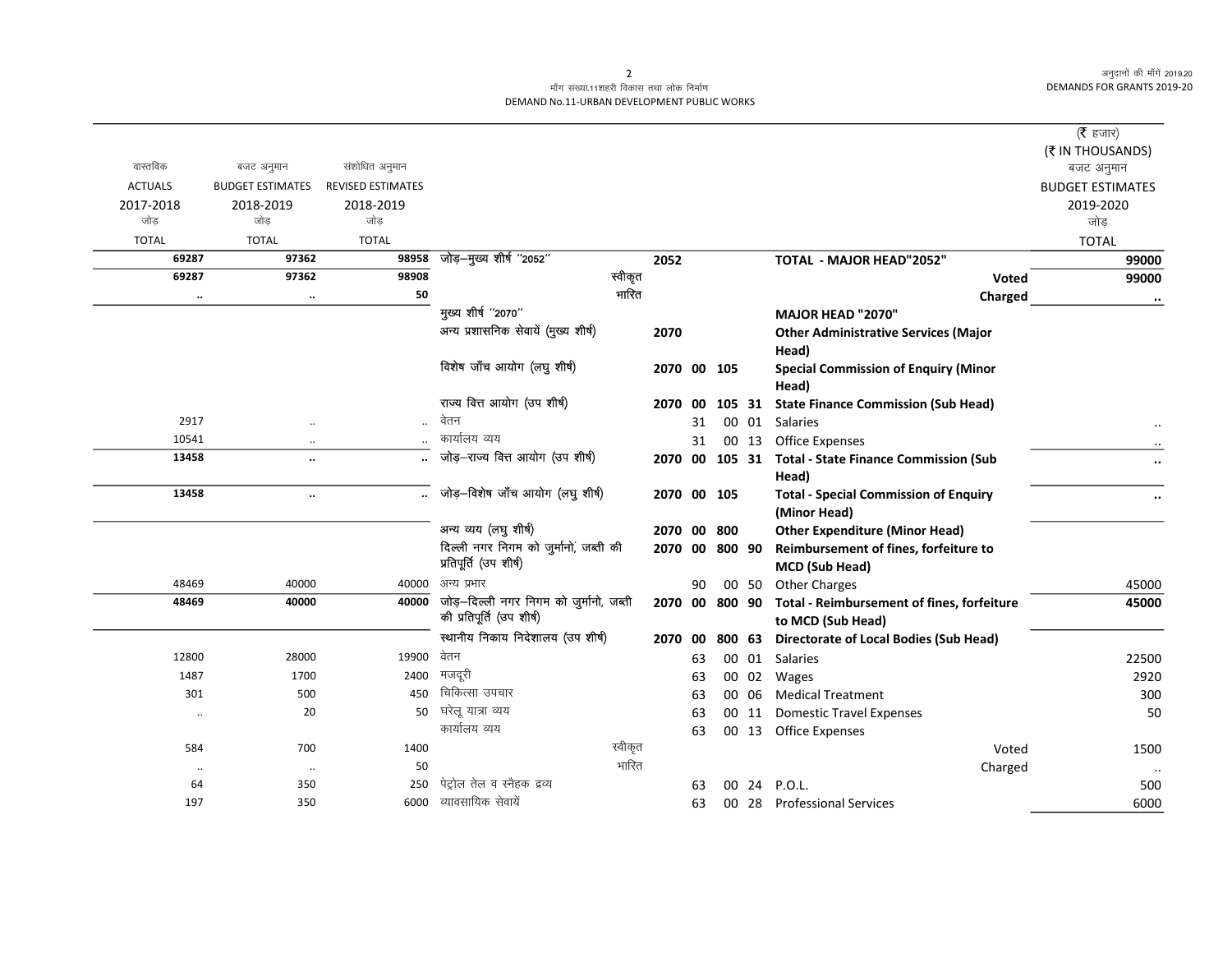#### माँग संख्या.11शहरी विकास तथा लोक निर्माण DEMAND No.11-URBAN DEVELOPMENT PUBLIC WORKS

|                |                         |                          |                                         |             |    |        |       |                                                                  | ( <b>रै</b> हजार)       |
|----------------|-------------------------|--------------------------|-----------------------------------------|-------------|----|--------|-------|------------------------------------------------------------------|-------------------------|
|                |                         |                          |                                         |             |    |        |       |                                                                  | (₹ IN THOUSANDS)        |
| वास्तविक       | बजट अनुमान              | संशोधित अनुमान           |                                         |             |    |        |       |                                                                  | बजट अनुमान              |
| <b>ACTUALS</b> | <b>BUDGET ESTIMATES</b> | <b>REVISED ESTIMATES</b> |                                         |             |    |        |       |                                                                  | <b>BUDGET ESTIMATES</b> |
| 2017-2018      | 2018-2019               | 2018-2019                |                                         |             |    |        |       |                                                                  | 2019-2020               |
| जोड            | जोड                     | जोड                      |                                         |             |    |        |       |                                                                  | जोड़                    |
| <b>TOTAL</b>   | <b>TOTAL</b>            | <b>TOTAL</b>             |                                         |             |    |        |       |                                                                  | <b>TOTAL</b>            |
| 15433          | 31620                   | 30500                    | जोड़–स्थानीय निकाय निदेशालय (उप शीर्ष)  |             |    |        |       | 2070 00 800 63 Total - Directorate of Local Bodies (Sub<br>Head) | 33770                   |
| 15433          | 31620                   | 30450                    | स्वीकृत                                 |             |    |        |       | <b>Voted</b>                                                     | 33770                   |
| $\ddotsc$      | $\ddotsc$               | 50                       | भारित                                   |             |    |        |       | Charged                                                          | $\cdot\cdot$            |
| 63902          | 71620                   | 70500                    | जोड़–अन्य व्यय (लघु शीर्ष)              | 2070 00 800 |    |        |       | <b>Total - Other Expenditure (Minor Head)</b>                    | 78770                   |
| 63902          | 71620                   | 70450                    | स्वीकृत                                 |             |    |        |       | <b>Voted</b>                                                     | 78770                   |
| $\ddotsc$      | $\ddotsc$               | 50                       | भारित                                   |             |    |        |       | Charged                                                          | $\ddotsc$               |
| 77360          | 71620                   | 70500                    | जोड़-मुख्य शीर्ष "2070"                 | 2070        |    |        |       | <b>TOTAL - MAJOR HEAD"2070"</b>                                  | 78770                   |
| 77360          | 71620                   | 70450                    | स्वीकृत                                 |             |    |        |       | Voted                                                            | 78770                   |
| $\ldots$       | $\ddotsc$               | 50                       | भारित                                   |             |    |        |       | Charged                                                          | $\ddotsc$               |
|                |                         |                          | मुख्य शीर्ष "2202"                      |             |    |        |       | <b>MAJOR HEAD "2202"</b>                                         |                         |
|                |                         |                          | सामान्य शिक्षा (मुख्य शीर्ष)            | 2202        |    |        |       | <b>General Education (Major Head)</b>                            |                         |
|                |                         |                          | प्रारम्भिक शिक्षा (उप मुख्य शीर्ष)      | 2202 01     |    |        |       | <b>Elementary Education (Sub Major Head)</b>                     |                         |
|                |                         |                          | प्राथमिक शिक्षा के लिए स्थानीय निकायों  | 2202 01 103 |    |        |       | Assistance to local bodies for primary                           |                         |
|                |                         |                          | को सहायता (लघु शीर्ष)                   |             |    |        |       | education (Minor Head)                                           |                         |
|                |                         |                          | दिल्ली नगर निगम (उप शीर्ष)              | 2202 01     |    | 103 99 |       | <b>Delhi Municipal Corporation (Sub Head)</b>                    |                         |
|                |                         |                          | पूर्वी दिल्ली नगर निगम को सहायता अनुदान |             | 99 | 90     |       | <b>Grants-in-aid to East Delhi Municipal</b>                     |                         |
|                |                         |                          |                                         |             |    |        |       | Corporation                                                      |                         |
| 578103         | 640371                  | 480279                   | सहायता अनुदान–सामान्य                   |             | 99 |        | 90 31 | Grants-in-aid-General                                            |                         |
| 2312356        | 2561483                 | 1921112                  | सहायता अनुदान–वेतन                      |             | 99 |        | 90 36 | Grants-in-aid-Salaries                                           |                         |
| 2890459        | 3201854                 | 2401391                  | जोड़- पूर्वी दिल्ली नगर निगम को सहायता  |             | 99 | 90     |       | <b>Total: Grants-in-aid to East Delhi</b>                        |                         |
|                |                         |                          | अनुदान                                  |             |    |        |       | <b>Municipal Corporation</b>                                     |                         |
|                |                         |                          | दक्षिण दिल्ली नगर निगम को सहायता        |             | 99 | 89     |       | <b>Grants-in-aid to South Delhi Municipal</b>                    |                         |
|                |                         |                          | अनुदान                                  |             |    |        |       | Corporation                                                      |                         |
| 436365         | 483366                  | 362523                   | सहायता अनुदान–सामान्य                   |             | 99 |        | 89 31 | Grants-in-aid-General                                            |                         |
| 3927285        | 4350298                 | 3262723                  | सहायता अनुदान–वेतन                      |             | 99 |        | 89 36 | Grants-in-aid-Salaries                                           |                         |
| 4363650        | 4833664                 | 3625246                  | जोड़- दक्षिण दिल्ली नगर निगम को         |             | 99 | 89     |       | <b>Total: Grants-in-aid to South Delhi</b>                       | $\ddotsc$               |
|                |                         |                          | सहायता अनुदान                           |             |    |        |       | <b>Municipal Corporation</b>                                     |                         |
|                |                         |                          | उत्तरी दिल्ली नगर निगम को सहायता        |             | 99 | 88     |       | <b>Grants-in-aid to North Delhi Municipal</b>                    |                         |
|                |                         |                          | अनुदान                                  |             |    |        |       | Corporation                                                      |                         |
| 5713593        | 6329012                 |                          | 4746759 सहायता अनुदान–वेतन              |             | 99 |        | 88 36 | Grants-in-aid-Salaries                                           |                         |
|                |                         |                          |                                         |             |    |        |       |                                                                  |                         |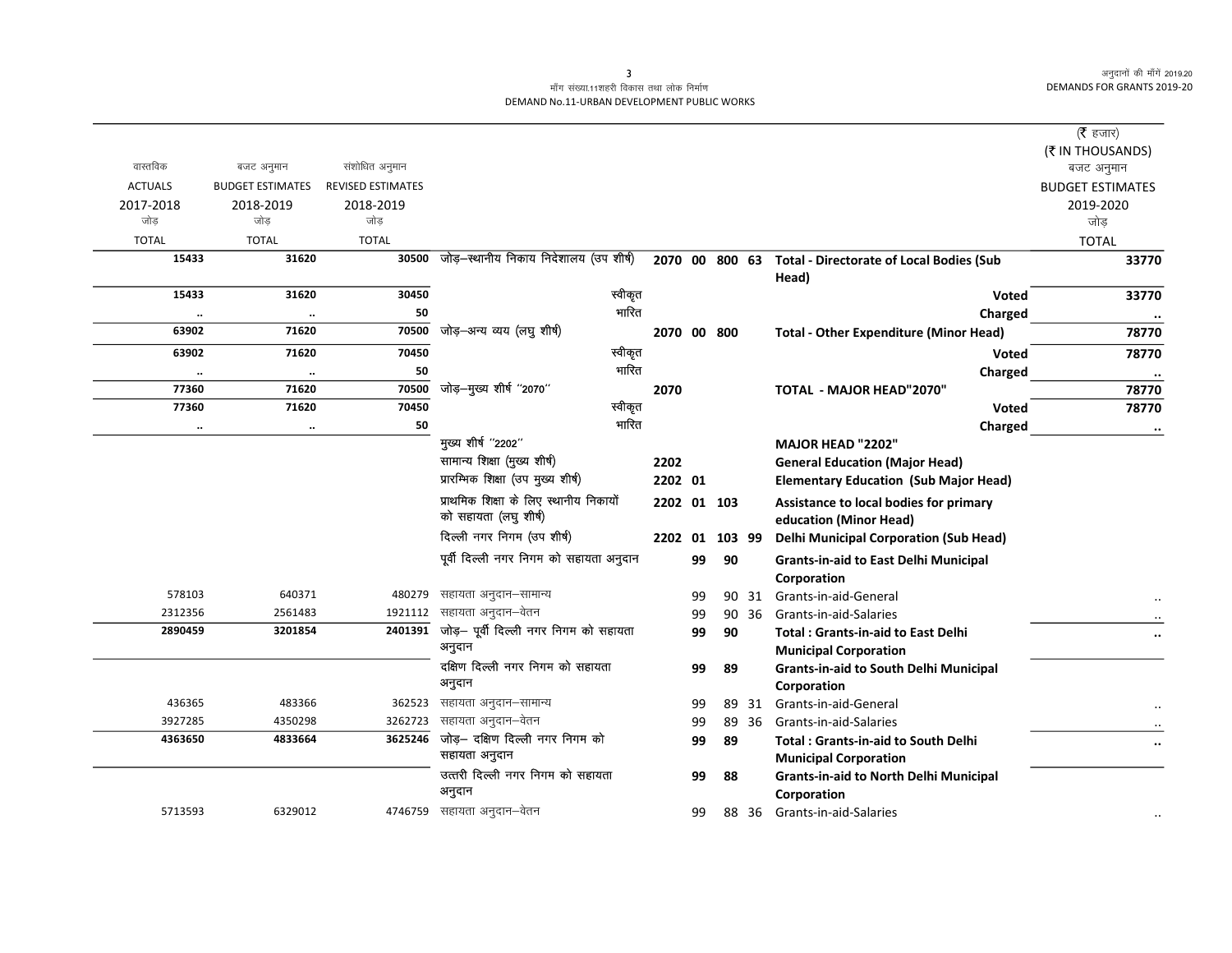$\overline{\phantom{0}}$ 

#### माँग संख्या.11शहरी विकास तथा लोक निर्माण DEMAND No.11-URBAN DEVELOPMENT PUBLIC WORKS

|                |                         |                          |                                                                 |                |    |           |       |                                                                            | ( $\bar{\tau}$ हजार)    |
|----------------|-------------------------|--------------------------|-----------------------------------------------------------------|----------------|----|-----------|-------|----------------------------------------------------------------------------|-------------------------|
|                |                         |                          |                                                                 |                |    |           |       |                                                                            | (₹ IN THOUSANDS)        |
| वास्तविक       | बजट अनुमान              | संशोधित अनुमान           |                                                                 |                |    |           |       |                                                                            | बजट अनुमान              |
| <b>ACTUALS</b> | <b>BUDGET ESTIMATES</b> | <b>REVISED ESTIMATES</b> |                                                                 |                |    |           |       |                                                                            | <b>BUDGET ESTIMATES</b> |
| 2017-2018      | 2018-2019               | 2018-2019                |                                                                 |                |    |           |       |                                                                            | 2019-2020               |
| जोड            | जोड                     | जोड                      |                                                                 |                |    |           |       |                                                                            | जोड                     |
| <b>TOTAL</b>   | <b>TOTAL</b>            | <b>TOTAL</b>             |                                                                 |                |    |           |       |                                                                            | <b>TOTAL</b>            |
| 5713593        | 6329012                 | 4746759                  | जोड़– उत्तरी दिल्ली नगर निगम को<br>सहायता अनुदान                |                | 99 | 88        |       | <b>Total: Grants-in-aid to North Delhi</b><br><b>Municipal Corporation</b> |                         |
| 12967702       | 14364530                | 10773396                 | जोड़-दिल्ली नगर निगम (उप शीर्ष)                                 | 2202 01 103 99 |    |           |       | <b>Total - Delhi Municipal Corporation (Sub</b><br>Head)                   |                         |
|                |                         |                          | नई दिल्ली नगर परिषद (उप शीर्ष)                                  | 2202           | 01 | 103 98    |       | <b>New Delhi Municipal Council (Sub Head)</b>                              |                         |
|                |                         |                          | सहायता अनुदान                                                   |                | 98 | 97        |       | <b>Grants-in-aid</b>                                                       |                         |
| 76475          | 84122                   | 63091                    | सहायता अनुदान–सामान्य                                           |                | 98 |           | 97 31 | Grants-in-aid-General                                                      |                         |
| 305898         | 336488                  | 252366                   | सहायता अनुदान–वेतन                                              |                | 98 |           | 97 36 | Grants-in-aid-Salaries                                                     |                         |
| 382373         | 420610                  | 315457                   | जोड़- नई दिल्ली नगर परिषद (उप शीर्ष)                            |                |    |           |       | 2202 01 103 98 Total : New Delhi Municipal Council (Sub<br>Head)           |                         |
|                |                         |                          | दिल्ली केन्ट बोर्ड (उप शीर्ष)                                   | 2202 01 103 97 |    |           |       | Delhi Cantt. Board (Sub Head)                                              |                         |
|                |                         |                          | सहायता अनुदान                                                   |                | 97 | 98        |       | Grants-in-aid                                                              |                         |
| 52074          | 57281                   | 42960                    | सहायता अनुदान-सामान्य                                           |                | 97 |           | 98 31 | Grants-in-aid-General                                                      |                         |
| 52074          | 57281                   | 42960                    | जोड़- दिल्ली केन्ट बोर्ड (उप शीर्ष)                             | 2202 01 103 97 |    |           |       | Total: Delhi Cantt. Board (Sub Head)                                       | $\ddot{\phantom{0}}$    |
| 13402149       | 14842421                | 11131813                 | जोड़-प्राथमिक शिक्षा के लिए स्थानीय                             | 2202 01 103    |    |           |       | <b>Total - Assistance to local bodies for</b>                              |                         |
|                |                         |                          | निकायों को सहायता (लघु शीर्ष)                                   |                |    |           |       | primary education (Minor Head)                                             |                         |
| 13402149       | 14842421                |                          | 11131813 जोड़-प्रारम्भिक शिक्षा (उप मुख्य शीर्ष)                | 2202 01        |    |           |       | <b>Total - Elementary Education (Sub Major</b><br>Head)                    |                         |
|                |                         |                          | माध्यमिक शिक्षा (उप मुख्य शीर्ष)                                | 2202 02        |    |           |       | <b>Secondary Education (Sub Major Head)</b>                                |                         |
|                |                         |                          | माध्यमिक शिक्षा के लिए स्थानीय निकायों<br>को सहायता (लघु शीर्ष) | 2202 02 191    |    |           |       | Assistance to local bodies for secondary<br>education (Minor Head)         |                         |
|                |                         |                          | नई दिल्ली नगर परिषद को माध्यमिक<br>शिक्षा हेतु (उप शीर्ष)       | 2202 02 191 98 |    |           |       | NDMC for secondary education (Sub Head)                                    |                         |
|                |                         |                          | सहायता अनुदान                                                   |                | 98 | 97        |       | Grants-in-aid                                                              |                         |
| 95221          | 104743                  | 78558                    | सहायता अनुदान–सामान्य                                           |                | 98 | 97        | 31    | Grants-in-aid-General                                                      |                         |
| 380855         | 418973                  | 314229                   | सहायता अनुदान–वेतन                                              |                | 98 | 97        | -36   | Grants-in-aid-Salaries                                                     |                         |
| 476076         | 523716                  | 392787                   | जोड़- नई दिल्ली नगर परिषद को                                    | 2202           |    | 02 191 98 |       | Total : NDMC for secondary education                                       | $\cdots$                |
|                |                         |                          | माध्यमिक शिक्षा हेतु (उप शीर्ष)                                 |                |    |           |       | (Sub Head)                                                                 |                         |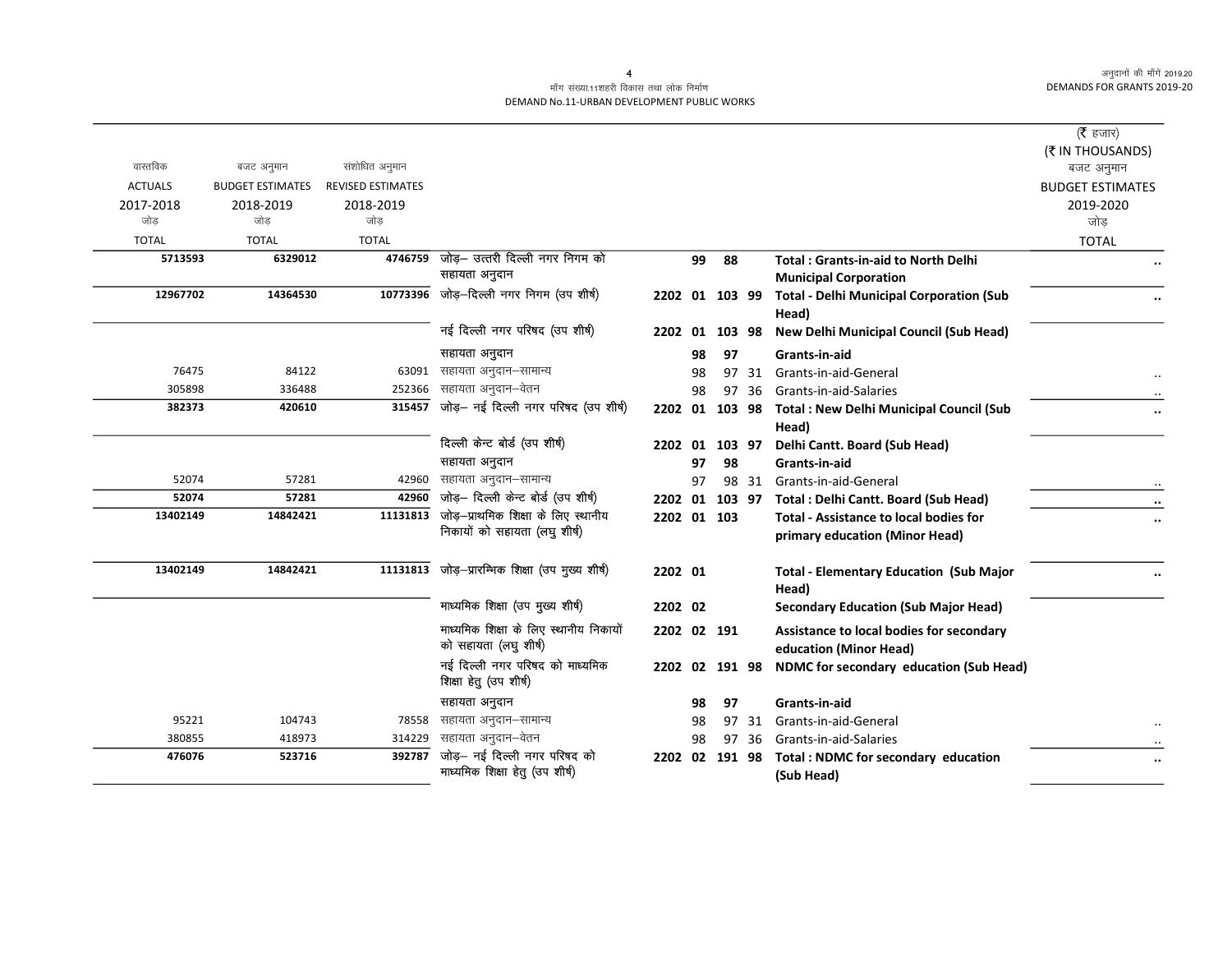### माँग संख्या.11शहरी विकास तथा लोक निर्माण DEMAND No.11-URBAN DEVELOPMENT PUBLIC WORKS

|                |                         |                          |                                                                                       |                |    |       |                                                                                                                              | ( $\bar{\tau}$ हजार)<br>(₹ IN THOUSANDS) |
|----------------|-------------------------|--------------------------|---------------------------------------------------------------------------------------|----------------|----|-------|------------------------------------------------------------------------------------------------------------------------------|------------------------------------------|
| वास्तविक       | बजट अनुमान              | संशोधित अनुमान           |                                                                                       |                |    |       |                                                                                                                              | बजट अनुमान                               |
| <b>ACTUALS</b> | <b>BUDGET ESTIMATES</b> | <b>REVISED ESTIMATES</b> |                                                                                       |                |    |       |                                                                                                                              | <b>BUDGET ESTIMATES</b>                  |
| 2017-2018      | 2018-2019               | 2018-2019                |                                                                                       |                |    |       |                                                                                                                              | 2019-2020                                |
| जोड            | जोड                     | जोड                      |                                                                                       |                |    |       |                                                                                                                              | जोड                                      |
| <b>TOTAL</b>   | <b>TOTAL</b>            | <b>TOTAL</b>             |                                                                                       |                |    |       |                                                                                                                              | <b>TOTAL</b>                             |
|                |                         |                          | स्कूल भवनों के रखरखाव के लिए उत्तरी<br>दिल्ली नगर निगम को सहायता अनुदान<br>(उप शीर्ष) |                |    |       | 2202 02 191 96 Grants-in-aid to North Delhi Municipal<br>Corporation for maintenance of school<br><b>Building (Sub Head)</b> |                                          |
| 253956         | 279351                  | 209514                   | सहायता अनुदान–सामान्य                                                                 |                | 96 |       | 00 31 Grants-in-aid-General                                                                                                  |                                          |
| 253956         | 279351                  | 209514                   | जोड़— स्कूल भवनों के रखरखाव के लिए                                                    |                |    |       | 2202 02 191 96 Total: Grants-in-aid to North Delhi                                                                           |                                          |
|                |                         |                          | उत्तरी दिल्ली नगर निगम को सहायता                                                      |                |    |       | <b>Municipal Corporation for maintenance of</b>                                                                              |                                          |
|                |                         |                          | अनुदान (उप शीर्ष)                                                                     |                |    |       | school Building (Sub Head)                                                                                                   |                                          |
|                |                         |                          | स्कूल भवनों के रखरखाव के लिए दक्षिण                                                   | 2202 02 191 95 |    |       | <b>Grants-in-aid to South Delhi Municipal</b>                                                                                |                                          |
|                |                         |                          | दिल्ली नगर निगम को सहायता अनुदान<br>(उप शीर्ष)                                        |                |    |       | <b>Corporation for maintenance of school</b>                                                                                 |                                          |
|                |                         |                          |                                                                                       |                |    |       | <b>Building (Sub Head)</b>                                                                                                   |                                          |
| 193954         | 213349                  |                          | 160011 सहायता अनुदान-सामान्य                                                          |                | 95 |       | 00 31 Grants-in-aid-General                                                                                                  |                                          |
| 193954         | 213349                  | 160011                   | जोड़— स्कूल भवनों के रखरखाव के लिए                                                    |                |    |       | 2202 02 191 95 Total: Grants-in-aid to South Delhi                                                                           |                                          |
|                |                         |                          | दक्षिण दिल्ली नगर निगम को सहायता<br>अनुदान (उप शीर्ष)                                 |                |    |       | <b>Municipal Corporation for maintenance of</b>                                                                              |                                          |
|                |                         |                          |                                                                                       |                |    |       | school Building (Sub Head)                                                                                                   |                                          |
|                |                         |                          | स्कूल भवनों के रखरखाव के लिए पूर्वी                                                   | 2202 02 191 94 |    |       | <b>Grants-in-aid to East Delhi Municipal</b>                                                                                 |                                          |
|                |                         |                          | दिल्ली नगर निगम को सहायता अनुदान                                                      |                |    |       | Corporation for maintenance of school                                                                                        |                                          |
|                |                         |                          | (उप शीर्ष)                                                                            |                |    |       | <b>Building (Sub Head)</b>                                                                                                   |                                          |
| 128476         | 141324                  | 105993                   | सहायता अनुदान–सामान्य                                                                 |                | 94 | 00 31 | Grants-in-aid-General                                                                                                        |                                          |
| 128476         | 141324                  | 105993                   | जोड़— स्कूल भवनों के रखरखाव के लिए                                                    | 2202 02 191 94 |    |       | <b>Total: Grants-in-aid to East Delhi</b>                                                                                    | $\ldots$                                 |
|                |                         |                          | पूर्वी दिल्ली नगर निगम को सहायता                                                      |                |    |       | <b>Municipal Corporation for maintenance of</b>                                                                              |                                          |
|                |                         |                          | अनुदान (उप शीर्ष)                                                                     |                |    |       | school Building (Sub Head)                                                                                                   |                                          |
| 1052462        | 1157740                 | 868305                   | जोड़-माध्यमिक शिक्षा के लिए स्थानीय                                                   |                |    |       |                                                                                                                              |                                          |
|                |                         |                          | निकायों को सहायता (लघु शीर्ष)                                                         | 2202 02 191    |    |       | <b>Total - Assistance to local bodies for</b>                                                                                | $\ldots$                                 |
|                |                         |                          |                                                                                       |                |    |       | secondary education (Minor Head)                                                                                             |                                          |
| 1052462        | 1157740                 | 868305                   | जोड़-माध्यमिक शिक्षा (उप मुख्य शीर्ष)                                                 | 2202 02        |    |       | <b>Total - Secondary Education (Sub Major</b>                                                                                |                                          |
|                |                         |                          |                                                                                       |                |    |       | Head)                                                                                                                        |                                          |
| 14454611       | 16000161                | 12000118                 | जोड़-मुख्य शीर्ष "2202"                                                               | 2202           |    |       | <b>TOTAL - MAJOR HEAD"2202"</b>                                                                                              | $\ddot{\phantom{0}}$                     |
|                |                         |                          | मुख्य शीर्ष "2215"                                                                    |                |    |       | <b>MAJOR HEAD "2215"</b>                                                                                                     |                                          |
|                |                         |                          | जल आपूर्ति एव सफाई (मुख्य शीर्ष)                                                      | 2215           |    |       | <b>Water Supply &amp; Sanitation (Major Head)</b>                                                                            |                                          |
|                |                         |                          |                                                                                       |                |    |       |                                                                                                                              |                                          |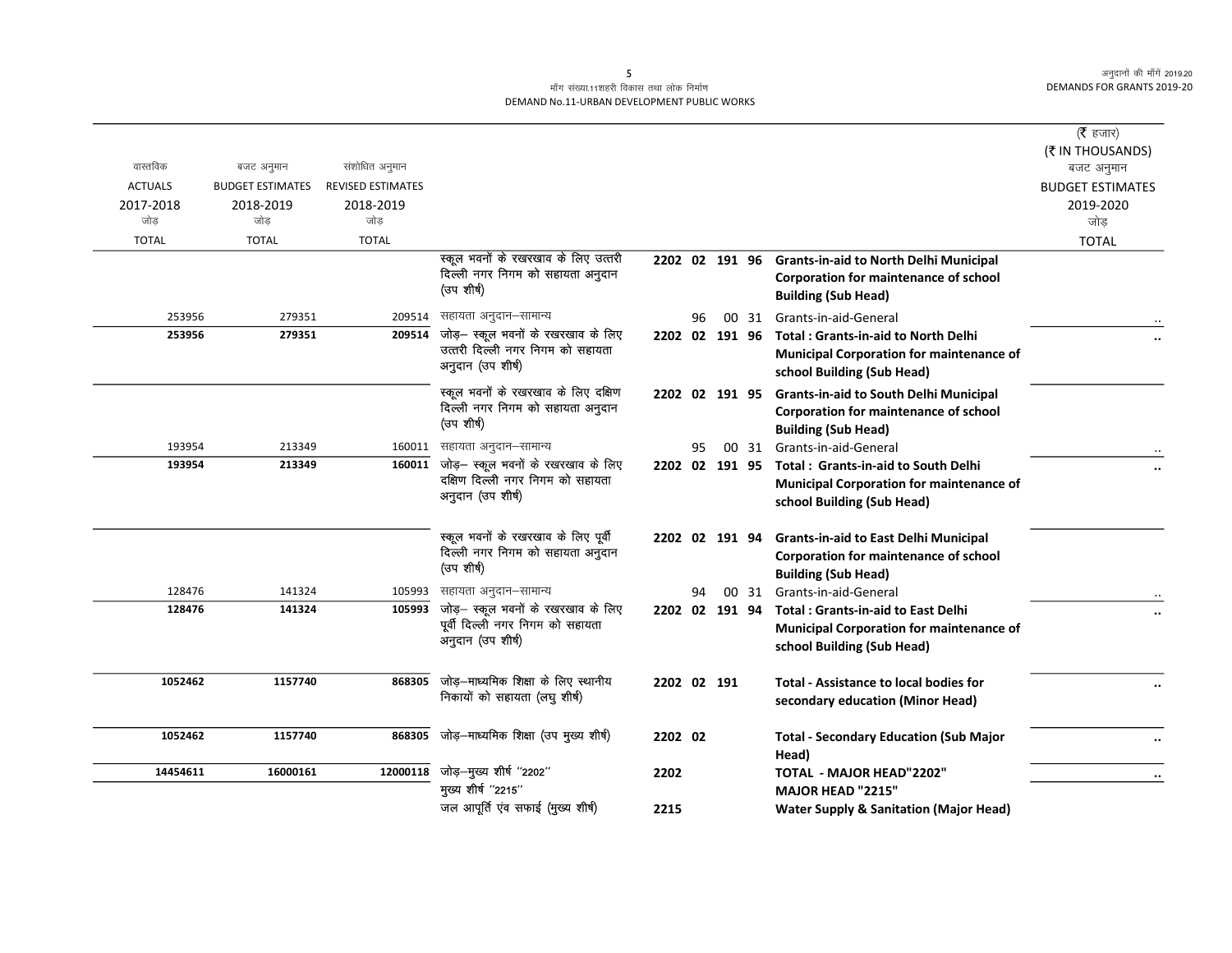### माँग संख्या.11शहरी विकास तथा लोक निर्माण DEMAND No.11-URBAN DEVELOPMENT PUBLIC WORKS

|                      |                         |                          |                                                             |                |    |        |       |                                                                        | ( $\bar{\tau}$ हजार)<br>(₹ IN THOUSANDS) |
|----------------------|-------------------------|--------------------------|-------------------------------------------------------------|----------------|----|--------|-------|------------------------------------------------------------------------|------------------------------------------|
| वास्तविक             | बजट अनुमान              | संशोधित अनुमान           |                                                             |                |    |        |       |                                                                        | बजट अनुमान                               |
| <b>ACTUALS</b>       | <b>BUDGET ESTIMATES</b> | <b>REVISED ESTIMATES</b> |                                                             |                |    |        |       |                                                                        | <b>BUDGET ESTIMATES</b>                  |
| 2017-2018<br>जोड     | 2018-2019<br>जोड        | 2018-2019<br>जोड         |                                                             |                |    |        |       |                                                                        | 2019-2020<br>जोड                         |
| <b>TOTAL</b>         | <b>TOTAL</b>            | <b>TOTAL</b>             |                                                             |                |    |        |       |                                                                        | <b>TOTAL</b>                             |
|                      |                         |                          | जल आपूर्ति (उप मुख्य शीर्ष)                                 | 2215 01        |    |        |       | <b>Water Supply (Sub Major Head)</b>                                   |                                          |
|                      |                         |                          | शहरी जल आपूर्ति कार्यक्रम (लघु शीर्ष)                       | 2215 01 101    |    |        |       | Urban Water Supply Programme (Minor                                    |                                          |
|                      |                         |                          |                                                             |                |    |        |       | Head)                                                                  |                                          |
|                      |                         |                          | एन.डी.एम.सी. के माध्यम से उपभोक्ताओं को                     | 2215 01 101 99 |    |        |       | <b>Subsidy to Consumers through NDMC (Sub</b>                          |                                          |
|                      |                         |                          | छूट (उप शीर्ष)                                              |                |    |        |       | Head)                                                                  |                                          |
| $\cdot\cdot$         | 25000                   | 25000                    | ਲ੍ਰਟ                                                        |                | 99 |        | 00 33 | Subsidies                                                              | 27500                                    |
| $\ddot{\phantom{a}}$ | 25000                   | 25000                    | जोड़- एन.डी.एम.सी. के माध्यम से                             | 2215 01 101 99 |    |        |       | <b>Total - Subsidy to Consumers through</b>                            | 27500                                    |
|                      |                         |                          | उपभोक्ताओं को छूट (उप शीर्ष)                                |                |    |        |       | <b>NDMC (Sub Head)</b>                                                 |                                          |
| $\ddotsc$            | 25000                   |                          | $25000$ जोड़- शहरी जल आपूर्ति कार्यक्रम (लघु                | 2215 01 101    |    |        |       | <b>Total - Urban Water Supply Programme</b>                            | 27500                                    |
|                      |                         |                          | शीर्ष)                                                      |                |    |        |       | (Minor Head)                                                           |                                          |
|                      |                         |                          | ग्रामीण जल आपूर्ति कार्यकम (लघु शीर्ष)                      | 2215 01 102    |    |        |       | <b>Rural Water Supply Programme (Minor</b>                             |                                          |
|                      |                         |                          |                                                             |                |    |        |       | Head)                                                                  |                                          |
|                      |                         |                          | राजीव गाँधी राष्ट्रीय पेय जल मिशन (उप<br>शीर्ष)             | 2215 01        |    | 102 97 |       | Rajiv Gandhi National Drinking Water                                   |                                          |
|                      |                         |                          | ग्रामीण जलापूर्ति के लिये दिल्ली जल बोर्ड                   |                |    |        |       | <b>Mission (Sub Head)</b>                                              |                                          |
|                      |                         |                          | को सहायता                                                   |                | 97 | 98     |       | <b>GIA to DJB For Rural Water Supply</b>                               |                                          |
| 180000               | 100000                  | 100000                   | पूंजीगत परिसम्पतियो के सृजन के लिए                          |                | 97 |        | 98 35 | Programme<br>Grants for creation of capital assets                     | 100000                                   |
|                      |                         |                          | अनुदान                                                      |                |    |        |       |                                                                        |                                          |
| 180000               | 100000                  | 100000                   | जोड़— ग्रामीण जलापूर्ति के लिये दिल्ली                      |                | 97 | 98     |       | Total - GIA to DJB For Rural Water Supply                              | 100000                                   |
|                      |                         |                          | जल बोर्ड को सहायता                                          |                |    |        |       | Programme                                                              |                                          |
| 180000               | 100000                  | 100000                   | जोड़–राजीव गाँधी राष्ट्रीय पेय जल मिशन                      | 2215 01 102 97 |    |        |       | <b>Total - Rajiv Gandhi National Drinking</b>                          | 100000                                   |
|                      |                         |                          | (उप शीर्ष)                                                  |                |    |        |       | <b>Water Mission (Sub Head)</b>                                        |                                          |
| 180000               | 100000                  | 100000                   | जोड़— ग्रामीण जल आपूर्ति कार्यकम (लघु                       | 2215 01 102    |    |        |       | <b>Total - Rural Water Supply Programme</b>                            | 100000                                   |
|                      |                         |                          | शीर्ष)                                                      |                |    |        |       | (Minor Head)                                                           |                                          |
|                      |                         |                          | स्थानीय निकायों नगर पालिका इत्यादि को<br>सहायता (लघु शीर्ष) | 2215 01 191    |    |        |       | <b>Assistance to local bodies, Municipalities</b><br>etc. (Minor Head) |                                          |
|                      |                         |                          | दिल्ली जल बोर्ड को अनाधिकृत कालोनियों                       | 2215 01 191 98 |    |        |       | <b>Grants-in-aid to Delhi Jal Board for</b>                            |                                          |
|                      |                         |                          | में पीने योग्य जल की आपूर्ति के लिए                         |                |    |        |       | providing potable water supply in                                      |                                          |
|                      |                         |                          | अनुदान (उप शीर्ष)                                           |                |    |        |       | unauthorised colonies (Sub Head)                                       |                                          |
| 1800000              | 1500000                 |                          | 1500000 सहायता अनुदान-सामान्य                               |                | 98 |        |       | 00 31 Grants-in-aid-General                                            | 1500000                                  |

 $\epsilon$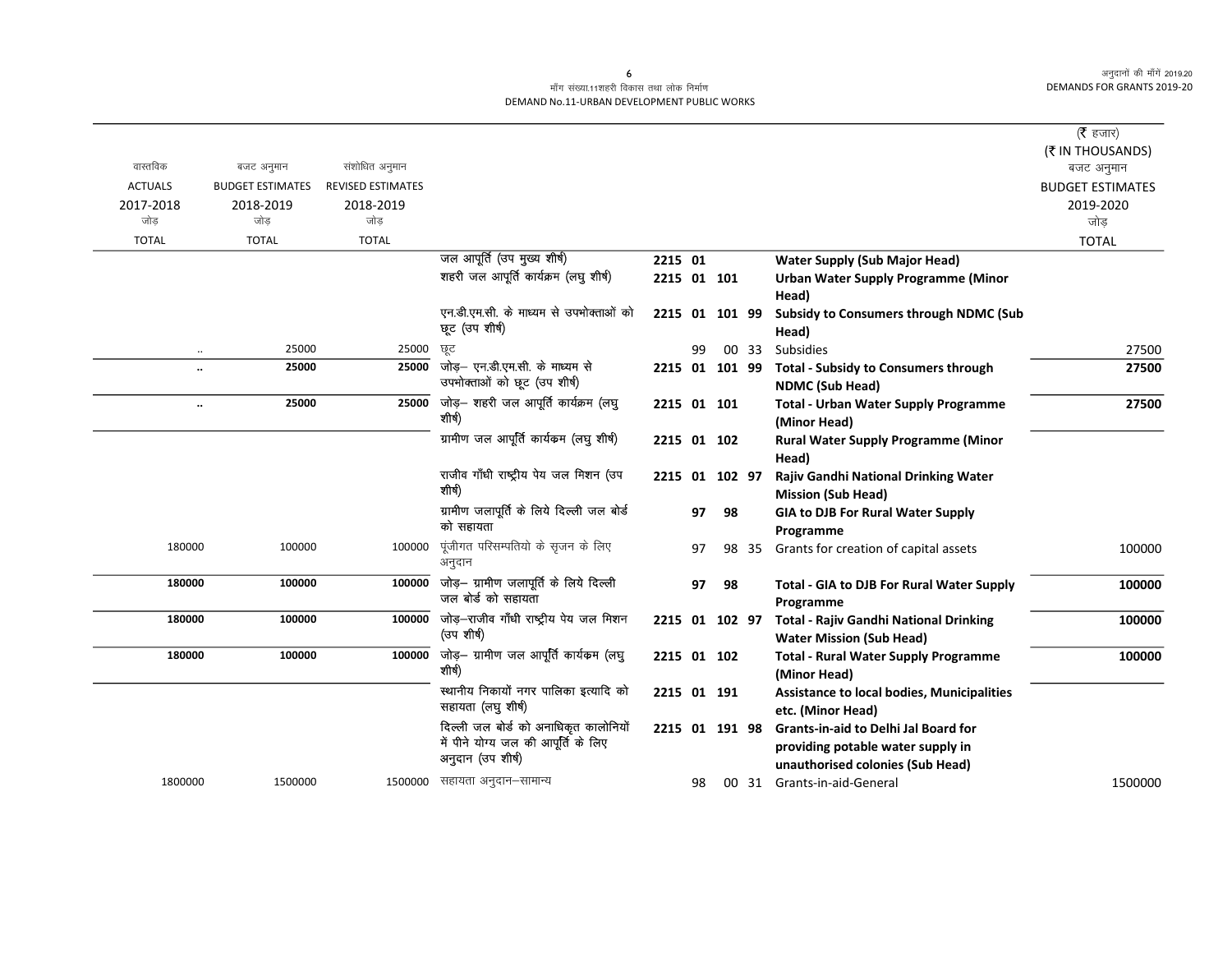#### माँग संख्या.11शहरी विकास तथा लोक निर्माण DEMAND No.11-URBAN DEVELOPMENT PUBLIC WORKS

| वास्तविक<br><b>ACTUALS</b><br>2017-2018<br>जोड़<br><b>TOTAL</b><br>1200000 | बजट अनुमान<br><b>BUDGET ESTIMATES</b><br>2018-2019<br>जोड<br><b>TOTAL</b><br>1500000 | संशोधित अनुमान<br><b>REVISED ESTIMATES</b><br>2018-2019<br>जोड<br><b>TOTAL</b><br>1500000 | पूंजीगत परिसम्पतियो के सृजन के लिए<br>अनुदान                                                            |                | 98 | 00 35 | Grants for creation of capital assets                                                                                | (रै हजार)<br>(₹ IN THOUSANDS)<br>बजट अनुमान<br><b>BUDGET ESTIMATES</b><br>2019-2020<br>जोड<br><b>TOTAL</b><br>1500000 |
|----------------------------------------------------------------------------|--------------------------------------------------------------------------------------|-------------------------------------------------------------------------------------------|---------------------------------------------------------------------------------------------------------|----------------|----|-------|----------------------------------------------------------------------------------------------------------------------|-----------------------------------------------------------------------------------------------------------------------|
| 3000000                                                                    | 3000000                                                                              | 3000000                                                                                   | जोड़— दिल्ली जल बोर्ड को अनाधिकृत<br>कालोनियों में पीने योग्य जल की आपूर्ति के<br>लिए अनुदान (उप शीर्ष) | 2215 01 191 98 |    |       | Total: Grants-in-aid to Delhi Jal Board for<br>providing potable water supply in<br>unauthorised colonies (Sub Head) | 3000000                                                                                                               |
|                                                                            |                                                                                      |                                                                                           | दिल्ली जल बोर्ड को झुग्गी झोपड़ी वस्तियों<br>में जल आपूर्ति के लिए सहायता अनुदान<br>(उप शीर्ष)          | 2215 01 191 80 |    |       | Grant in aid to DJB for Water Supply in JJ<br>clusters (Sub Head)                                                    |                                                                                                                       |
| 75000                                                                      | 70000                                                                                | 70000                                                                                     | सहायता अनुदान–सामान्य                                                                                   |                | 80 | 00 31 | Grants-in-aid-General                                                                                                | 70000                                                                                                                 |
| 75000                                                                      | 70000                                                                                | 70000                                                                                     | जोड़- दिल्ली जल बोर्ड को झुग्गी झोपड़ी<br>वस्तियों में जल आपूर्ति के लिए सहायता<br>अनुदान (उप शीर्ष)    | 2215 01 191 80 |    |       | Total: Grant in aid to DJB for Water<br>Supply in JJ clusters (Sub Head)                                             | 70000                                                                                                                 |
|                                                                            |                                                                                      |                                                                                           | दिल्ली जल बोर्ड को कच्चे पानी के लिये<br>अनुदान (उप शीर्ष)                                              |                |    |       | 2215 01 191 72 GIA to DJB For Raw Water (Sub Head)                                                                   |                                                                                                                       |
| 530000                                                                     | 2250000                                                                              | 1687500                                                                                   | पूंजीगत परिसम्पतियो के सृजन के लिए<br>अनुदान                                                            |                | 72 |       | 00 35 Grants for creation of capital assets                                                                          | 730000                                                                                                                |
| 530000                                                                     | 2250000                                                                              | 1687500                                                                                   | जोड़- दिल्ली जल बोर्ड को कच्चे पानी के<br>लिये अनुदान (उप शीर्ष)                                        |                |    |       | 2215 01 191 72 Total : GIA to DJB For Raw Water (Sub<br>Head)                                                        | 730000                                                                                                                |
|                                                                            |                                                                                      |                                                                                           | दिल्ली जल बोर्ड को आईटी/गुणवत्ता<br>नियंत्रण/पर्यावरण के लिये अनुदान (उप<br>शीर्ष)                      |                |    |       | 2215 01 191 71 GIA to DJB For IT/Quality<br><b>Control/Environment (Sub Head)</b>                                    |                                                                                                                       |
| 779800                                                                     |                                                                                      |                                                                                           | पूंजीगत परिसम्पतियो के सृजन के लिए<br>अनुदान                                                            |                | 71 | 00 35 | Grants for creation of capital assets                                                                                |                                                                                                                       |
| 779800                                                                     | $\ddotsc$                                                                            |                                                                                           | जोड़— दिल्ली जल बोर्ड को<br>आईटी/गुणवत्ता नियंत्रण/पर्यावरण के<br>लिये अनुदान (उप शीर्ष)                |                |    |       | 2215 01 191 71 Total : GIA to DJB For IT/Quality<br><b>Control/Environment (Sub Head)</b>                            |                                                                                                                       |
|                                                                            |                                                                                      |                                                                                           | दिल्ली जल बोर्ड को पुनर्वास बस्तियों में<br>पानी के लिए अनुदान (उप शीर्ष)                               | 2215 01 191 70 |    |       | <b>GIA to DJB for Water in Resettlement</b><br><b>Colonies (Sub Head)</b>                                            |                                                                                                                       |
| 90000                                                                      | 100000                                                                               | 100000                                                                                    | पूंजीगत परिसम्पतियो के सृजन के लिए<br>अनुदान                                                            |                | 70 |       | 00 35 Grants for creation of capital assets                                                                          | 100000                                                                                                                |

 $\overline{7}$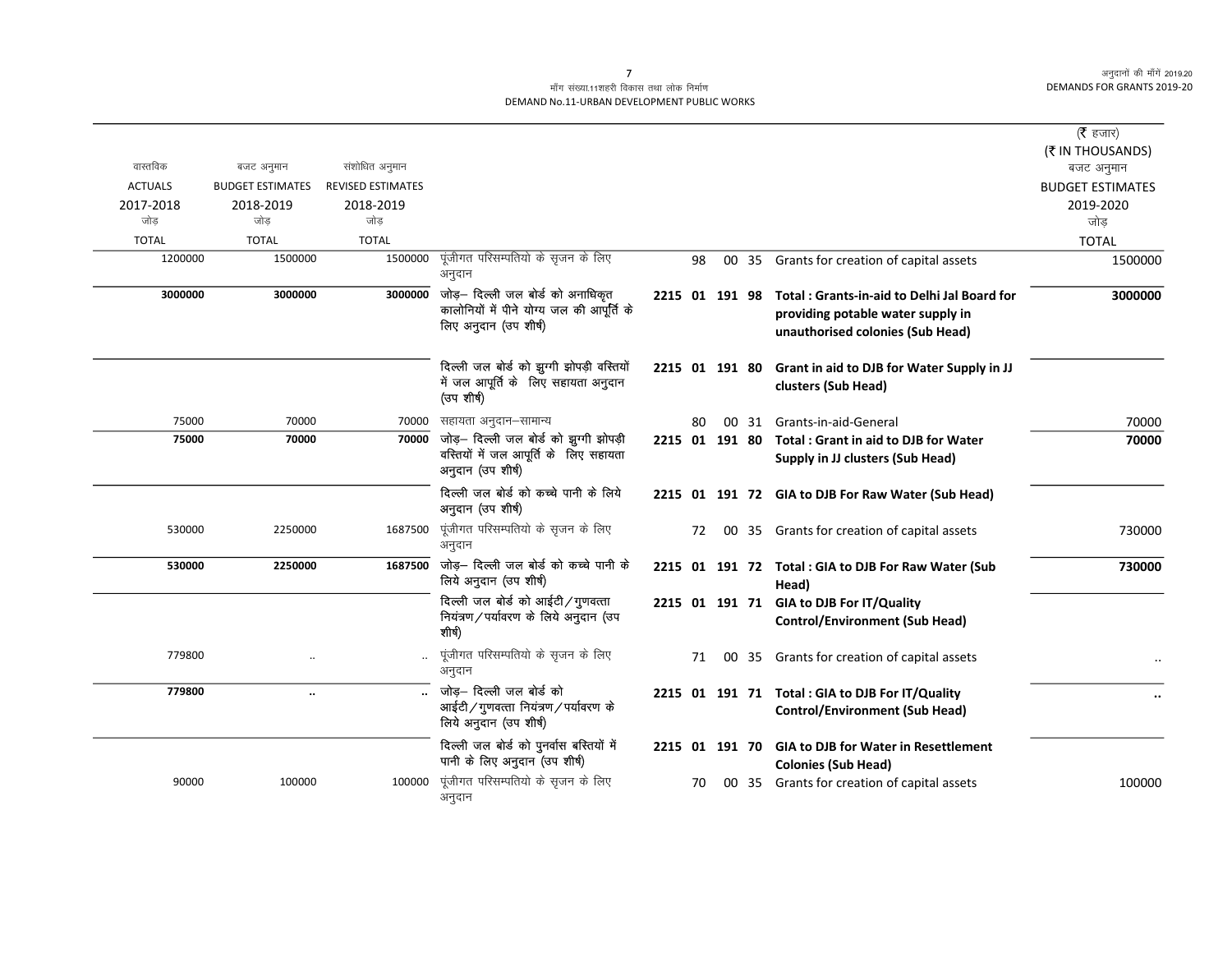### माँग संख्या.11शहरी विकास तथा लोक निर्माण DEMAND No.11-URBAN DEVELOPMENT PUBLIC WORKS

|                |                         |                          |                                                                                                                                |                |    |    |       |                                                                                                     | ( <b>रै</b> हजार)              |
|----------------|-------------------------|--------------------------|--------------------------------------------------------------------------------------------------------------------------------|----------------|----|----|-------|-----------------------------------------------------------------------------------------------------|--------------------------------|
| वास्तविक       | बजट अनुमान              | संशोधित अनुमान           |                                                                                                                                |                |    |    |       |                                                                                                     | (₹ IN THOUSANDS)<br>बजट अनुमान |
| <b>ACTUALS</b> | <b>BUDGET ESTIMATES</b> | <b>REVISED ESTIMATES</b> |                                                                                                                                |                |    |    |       |                                                                                                     | <b>BUDGET ESTIMATES</b>        |
| 2017-2018      | 2018-2019               | 2018-2019                |                                                                                                                                |                |    |    |       |                                                                                                     | 2019-2020                      |
| जोड            | जोड                     | जोड                      |                                                                                                                                |                |    |    |       |                                                                                                     | जोड                            |
| <b>TOTAL</b>   | <b>TOTAL</b>            | <b>TOTAL</b>             |                                                                                                                                |                |    |    |       |                                                                                                     | <b>TOTAL</b>                   |
| 90000          | 100000                  |                          | 100000 जोड़- दिल्ली जल बोर्ड को पुनर्वास<br>बस्तियों में पानी के लिए अनुदान (उप शीर्ष)                                         | 2215 01 191 70 |    |    |       | Total: GIA to DJB for Water in<br><b>Resettlement Colonies (Sub Head)</b>                           | 100000                         |
|                |                         |                          | जन जल प्रबंधन योजना के लिए दि.ज.बोर्ड<br>को सहायता अनुदान (उप शीर्ष)                                                           | 2215 01 191 69 |    |    |       | GIA to DJB for Jan Jal Prabandhan Yojna<br>(Sub Head)                                               |                                |
| 1000           | 10000                   | 7500                     | पूंजीगत परिसम्पतियो के सृजन के लिए<br>अनुदान                                                                                   |                | 69 | 00 | 35    | Grants for creation of capital assets                                                               |                                |
| 1000           | 10000                   | 7500                     | जोड़— जन जल प्रबंधन योजना के लिए दि.<br>ज.बोर्ड को सहायता अनुदान (उप शीर्ष)                                                    | 2215 01 191 69 |    |    |       | Total: GIA to DJB for Jan Jal Prabandhan<br>Yojna (Sub Head)                                        |                                |
|                |                         |                          | अनअधिवासी पुर्नवास कालोनीयों में जल<br>वितरण के लिए दि.ज.बोर्ड को सहायता<br>अनुदान (उप शीर्ष)                                  |                |    |    |       | 2215 01 191 68 GIA to DJB for Water Supply in squatter<br><b>Resettlement colonies (Sub Head)</b>   |                                |
| 225000         | 30000                   | 22500                    | पूंजीगत परिसम्पतियो के सृजन के लिए<br>अनुदान                                                                                   |                | 68 | 00 | 35    | Grants for creation of capital assets                                                               | 200000                         |
| 225000         | 30000                   | 22500                    | जोड़— अनअधिवासी पुर्नवास कालोनीयों में<br>जल वितरण के लिए दि.ज.बोर्ड को<br>सहायता अनुदान (उप शीर्ष)                            |                |    |    |       | 2215 01 191 68 Total : GIA to DJB for Water Supply in<br>squatter Resettlement colonies (Sub Head)  | 200000                         |
|                |                         |                          | जल एवं स्वच्छता में तत्काल और<br>आकस्मिक कार्य के लिए दिल्ली जल बोर्ड<br>को सहायता अनुदान (उप शीर्ष)                           |                |    |    |       | 2215 01 191 67 GIA to DJB for urgent and emergent work<br>in water and sanitation (Sub Head)        |                                |
| 350000         | 700000                  | 690000                   | पूंजीगत परिसम्पतियो के सृजन के लिए<br>अनुदान                                                                                   |                | 67 |    | 00 35 | Grants for creation of capital assets                                                               |                                |
| 350000         | 700000                  |                          | $\overline{690000}$ जोड़- जल एवं स्वच्छता में तत्काल और<br>आकस्मिक कार्य के लिए दिल्ली जल बोर्ड<br>को सहायता अनुदान (उप शीर्ष) |                |    |    |       | 2215 01 191 67 Total: GIA to DJB for urgent and emergent<br>work in water and sanitation (Sub Head) |                                |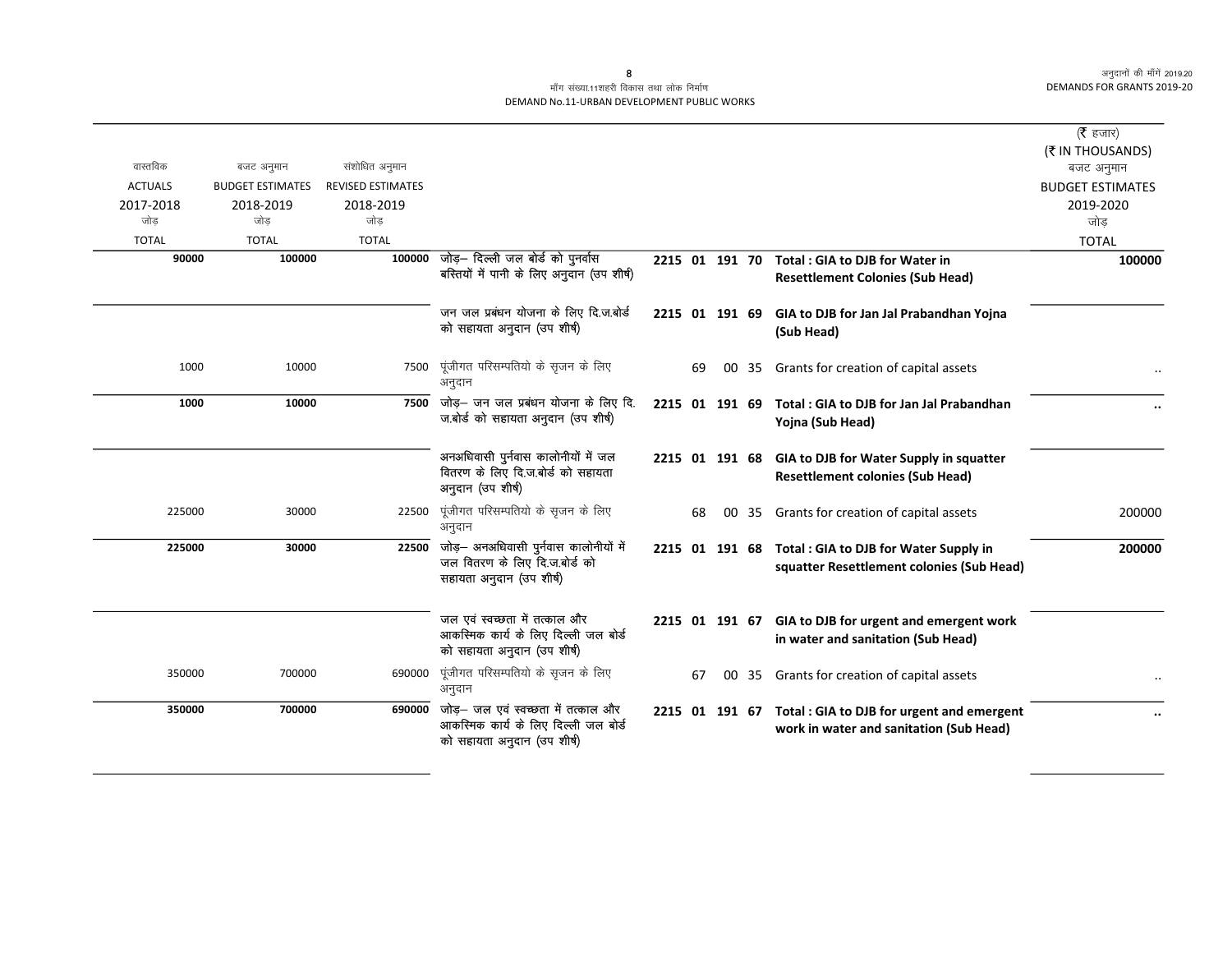### माँग संख्या.11शहरी विकास तथा लोक निर्माण DEMAND No.11-URBAN DEVELOPMENT PUBLIC WORKS

|                |                               |                          |                                                                                                    |             |    |                 |       |                                                                                                   | (रै हजार)               |
|----------------|-------------------------------|--------------------------|----------------------------------------------------------------------------------------------------|-------------|----|-----------------|-------|---------------------------------------------------------------------------------------------------|-------------------------|
|                |                               |                          |                                                                                                    |             |    |                 |       |                                                                                                   | (₹ IN THOUSANDS)        |
| वास्तविक       | बजट अनुमान                    | संशोधित अनुमान           |                                                                                                    |             |    |                 |       |                                                                                                   | बजट अनुमान              |
| <b>ACTUALS</b> | <b>BUDGET ESTIMATES</b>       | <b>REVISED ESTIMATES</b> |                                                                                                    |             |    |                 |       |                                                                                                   | <b>BUDGET ESTIMATES</b> |
| 2017-2018      | 2018-2019                     | 2018-2019                |                                                                                                    |             |    |                 |       |                                                                                                   | 2019-2020               |
| जोड            | जोड                           | जोड                      |                                                                                                    |             |    |                 |       |                                                                                                   | जोड                     |
| <b>TOTAL</b>   | <b>TOTAL</b>                  | <b>TOTAL</b>             |                                                                                                    |             |    |                 |       |                                                                                                   | <b>TOTAL</b>            |
|                |                               |                          | जल गुणवत्ता नियंत्रण के लिए दिल्ली जल<br>बोर्ड को सहायता अनुदान (उप शीर्ष)                         |             |    |                 |       | 2215 01 191 66 GIA to DJB for Water Quality Control (Sub<br>Head)                                 |                         |
|                | 50000                         | 37500                    | पूंजीगत परिसम्पतियो के सृजन के लिए<br>अनुदान                                                       |             | 66 |                 | 00 35 | Grants for creation of capital assets                                                             | 40000                   |
|                | 50000<br>$\ddot{\phantom{0}}$ |                          | 37500 जोड़- जल गुणवत्ता नियंत्रण के लिए<br>दिल्ली जल बोर्ड को सहायता अनुदान (उप<br>शीर्ष)          |             |    |                 |       | 2215 01 191 66 Total : GIA to DJB for Water Quality<br><b>Control (Sub Head)</b>                  | 40000                   |
|                |                               |                          | पर्यावरण हरियाली और भूनिर्माण के लिए<br>दिल्ली जल बोर्ड को सहायता अनुदान (उप<br>शीर्ष)             |             |    |                 |       | 2215 01 191 65 GIA to DJB for Environmental Greenry &<br>Landscaping (Sub Head)                   |                         |
|                | 20000                         | 15000                    | पूंजीगत परिसम्पतियो के सृजन के लिए<br>अनुदान                                                       |             | 65 |                 | 00 35 | Grants for creation of capital assets                                                             | 20000                   |
|                | 20000<br>$\ddot{\phantom{0}}$ |                          | 15000 जोड़- पर्यावरण हरियाली और भूनिर्माण के<br>लिए दिल्ली जल बोर्ड को सहायता अनुदान<br>(उप शीर्ष) |             |    |                 |       | 2215 01 191 65 Total: GIA to DJB for Environmental<br><b>Greenry &amp; Landscaping (Sub Head)</b> | 20000                   |
|                |                               |                          | आई.आई.टी. /क्षमता निर्माण के लिए दिल्ली<br>जल बोर्ड को सहायता अनुदान (उप शीर्ष)                    |             |    |                 |       | 2215 01 191 64 GIA to DJB for IT/ Capacity Building (Sub<br>Head)                                 |                         |
|                | 20000                         | 20000                    | सहायता अनुदान–सामान्य                                                                              |             | 64 | 00 <sup>1</sup> | 31    | Grants-in-aid-General                                                                             | 20000                   |
|                | 150000                        | 280000                   | पूंजीगत परिसम्पतियो के सृजन के लिए<br>अनुदान                                                       |             | 64 | 00              | 35    | Grants for creation of capital assets                                                             | 575000                  |
|                | 170000<br>                    |                          | 300000 जोड़- आई.आई.टी. / क्षमता निर्माण के लिए<br>दिल्ली जल बोर्ड को सहायता अनुदान (उप<br>शीर्ष)   |             |    |                 |       | 2215 01 191 64 Total : GIA to DJB for IT/ Capacity Building<br>(Sub Head)                         | 595000                  |
| 5050800        | 6400000                       | 5930000                  | जोड़- स्थानीय निकायों नगर पालिका<br>इत्यादि को सहायता (लघु शीर्ष)                                  | 2215 01 191 |    |                 |       | <b>Total - Assistance to local bodies,</b><br><b>Municipalities etc. (Minor Head)</b>             | 4755000                 |
|                |                               |                          | अनूसूचित जाति के लिए विशेष घटक<br>योजना (लघु शीर्ष)                                                | 2215 01 789 |    |                 |       | <b>Special Component Plan for Scheduled</b><br><b>Caste (Minor Head)</b>                          |                         |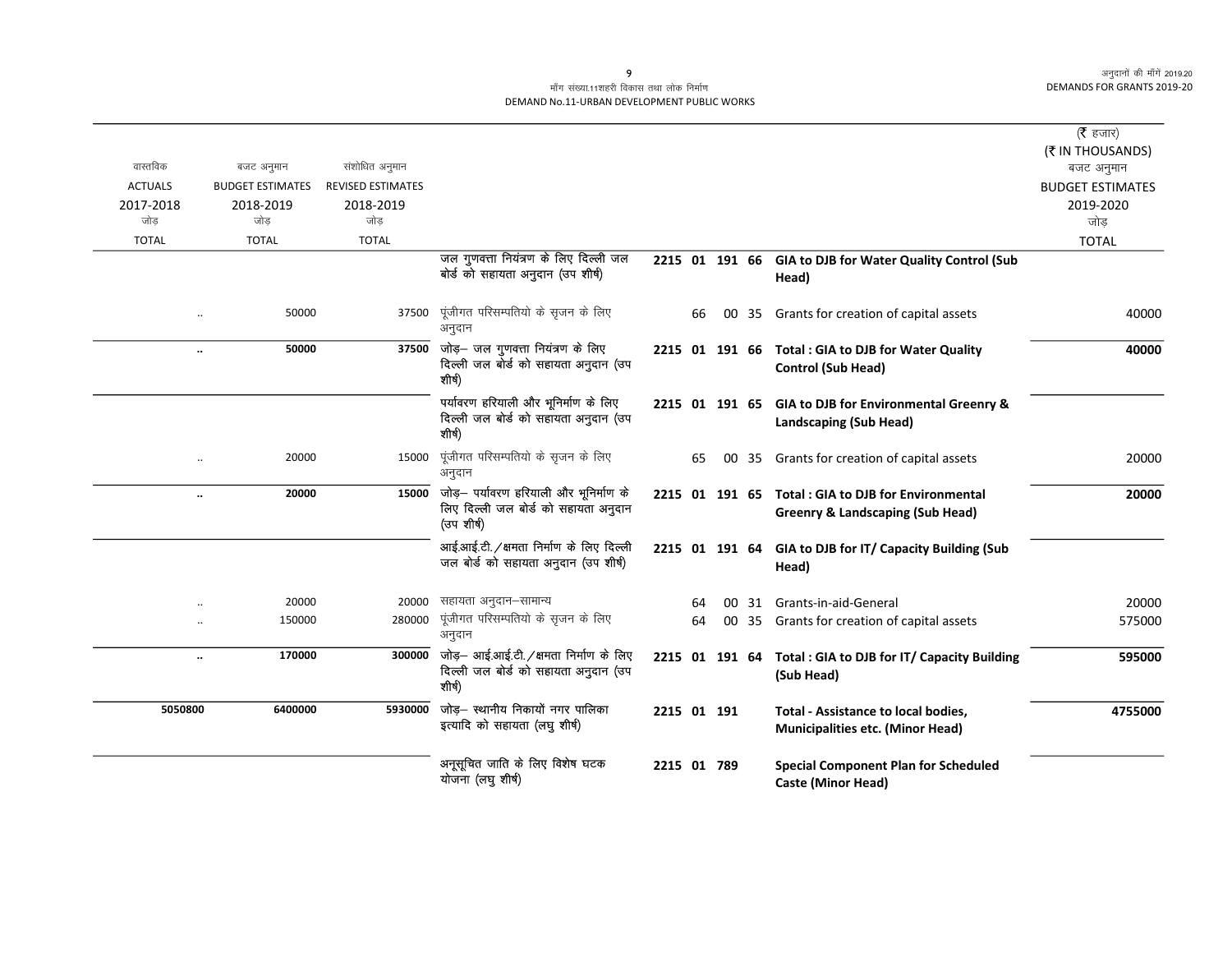### माँग संख्या.11शहरी विकास तथा लोक निर्माण DEMAND No.11-URBAN DEVELOPMENT PUBLIC WORKS

|                      |                         |                          |                                         |                |    |       |                                                                           | (रै हजार)<br>(₹ IN THOUSANDS) |
|----------------------|-------------------------|--------------------------|-----------------------------------------|----------------|----|-------|---------------------------------------------------------------------------|-------------------------------|
| वास्तविक             | बजट अनुमान              | संशोधित अनुमान           |                                         |                |    |       |                                                                           | बजट अनुमान                    |
| <b>ACTUALS</b>       | <b>BUDGET ESTIMATES</b> | <b>REVISED ESTIMATES</b> |                                         |                |    |       |                                                                           | <b>BUDGET ESTIMATES</b>       |
| 2017-2018<br>जोड     | 2018-2019<br>जोड        | 2018-2019<br>जोड         |                                         |                |    |       |                                                                           | 2019-2020<br>जोड़             |
| <b>TOTAL</b>         | <b>TOTAL</b>            | <b>TOTAL</b>             |                                         |                |    |       |                                                                           |                               |
|                      |                         |                          | ग्रामीण जल आपूर्ति कार्यकम के लिए       |                |    |       |                                                                           | <b>TOTAL</b>                  |
|                      |                         |                          | अनुदान (एस.सी.एस.पी) (उप शीर्ष)         | 2215 01 789 99 |    |       | <b>GIA to DJB For Rural Water Supply</b><br>Programme (SCSP) (Sub Head)   |                               |
| $\ddot{\phantom{a}}$ | 5000                    |                          | पूंजीगत परिसम्पतियो के सृजन के लिए      |                | 99 |       | 00 35 Grants for creation of capital assets                               |                               |
|                      |                         |                          | अनुदान                                  |                |    |       |                                                                           |                               |
| $\ddot{\phantom{0}}$ | 5000                    |                          | जोड़— ग्रामीण जल आपूर्ति कार्यकम के     | 2215 01 789 99 |    |       | Total: GIA to DJB For Rural Water Supply                                  |                               |
|                      |                         |                          | लिए अनुदान (एस.सी.एस.पी) (उप शीर्ष)     |                |    |       | Programme (SCSP) (Sub Head)                                               |                               |
|                      |                         |                          |                                         |                |    |       |                                                                           |                               |
|                      | 5000                    |                          | जोड़-अनूसूचित जाति के लिए विशेष घटक     | 2215 01 789    |    |       | <b>Total - Special Component Plan for</b>                                 | $\ddot{\phantom{0}}$          |
|                      |                         |                          | योजना (लघु शीर्ष)                       |                |    |       | <b>Scheduled Caste (Minor Head)</b>                                       |                               |
|                      |                         |                          | अन्य व्यय (लघु शीर्ष)                   | 2215 01 800    |    |       | <b>Other Expenditure (Minor Head)</b>                                     |                               |
|                      |                         |                          | जल संरक्षण मिशन के लिए दिल्ली जल        | 2215 01 800 94 |    |       | <b>GIA to DJB for Water Conservation Mission</b>                          |                               |
|                      |                         |                          | बोर्ड को सहायता अनुदान (उप शीर्ष)       |                |    |       | (Sub Head)                                                                |                               |
|                      |                         |                          |                                         |                |    |       |                                                                           |                               |
| 5000                 | 20000                   | 30000                    | सहायता अनुदान–सामान्य                   |                | 94 | 00 31 | Grants-in-aid-General                                                     | 30000                         |
| 5000                 | 20000                   | 30000                    | जोड़— जल संरक्षण मिशन के लिए दिल्ली     | 2215 01 800 94 |    |       | <b>Total: GIA to DJB for Water Conservation</b>                           | 30000                         |
|                      |                         |                          | जल बोर्ड को सहायता अनुदान (उप शीर्ष)    |                |    |       | <b>Mission (Sub Head)</b>                                                 |                               |
|                      |                         |                          | दिल्ली जल बोर्ड के माध्यम से उपभोक्ताओं |                |    |       |                                                                           |                               |
|                      |                         |                          | को छूट (उप शीर्ष)                       | 2215 01 800 93 |    |       | Subsidy to Consumers through Delhi Jal                                    |                               |
| 4250000              | 4250000                 | 4250000                  | छूट                                     |                |    | 00 33 | <b>Board (Sub Head)</b><br>Subsidies                                      | 4675000                       |
| 4250000              | 4250000                 | 4250000                  | जोड़—दिल्ली जल बोर्ड के माध्यम से       |                | 93 |       |                                                                           |                               |
|                      |                         |                          | उपभोक्ताओं को छूट (उप शीर्ष)            | 2215 01 800 93 |    |       | <b>Total - Subsidy to Consumers through</b><br>Delhi Jal Board (Sub Head) | 4675000                       |
| 4255000              | 4270000                 | 4280000                  | जोड़–अन्य व्यय (लघु शीर्ष)              | 2215 01 800    |    |       | <b>Total - Other Expenditure (Minor Head)</b>                             | 4705000                       |
|                      |                         |                          |                                         |                |    |       |                                                                           |                               |
| 9485800              | 10800000                | 10335000                 | जोड़-जल आपूर्ति (उप मुख्य शीर्ष)        | 2215 01        |    |       | <b>Total - Water Supply (Sub Major Head)</b>                              | 9587500                       |
|                      |                         |                          | मल व्ययन तथा सफाई (उप मुख्य शीर्ष)      | 2215 02        |    |       | Sewerage and Sanitation (Sub Major Head)                                  |                               |
|                      |                         |                          |                                         |                |    |       |                                                                           |                               |
|                      |                         |                          | हवा और पानी के प्रदूषण की रोकथाम (लघु   | 2215 02 106    |    |       | <b>Prevention of air and water Polution</b>                               |                               |
|                      |                         |                          | शीर्ष)                                  |                |    |       | (Minor Head)                                                              |                               |
|                      |                         |                          | पानी के उपचार के लिए दिल्ली जल बोर्ड    | 2215 02 106 99 |    |       | GIA to DJB for use of Treated Effluent (Sub                               |                               |
|                      |                         |                          | को सहायता अनुदान (उप शीर्ष)             |                |    |       | Head)                                                                     |                               |

 $\overline{10}$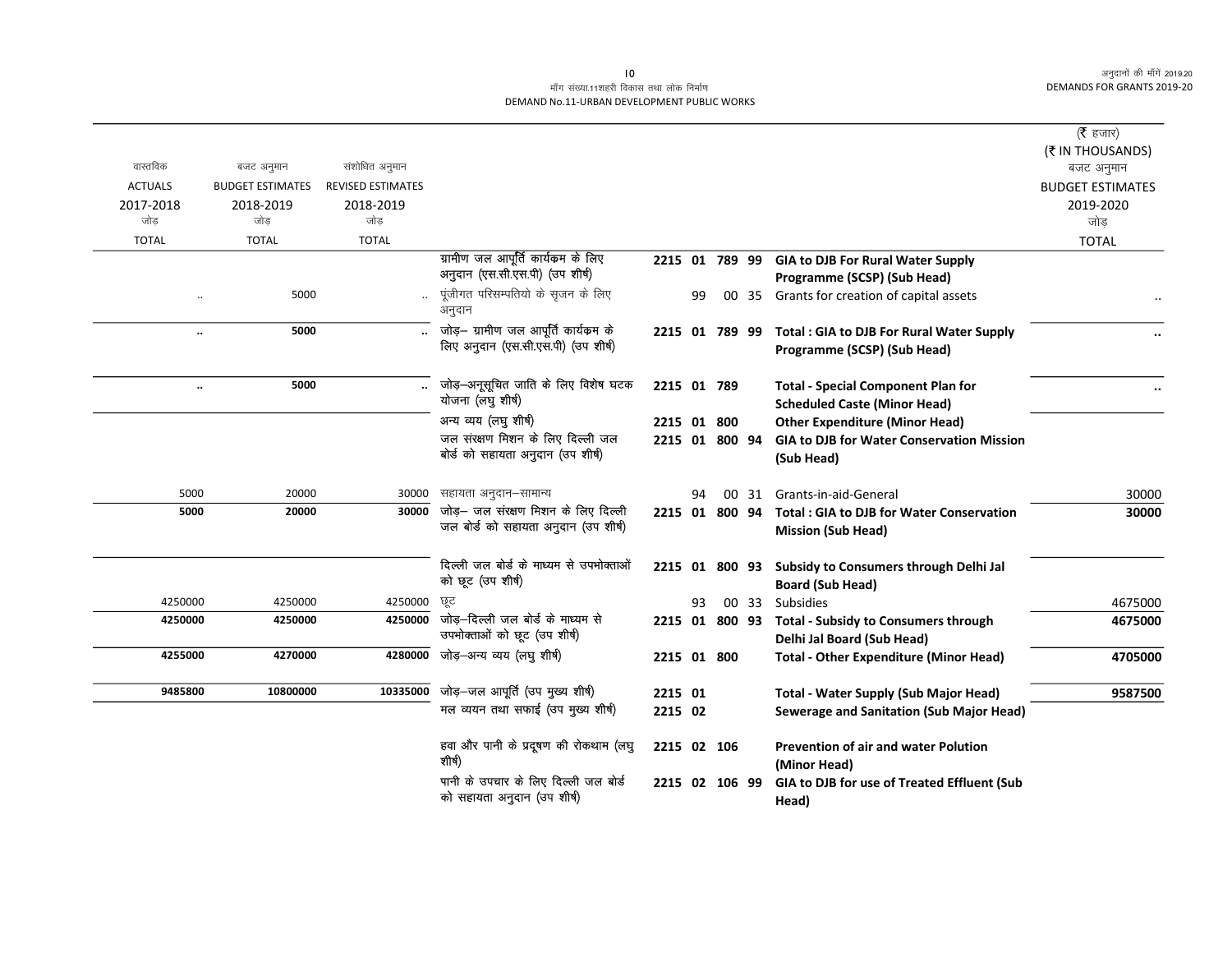### माँग संख्या.11शहरी विकास तथा लोक निर्माण DEMAND No.11-URBAN DEVELOPMENT PUBLIC WORKS

|                |                         |                          |                                                                                                       |                |    |    |       |                                                                               | ( $\bar{\tau}$ हजार)    |
|----------------|-------------------------|--------------------------|-------------------------------------------------------------------------------------------------------|----------------|----|----|-------|-------------------------------------------------------------------------------|-------------------------|
|                |                         |                          |                                                                                                       |                |    |    |       |                                                                               | (₹ IN THOUSANDS)        |
| वास्तविक       | बजट अनुमान              | संशोधित अनुमान           |                                                                                                       |                |    |    |       |                                                                               | बजट अनुमान              |
| <b>ACTUALS</b> | <b>BUDGET ESTIMATES</b> | <b>REVISED ESTIMATES</b> |                                                                                                       |                |    |    |       |                                                                               | <b>BUDGET ESTIMATES</b> |
| 2017-2018      | 2018-2019               | 2018-2019                |                                                                                                       |                |    |    |       |                                                                               | 2019-2020               |
| जोड            | जोड                     | जोड                      |                                                                                                       |                |    |    |       |                                                                               | जोड                     |
| <b>TOTAL</b>   | <b>TOTAL</b>            | <b>TOTAL</b>             |                                                                                                       |                |    |    |       |                                                                               | <b>TOTAL</b>            |
| 100000         | 100000                  | 75000                    | पूंजीगत परिसम्पतियो के सृजन के लिए                                                                    |                | 99 |    | 00 35 | Grants for creation of capital assets                                         | 75000                   |
|                |                         |                          | अनुदान                                                                                                |                |    |    |       |                                                                               |                         |
| 100000         | 100000                  | 75000                    | जोड़—पानी के उपचार के लिए दिल्ली जल<br>बोर्ड को सहायता अनुदान (उप शीर्ष)                              | 2215 02 106 99 |    |    |       | Total - GIA to DJB for use of Treated<br><b>Effluent (Sub Head)</b>           | 75000                   |
| 100000         | 100000                  | 75000                    | जोड़—हवा और पानी के प्रदूषण की<br>रोकथाम (लघु शीर्ष)                                                  | 2215 02 106    |    |    |       | <b>Total - Prevention of air and water</b><br><b>Polution (Minor Head)</b>    | 75000                   |
|                |                         |                          | स्थानीय निकायों नगर पालिका को सहायता<br>(लघु शीर्ष)                                                   | 2215 02 191    |    |    |       | <b>Assistance to local bodies, Municipalities</b><br>etc. (Minor Head)        |                         |
|                |                         |                          | अनाधिकृत बस्तियों में मल व्ययन सविधाओ<br>के लिए दिल्ली जल बोर्ड को सहायता<br>अनुदान (उप शीर्ष)        | 2215 02 191 88 |    |    |       | GIA to DJB for Sewage Facility in<br>unauthorised Colonies (Sub Head)         |                         |
| 2350000        | 3000000                 | 3000000                  | पूंजीगत परिसम्पतियो के सृजन के लिए<br>अनुदान                                                          |                | 88 |    | 00 35 | Grants for creation of capital assets                                         | 3000000                 |
| 2350000        | 3000000                 | 3000000                  | जोड़- अनाधिकृत बस्तियों में मल व्ययन<br>सविधाओं के लिए दिल्ली जल बोर्ड को<br>सहायता अनुदान (उप शीर्ष) | 2215 02 191 88 |    |    |       | Total : GIA to DJB for Sewage Facility in<br>unauthorised Colonies (Sub Head) | 3000000                 |
|                |                         |                          | ग्रामीण गॉवों में मल व्ययन के लिये दिल्ली<br>जल बोर्ड को अनुदान (उप शीर्ष)                            | 2215 02 191 87 |    |    |       | GIA to DJB for Sewage in Rural villages<br>(Sub Head)                         |                         |
| 45000          | 60000                   | 60000                    | पूंजीगत परिसम्पतियो के सृजन के लिए<br>अनुदान                                                          |                | 87 | 00 | 35    | Grants for creation of capital assets                                         | 55000                   |
| 45000          | 60000                   | 60000                    | जोड़- ग्रामीण गॉवों में मल व्ययन के लिये<br>दिल्ली जल बोर्ड को अनुदान (उप शीर्ष)                      | 2215 02 191 87 |    |    |       | Total : GIA to DJB for Sewage in Rural<br>villages (Sub Head)                 | 55000                   |
|                |                         |                          | राष्ट्रीय नदी सरक्षण कार्यकम (सी.एस.एस)<br>(उप शीर्ष)                                                 | 2215 02 191 86 |    |    |       | <b>National River Conservation programme</b><br>(CSS) (Sub Head)              |                         |
|                | 600000                  | 340000                   | सहायता अनुदान–सामान्य                                                                                 |                | 86 |    | 00 31 | Grants-in-aid-General                                                         |                         |
|                | 600000                  | 340000                   | जोड़-राष्ट्रीय नदी सरक्षण कार्यकम (सी.एस.<br>एस) (उप शीर्ष)                                           | 2215 02 191 86 |    |    |       | <b>Total: National River Conservation</b><br>programme (CSS) (Sub Head)       |                         |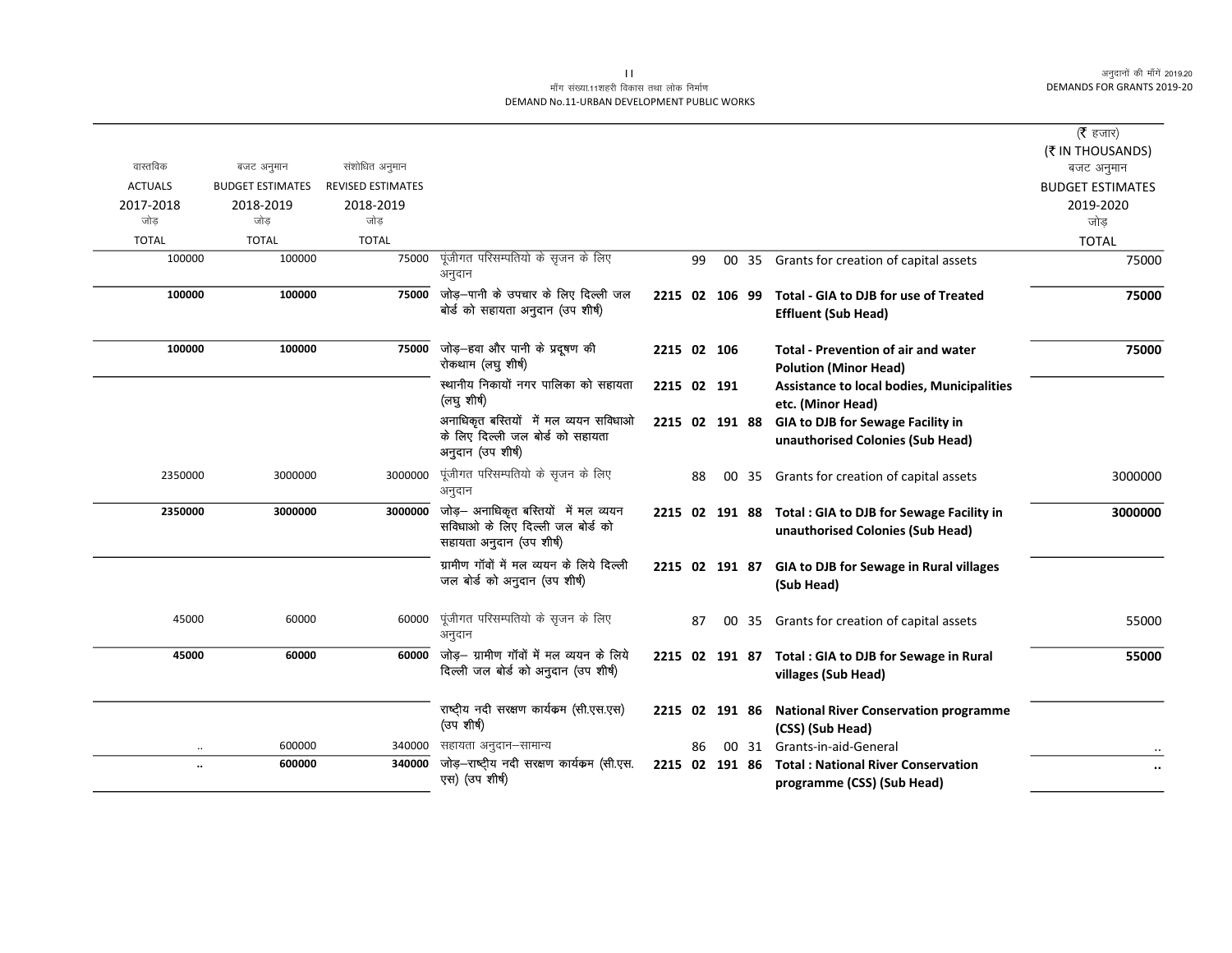### माँग संख्या.11शहरी विकास तथा लोक निर्माण DEMAND No.11-URBAN DEVELOPMENT PUBLIC WORKS

|                |                         |                          |                                                                                                           |                |    |       |                                                                                                        | (रै हजार)                      |
|----------------|-------------------------|--------------------------|-----------------------------------------------------------------------------------------------------------|----------------|----|-------|--------------------------------------------------------------------------------------------------------|--------------------------------|
| वास्तविक       | बजट अनुमान              | संशोधित अनुमान           |                                                                                                           |                |    |       |                                                                                                        | (₹ IN THOUSANDS)<br>बजट अनुमान |
| <b>ACTUALS</b> | <b>BUDGET ESTIMATES</b> | <b>REVISED ESTIMATES</b> |                                                                                                           |                |    |       |                                                                                                        | <b>BUDGET ESTIMATES</b>        |
| 2017-2018      | 2018-2019               | 2018-2019                |                                                                                                           |                |    |       |                                                                                                        | 2019-2020                      |
| जोड            | जोड                     | जोड                      |                                                                                                           |                |    |       |                                                                                                        | जोड़                           |
| <b>TOTAL</b>   | <b>TOTAL</b>            | <b>TOTAL</b>             |                                                                                                           |                |    |       |                                                                                                        | <b>TOTAL</b>                   |
|                |                         |                          | अनअधिवासी पुर्नवास कालोनीयों में सीवेज                                                                    | 2215 02 191 85 |    |       | GIA to DJB for Sewerage facility in                                                                    |                                |
|                |                         |                          | की सुविधा के लिए दि.ज.बोर्ड को सहायता<br>अनुदान (उप शीर्ष)                                                |                |    |       | squatter Resettlement colonies (Sub Head)                                                              |                                |
| 1000           |                         | 100                      | पूंजीगत परिसम्पतियो के सृजन के लिए<br>अनुदान                                                              |                | 85 | 00 35 | Grants for creation of capital assets                                                                  | 1000                           |
| 1000           | $\ddot{\phantom{a}}$    | 100                      | जोड़-अनअधिवासी पुर्नवास कालोनीयों में<br>सीवेज की सुविधा के लिए दि.ज.बोर्ड को<br>सहायता अनुदान (उप शीर्ष) |                |    |       | 2215 02 191 85 Total: GIA to DJB for Sewerage facility in<br>squatter Resettlement colonies (Sub Head) | 1000                           |
|                |                         |                          | कटरों में सीवेज की सुविधा के लिए दि.ज.<br>बोर्ड को सहायता अनुदान (उप शीर्ष)                               |                |    |       | 2215 02 191 84 GIA to DJB for Sewerage facility in Katras<br>(Sub Head)                                |                                |
| 1000           | 40000                   | 50000                    | पूंजीगत परिसम्पतियो के सृजन के लिए<br>अनुदान                                                              |                | 84 | 00 35 | Grants for creation of capital assets                                                                  | 50000                          |
| 1000           | 40000                   | 50000                    | जोड़- कटरों में सीवेज की सुविधा के लिए<br>दि.ज.बोर्ड को सहायता अनुदान (उप शीर्ष)                          |                |    |       | 2215 02 191 84 Total : GIA to DJB for Sewerage facility in<br>Katras (Sub Head)                        | 50000                          |
|                |                         |                          | यमुना कायाकल्प के लिए दिल्ली जल बोर्ड<br>को सहायता अनुदान (उप शीर्ष)                                      |                |    |       | 2215 02 191 83 GIA to DJB for Yamuna Rejuvenation (Sub<br>Head)                                        |                                |
| 75000          | 10000                   | 100                      | सहायता अनुदान–सामान्य                                                                                     |                | 83 |       | 00 31 Grants-in-aid-General                                                                            | 50000                          |
| 200000         | 20000                   |                          | पूंजीगत परिसम्पतियो के सृजन के लिए<br>अनुदान                                                              |                | 83 |       | 00 35 Grants for creation of capital assets                                                            | 700000                         |
| 275000         | 30000                   | 100                      | जोड़—यमुना कायाकल्प के लिए दिल्ली जल<br>बोर्ड को सहायता अनुदान (उप शीर्ष)                                 | 2215 02 191 83 |    |       | Total: GIA to DJB for Yamuna<br><b>Rejuvenation (Sub Head)</b>                                         | 750000                         |
| 2672000        | 3730000                 | 3450200                  | जोड़- स्थानीय निकायों नगर पालिका को<br>सहायता (लघु शीर्ष)                                                 | 2215 02 191    |    |       | <b>Total: Assistance to local bodies,</b><br><b>Municipalities etc. (Minor Head)</b>                   | 3856000                        |
| 2772000        | 3830000                 | 3525200                  | जोड़-मल व्ययन तथा सफाई (उप मुख्य<br>शीर्ष)                                                                | 2215 02        |    |       | <b>Total - Sewerage and Sanitation (Sub</b><br>Major Head)                                             | 3931000                        |
| 12257800       | 14630000                | 13860200                 | जोड़-मुख्य शीर्ष "2215"                                                                                   | 2215           |    |       | <b>TOTAL - MAJOR HEAD"2215"</b>                                                                        | 13518500                       |
|                |                         |                          | मुख्य शीर्ष "2216"                                                                                        |                |    |       | MAJOR HEAD "2216"                                                                                      |                                |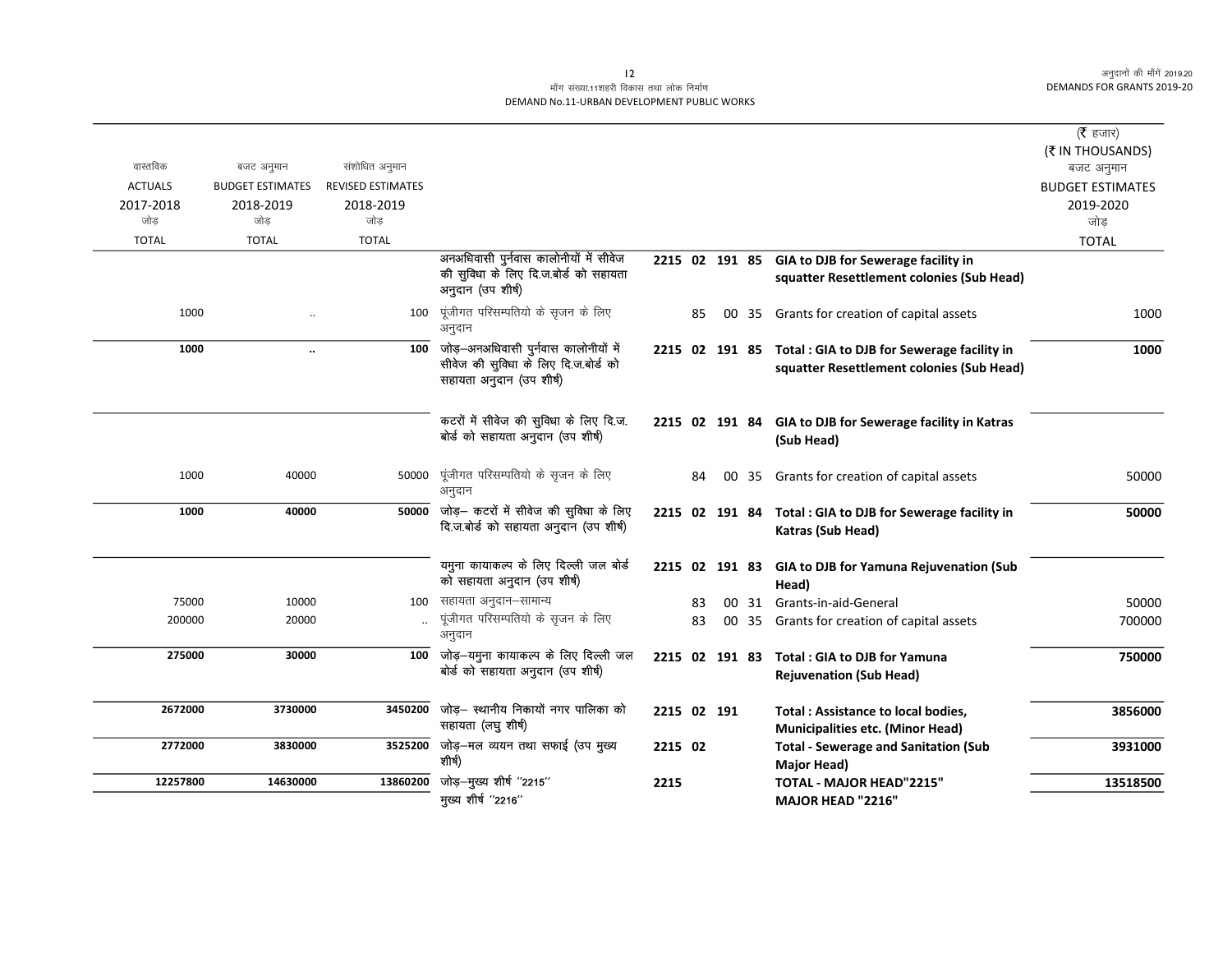### माँग संख्या.11शहरी विकास तथा लोक निर्माण DEMAND No.11-URBAN DEVELOPMENT PUBLIC WORKS

| वास्तविक       | बजट अनुमान              | संशोधित अनुमान           |                                                                                                             |                |    |       |                                                                                                     | ( $\bar{\tau}$ हजार)<br>(₹ IN THOUSANDS) |
|----------------|-------------------------|--------------------------|-------------------------------------------------------------------------------------------------------------|----------------|----|-------|-----------------------------------------------------------------------------------------------------|------------------------------------------|
| <b>ACTUALS</b> | <b>BUDGET ESTIMATES</b> | <b>REVISED ESTIMATES</b> |                                                                                                             |                |    |       |                                                                                                     | बजट अनुमान<br><b>BUDGET ESTIMATES</b>    |
| 2017-2018      | 2018-2019               | 2018-2019                |                                                                                                             |                |    |       |                                                                                                     | 2019-2020                                |
| जोड            | जोड                     | जोड                      |                                                                                                             |                |    |       |                                                                                                     | जोड                                      |
| <b>TOTAL</b>   | <b>TOTAL</b>            | <b>TOTAL</b>             |                                                                                                             |                |    |       |                                                                                                     | <b>TOTAL</b>                             |
|                |                         |                          | आवास (मुख्य शीर्ष)                                                                                          | 2216           |    |       | <b>Housing (Major Head)</b>                                                                         |                                          |
|                |                         |                          | सामान्य (उप मुख्य शीर्ष)                                                                                    | 2216 80        |    |       | <b>General (Sub Major Head)</b>                                                                     |                                          |
|                |                         |                          | सार्वजनिक क्षेत्र व अन्य उपक्रमों को<br>सहायता (लघु शीर्ष)                                                  | 2216 80 190    |    |       | <b>Assistance to Public sector and other</b><br>undertakings (Minor Head)                           |                                          |
|                |                         |                          | रात्रि विश्राम स्थलों के निर्माण के लिए डी                                                                  | 2216 80 190 95 |    |       | Grants to DUSIB for construction of Night                                                           |                                          |
|                |                         |                          | यू एस आई बी को अनुदान (उप शीर्ष)                                                                            |                |    |       | <b>Shelters (Sub Head)</b>                                                                          |                                          |
| 150000         | 150000                  | 139500                   | सहायता अनुदान–सामान्य                                                                                       |                | 95 |       | 00 31 Grants-in-aid-General                                                                         | 150000                                   |
| 50000          | 50000                   | 37500                    | पूंजीगत परिसम्पतियो के सृजन के लिए<br>अनुदान                                                                |                | 95 | 00 35 | Grants for creation of capital assets                                                               | 50000                                    |
| 200000         | 200000                  | 177000                   | जोड़— रात्रि विश्राम स्थलों के निर्माण के<br>लिए डी यू एस आई बी को अनुदान (उप<br>शीर्ष)                     | 2216 80 190 95 |    |       | Total: Grants to DUSIB for construction of<br><b>Night Shelters (Sub Head)</b>                      | 200000                                   |
|                |                         |                          | कमजोर वर्ग हेतु मकान बनाने के लिए दि.रा.<br>औ.वि.नि. को अनुदान (जे.एन.एन.यू.आर.एम.)<br>(उपशीर्ष)            |                |    |       | 2216 80 190 92 Grants to DSIDC for construction of houses<br>for weaker section (JNNURM) (Sub Head) |                                          |
|                | 80000                   | 5000000                  | पूंजीगत परिसम्पतियो के सृजन के लिए<br>अनुदान                                                                |                | 92 | 00 35 | Grants for creation of capital assets                                                               | 80000                                    |
| $\ldots$       | 80000                   | 5000000                  | जोड़— कमजोर वर्ग हेतु मकान बनाने के<br>लिए दि.रा.औ.वि.नि. को अनुदान (जे.एन.एन.<br>यू.आर.एम.) (उप शीर्ष)     | 2216 80 190 92 |    |       | Total: Grants to DSIDC for construction of<br>houses for weaker section (JNNURM) (Sub<br>Head)      | 80000                                    |
|                |                         |                          | कमजोर वर्ग हेतु मकान बनाने के लिए नई<br>दिल्ली नगर परिषद को अनुदान (जे.एन.एन.<br>यू.आर.एम.) (उप शीर्ष)      | 2216 80 190 88 |    |       | <b>Grants to NDMC for construction of</b><br>houses for weaker section (JNNURM) (Sub<br>Head)       |                                          |
| 7000           | 1000                    | 1000                     | पूंजीगत परिसम्पतियो के सृजन के लिए<br>अनुदान                                                                |                | 88 | 00 35 | Grants for creation of capital assets                                                               | 900                                      |
| 7000           | 1000                    | 1000                     | जोड़— कमजोर वर्ग हेतु मकान बनाने के<br>लिए नई दिल्ली नगर परिषद को अनुदान<br>(जे.एन.एन.यू.आर.एम.) (उप शीर्ष) | 2216 80 190 88 |    |       | Total: Grants to NDMC for construction of<br>houses for weaker section (JNNURM) (Sub<br>Head)       | 900                                      |

 $\overline{13}$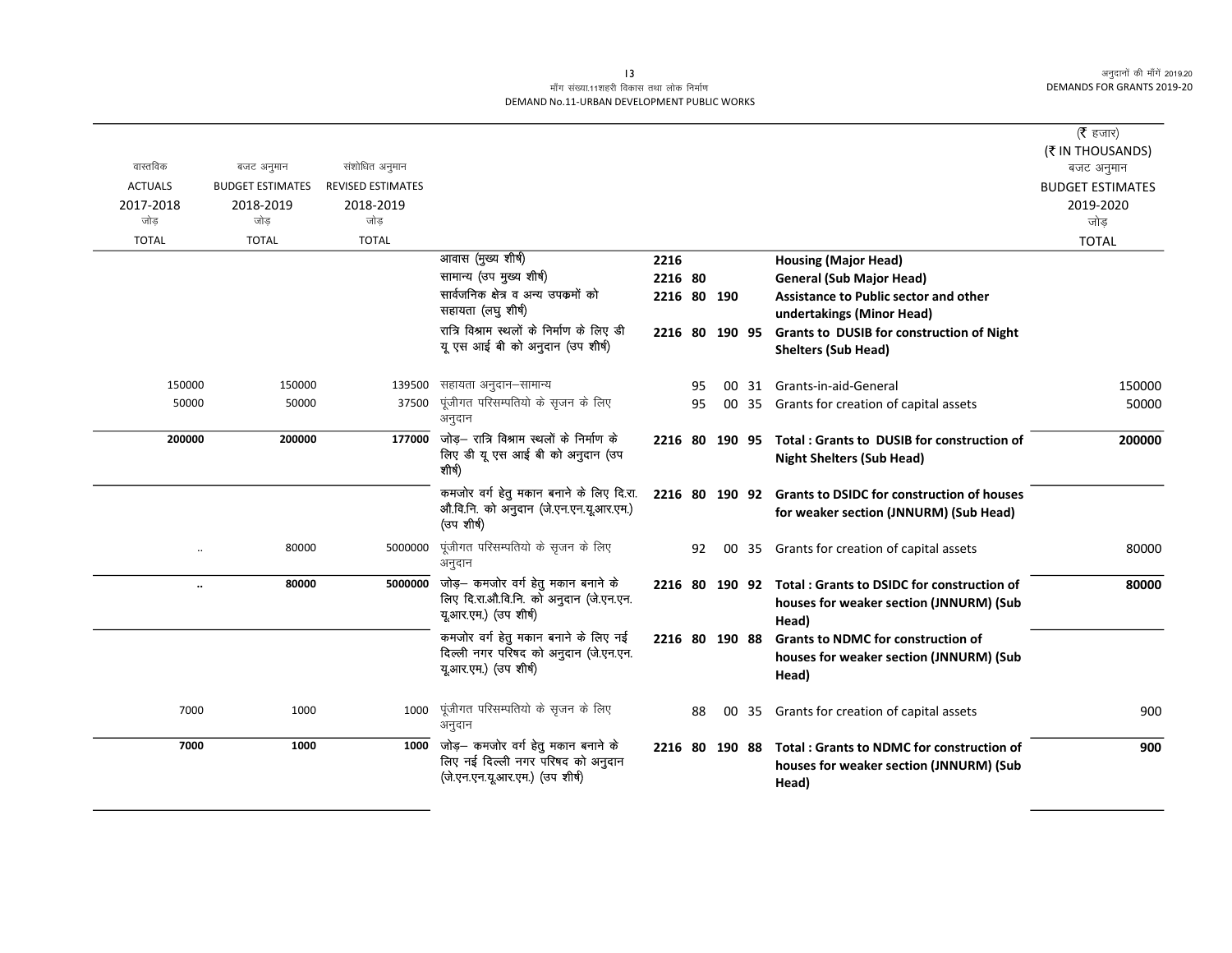### माँग संख्या.11शहरी विकास तथा लोक निर्माण DEMAND No.11-URBAN DEVELOPMENT PUBLIC WORKS

|                      |                         |                          |                                                                                                                      |                |    |       |                                                                                                     | ( $\bar{\tau}$ हजार)<br>(₹ IN THOUSANDS) |
|----------------------|-------------------------|--------------------------|----------------------------------------------------------------------------------------------------------------------|----------------|----|-------|-----------------------------------------------------------------------------------------------------|------------------------------------------|
| वास्तविक             | बजट अनुमान              | संशोधित अनुमान           |                                                                                                                      |                |    |       |                                                                                                     | बजट अनुमान                               |
| <b>ACTUALS</b>       | <b>BUDGET ESTIMATES</b> | <b>REVISED ESTIMATES</b> |                                                                                                                      |                |    |       |                                                                                                     | <b>BUDGET ESTIMATES</b>                  |
| 2017-2018            | 2018-2019               | 2018-2019                |                                                                                                                      |                |    |       |                                                                                                     | 2019-2020                                |
| जोड                  | जोड                     | जोड                      |                                                                                                                      |                |    |       |                                                                                                     | जोड                                      |
| <b>TOTAL</b>         | <b>TOTAL</b>            | <b>TOTAL</b>             |                                                                                                                      |                |    |       |                                                                                                     | <b>TOTAL</b>                             |
|                      |                         |                          | सभी के लिए घर प्र. आ. यों.के लिए दि.श.<br>आ.सू.बोर्ड को सहायता अनुदान (उप शीर्ष)                                     |                |    |       | 2216 80 190 87 GIA to DUSIB for housing for all-PMAY<br>(Sub Head)                                  |                                          |
|                      | 18000                   |                          | पूंजीगत परिसम्पतियो के सृजन के लिए<br>अनुदान                                                                         |                | 87 | 00 35 | Grants for creation of capital assets                                                               | 100                                      |
| $\ddot{\phantom{a}}$ | 18000                   |                          | जोड़- सभी के लिए घर प्र. आ. यों.के लिए<br>दि.श.आ.सू.बोर्ड को सहायता अनुदान (उप<br>शीर्ष)                             | 2216 80 190 87 |    |       | Total: GIA to DUSIB for housing for all-<br><b>PMAY (Sub Head)</b>                                  | 100                                      |
|                      |                         |                          | सभी के लिए घर प्र. आ. यों.के लिए दि.श.<br>आ.सु.बोर्ड को सहायता अनुदान (उप<br>शीर्ष)(राज्य अंश)                       |                |    |       | 2216 80 190 86 GIA to DUSIB for housing for all-PMAY<br>(State Share) (Sub Head)                    |                                          |
| 2500                 | 100000                  | 10000                    | पूंजीगत परिसम्पतियो के सृजन के लिए<br>अनुदान                                                                         |                | 86 | 00 35 | Grants for creation of capital assets                                                               | 100                                      |
| 2500                 | 100000                  | 10000                    | जोड़– सभी के लिए घर प्र. आ. यों.के लिए<br>दि.श.आ.सु.बोर्ड को सहायता अनुदान (उप<br>शीर्ष)(राज्य अंश)                  |                |    |       | 2216 80 190 86 Total: GIA to DUSIB for housing for all-<br><b>PMAY (State Share) (Sub Head)</b>     | 100                                      |
| 209500               | 399000                  | 5188000                  | जोड़– सार्वजनिक क्षेत्र व अन्य उपकर्मो को<br>सहायता (लघु शीर्ष)                                                      | 2216 80 190    |    |       | <b>Total - Assistance to Public sector and</b><br>other undertakings (Minor Head)                   | 281100                                   |
|                      |                         |                          | अनूसूचित जाति के लिए विशेष घटक<br>योजना (लघु शीर्ष)                                                                  | 2216 80 789    |    |       | <b>Special Component Plan for Scheduled</b><br><b>Caste (Minor Head)</b>                            |                                          |
|                      |                         |                          | कमजोर वर्ग के लिए मकान बनाने हेतु दि.रा.<br>औ.वि.नि. को अनुदान (जे.एन.एन.यू.आर.एम.<br>)(एस.सी.एस.पी) (उप शीर्ष)      | 2216 80 789 98 |    |       | <b>Grants to DSIDC for construction of houses</b><br>for weaker section (JNNURM)(SCSP)(Sub<br>Head) |                                          |
|                      | 20000                   | 1000000                  | पूंजीगत परिसम्पतियो के सृजन के लिए<br>अनुदान                                                                         |                | 98 | 00 35 | Grants for creation of capital assets                                                               | 20000                                    |
| $\ldots$             | 20000                   | 1000000                  | जोड़— कमजोर वर्ग के लिए मकान बनाने<br>हेतु दि.रा.औ.वि.नि. को अनुदान (जे.एन.एन.यू.<br>आर.एम.)(एस.सी.एस.पी) (उप शीर्ष) | 2216 80 789 98 |    |       | Total: Grants to DSIDC for construction of<br>houses for weaker section<br>(JNNURM)(SCSP)(Sub Head) | 20000                                    |

 $|4$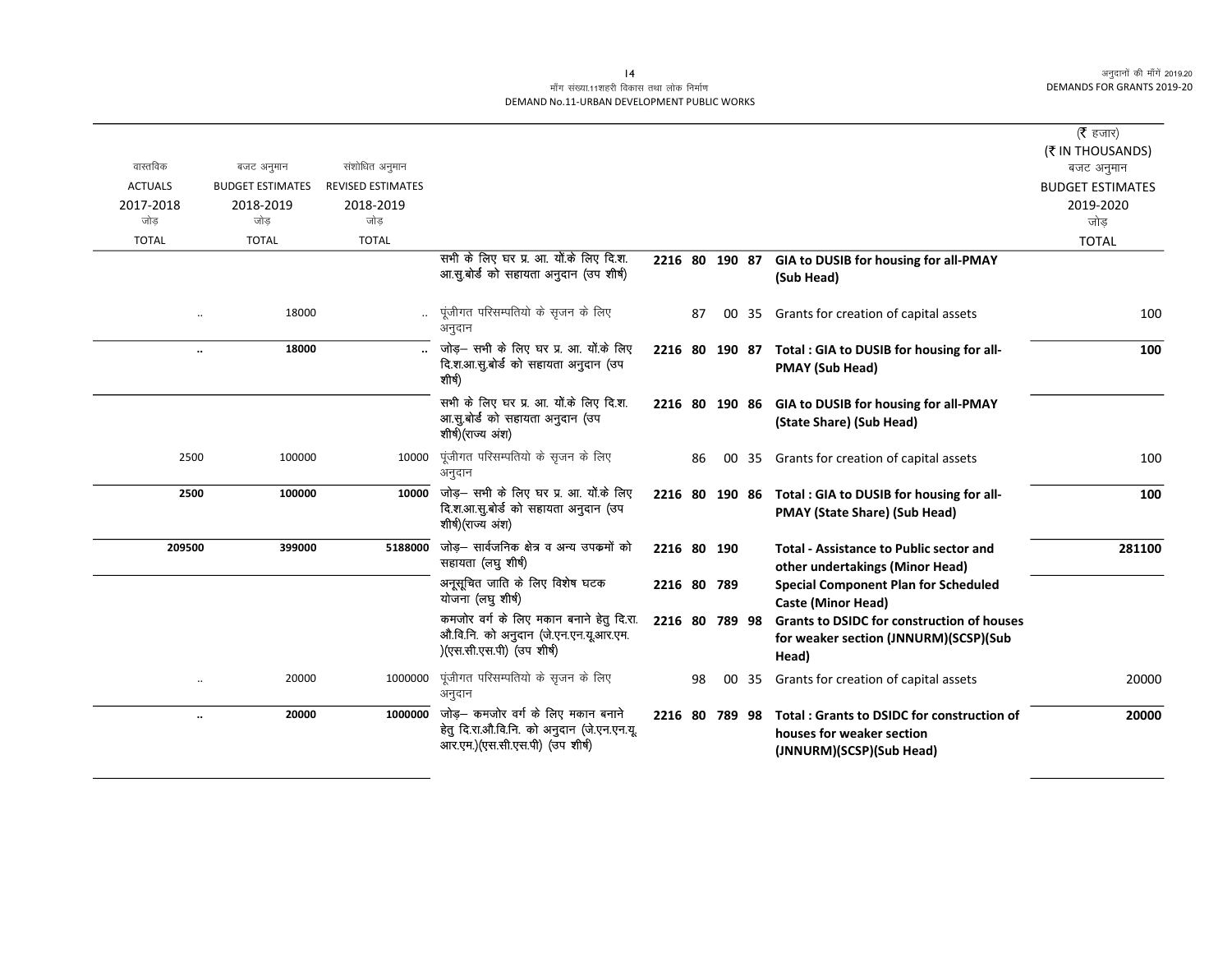## माँग संख्या.11शहरी विकास तथा लोक निर्माण DEMAND No.11-URBAN DEVELOPMENT PUBLIC WORKS

|                      |                         |                          |                                                               |             |    |                |       |                                                                        | ( $\bar{\tau}$ हजार)<br>(₹ IN THOUSANDS) |
|----------------------|-------------------------|--------------------------|---------------------------------------------------------------|-------------|----|----------------|-------|------------------------------------------------------------------------|------------------------------------------|
| वास्तविक             | बजट अनुमान              | संशोधित अनुमान           |                                                               |             |    |                |       |                                                                        | बजट अनुमान                               |
| <b>ACTUALS</b>       | <b>BUDGET ESTIMATES</b> | <b>REVISED ESTIMATES</b> |                                                               |             |    |                |       |                                                                        | <b>BUDGET ESTIMATES</b>                  |
| 2017-2018<br>जोड     | 2018-2019<br>जोड        | 2018-2019<br>जोड         |                                                               |             |    |                |       |                                                                        | 2019-2020                                |
|                      | <b>TOTAL</b>            | <b>TOTAL</b>             |                                                               |             |    |                |       |                                                                        | जोड़                                     |
| <b>TOTAL</b>         |                         |                          | कमजोर वर्ग हेतु मकान बनाने के लिए नई                          |             |    | 2216 80 789 96 |       |                                                                        | <b>TOTAL</b>                             |
|                      |                         |                          | दिल्ली नगर परिषद को अनुदान (जे.एन.एन.                         |             |    |                |       | <b>Grants to NDMC for construction of</b><br>houses for weaker section |                                          |
|                      |                         |                          | यूआर.एम.)(एस.सी.एस.पी) (उप शीर्ष)                             |             |    |                |       |                                                                        |                                          |
|                      |                         |                          |                                                               |             |    |                |       | (JNNURM)(SCSP)(Sub Head)                                               |                                          |
| 2191                 | 1000                    | 1000                     | पूंजीगत परिसम्पतियो के सृजन के लिए<br>अनुदान                  |             | 96 |                | 00 35 | Grants for creation of capital assets                                  | 900                                      |
| 2191                 | 1000                    | 1000                     | जोड़— कमजोर वर्ग हेतु मकान बनाने के                           |             |    | 2216 80 789 96 |       | <b>Total: Grants to NDMC for construction of</b>                       | 900                                      |
|                      |                         |                          | लिए नई दिल्ली नगर परिषद को अनुदान                             |             |    |                |       | houses for weaker section                                              |                                          |
|                      |                         |                          | (जे.एन.एन.यू.आर.एम.)(एस.सी.एस.पी) (उप                         |             |    |                |       | (JNNURM)(SCSP)(Sub Head)                                               |                                          |
|                      |                         |                          | शीर्ष)                                                        |             |    |                |       |                                                                        |                                          |
| 2191                 | 21000                   | 1001000                  | जोड़- अनूसूचित जाति के लिए विशेष                              | 2216 80 789 |    |                |       | <b>Total - Special Component Plan for</b>                              | 20900                                    |
|                      |                         |                          | घटक योजना (लघु शीर्ष)                                         |             |    |                |       | <b>Scheduled Caste (Minor Head)</b>                                    |                                          |
| 211691               | 420000                  | 6189000                  | जोड़-सामान्य (उप मुख्य शीर्ष)                                 | 2216 80     |    |                |       | <b>Total - General (Sub Major Head)</b>                                | 302000                                   |
| 211691               | 420000                  | 6189000                  | जोड़-मुख्य शीर्ष "2216"                                       | 2216        |    |                |       | <b>TOTAL - MAJOR HEAD"2216"</b>                                        | 302000                                   |
|                      |                         |                          | मुख्य शीर्ष "2217"                                            |             |    |                |       | <b>MAJOR HEAD "2217"</b>                                               |                                          |
|                      |                         |                          | शहरी विकास (मुख्य शीर्ष)                                      | 2217        |    |                |       | <b>Urban Development (Major Head)</b>                                  |                                          |
|                      |                         |                          | स्लमबस्ती सुधार (उप मुख्य शीर्ष)                              | 2217 04     |    |                |       | Slum Area Improvement (Sub Major Head)                                 |                                          |
|                      |                         |                          | रखरखाव और मरम्मत (लघु शीर्ष)                                  | 2217        |    | 04 053         |       | <b>Maintenance &amp; Repairs (Minor Head)</b>                          |                                          |
|                      |                         |                          | स्लम रिसेंटमेंट पॉकेट में सेवाओं में सुधार                    |             |    | 2217 04 053 98 |       | <b>Improvement of Services in Slum</b>                                 |                                          |
|                      |                         |                          | (उप शीर्ष)                                                    |             |    |                |       | <b>Resettlement Pockets (Sub Head)</b>                                 |                                          |
|                      |                         |                          | सहायता अनुदान-सामान्य                                         |             | 98 |                | 00 31 | Grants-in-aid-General                                                  | 100000                                   |
| $\ddot{\phantom{a}}$ | $\ldots$                |                          | जोड़–स्लम रिसेंटमेंट पॉकेट में सेवाओं में<br>सुधार (उप शीर्ष) |             |    | 2217 04 053 98 |       | <b>Total: Improvement of Services in Slum</b>                          | 100000                                   |
|                      |                         |                          |                                                               |             |    |                |       | <b>Resettlement Pockets (Sub Head)</b>                                 |                                          |
| $\ddot{\phantom{0}}$ | $\ldots$                |                          | जोड़-रखरखाव और मरम्मत (लघु शीर्ष)                             | 2217 04 053 |    |                |       | <b>Total - Maintenance &amp; Repairs (Minor</b><br>Head)               | 100000                                   |
|                      |                         |                          | स्थानीय निकायों, निगमों, शहरी विकास                           |             |    | 2217 04 191    |       | Assistance to Local Bodies, Corporations,                              |                                          |
|                      |                         |                          | प्राधिकरण, नगर सुधार बोर्डों आदि के लिए                       |             |    |                |       | <b>Urban Development Authorities, Town</b>                             |                                          |
|                      |                         |                          | सहायता (लघु शीर्ष)                                            |             |    |                |       | Improvement Boards etc. (Minor Head)                                   |                                          |
|                      |                         |                          |                                                               |             |    |                |       |                                                                        |                                          |
|                      |                         |                          | पुर्नवास कालोनियों के रख—रखाव के लिए                          |             |    | 2217 04 191 98 |       | <b>Grant to MCD for maintenance of Re-</b>                             |                                          |
|                      |                         |                          | दि.न.नि. को अनुदान (उप शीर्ष)                                 |             |    |                |       | settlement colonies (Sub Head)                                         |                                          |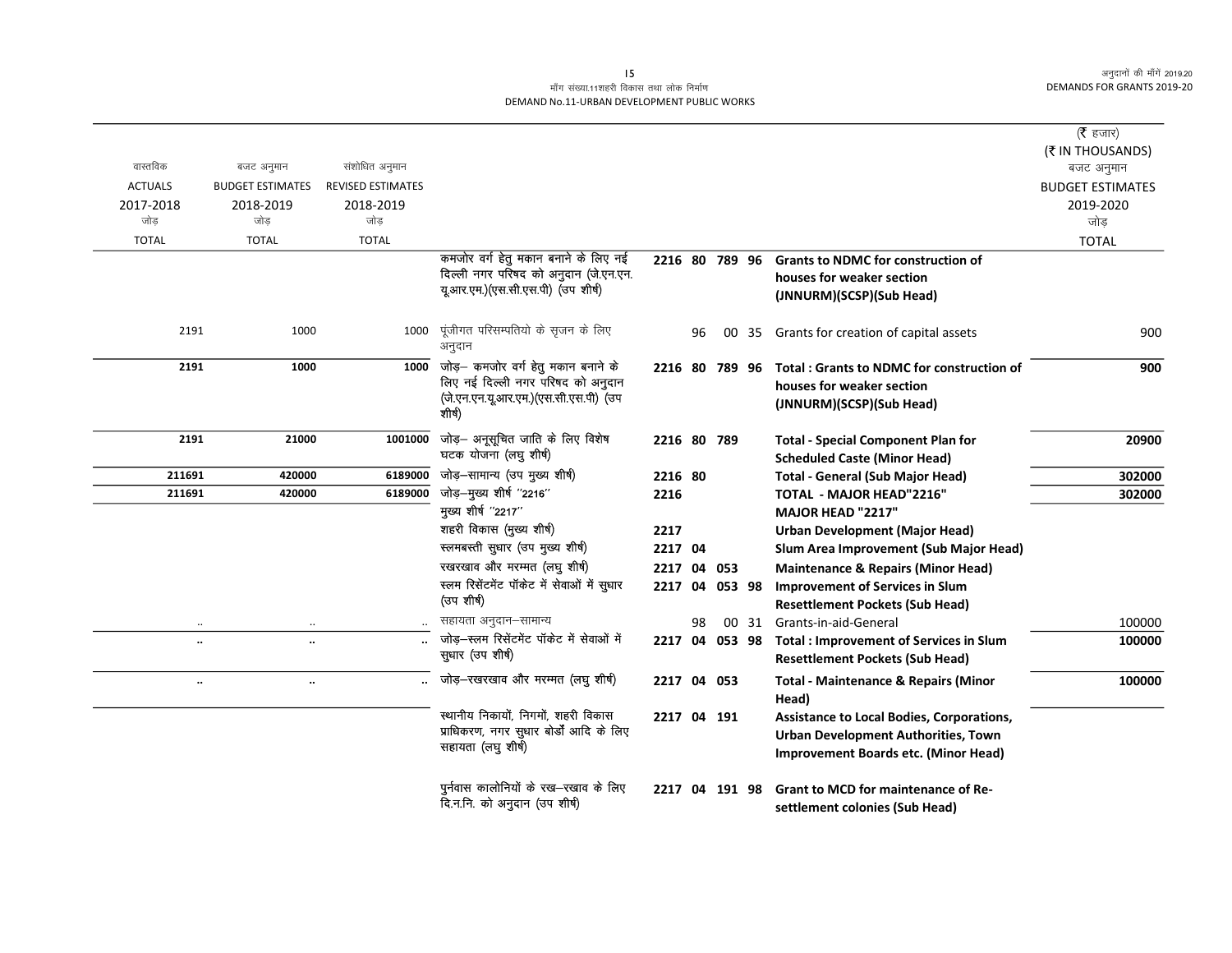### माँग संख्या.11शहरी विकास तथा लोक निर्माण DEMAND No.11-URBAN DEVELOPMENT PUBLIC WORKS

| वास्तविक         |                         |                          |                                                                                           |                |    |    |       |                                                                                                                              | (रै हजार)<br>(₹ IN THOUSANDS)                           |
|------------------|-------------------------|--------------------------|-------------------------------------------------------------------------------------------|----------------|----|----|-------|------------------------------------------------------------------------------------------------------------------------------|---------------------------------------------------------|
|                  | बजट अनुमान              | संशोधित अनुमान           |                                                                                           |                |    |    |       |                                                                                                                              | बजट अनुमान                                              |
| <b>ACTUALS</b>   | <b>BUDGET ESTIMATES</b> | <b>REVISED ESTIMATES</b> |                                                                                           |                |    |    |       |                                                                                                                              | <b>BUDGET ESTIMATES</b>                                 |
| 2017-2018<br>जोड | 2018-2019<br>जोड        | 2018-2019<br>जोड         |                                                                                           |                |    |    |       |                                                                                                                              | 2019-2020                                               |
|                  |                         |                          |                                                                                           |                |    |    |       |                                                                                                                              | जोड                                                     |
| <b>TOTAL</b>     | <b>TOTAL</b>            | <b>TOTAL</b>             |                                                                                           |                |    |    |       |                                                                                                                              | <b>TOTAL</b>                                            |
|                  |                         |                          | दक्षिण दिल्ली नगर निगम                                                                    |                | 98 | 98 |       | South Delhi Municipal Corporation                                                                                            |                                                         |
| 168250           | 168250                  | 126187                   | सहायता अनुदान–सामान्य                                                                     |                | 98 |    | 98 31 | Grants-in-aid-General                                                                                                        |                                                         |
| 168250           | 168250                  | 126187                   | सहायता अनुदान–वेतन                                                                        |                | 98 | 98 | 36    | Grants-in-aid-Salaries                                                                                                       |                                                         |
| 336500           | 336500                  | 252374                   | जोड़- दक्षिण दिल्ली नगर निगम                                                              |                | 98 | 98 |       | <b>Total: South Delhi Municipal Corporation</b>                                                                              |                                                         |
|                  |                         |                          | पूर्वी दिल्ली नगर निगम                                                                    |                | 98 | 97 |       | <b>East Delhi Municipal Corporation</b>                                                                                      |                                                         |
| 111450           | 111450                  |                          | 83588 सहायता अनुदान-सामान्य                                                               |                | 98 | 97 | 31    | Grants-in-aid-General                                                                                                        |                                                         |
| 111450           | 111450                  | 83588                    | सहायता अनुदान–वेतन                                                                        |                | 98 | 97 | 36    | Grants-in-aid-Salaries                                                                                                       |                                                         |
| 222900           | 222900                  | 167176                   | जोड़- पूर्वी दिल्ली नगर निगम                                                              |                | 98 | 97 |       | <b>Total: East Delhi Municipal Corporation</b>                                                                               | $\ddot{\phantom{a}}$                                    |
|                  |                         |                          | उत्तरी दिल्ली नगर निगम                                                                    |                | 98 | 96 |       | <b>North Delhi Municipal Corporation</b>                                                                                     |                                                         |
| 44060            | 44060                   | 33045                    | सहायता अनुदान–सामान्य                                                                     |                | 98 |    | 96 31 | Grants-in-aid-General                                                                                                        |                                                         |
| 396540           | 396540                  | 297405                   | सहायता अनुदान–वेतन                                                                        |                | 98 |    | 96 36 | Grants-in-aid-Salaries                                                                                                       |                                                         |
| 440600           | 440600                  | 330450                   | जोड़-उत्तरी दिल्ली नगर निगम                                                               |                | 98 | 96 |       | <b>Total: North Delhi Municipal Corporation</b>                                                                              | $\ddot{\phantom{0}}\phantom{0}\bullet\dot{\phantom{0}}$ |
| 1000000          | 1000000                 | 750000                   | जोड़–पुर्नवास कालोनियों के रख–रखाव के<br>लिए दि.न.नि. को अनुदान (उप शीर्ष)                |                |    |    |       | 2217 04 191 98 Total - Grant to MCD for maintenance of<br><b>Re-settlement colonies (Sub Head)</b>                           |                                                         |
|                  |                         |                          | पूनर्वास कालोनी में अतिरिक्त सुविधाओं के<br>लिए दि.न.नि.को अनुदान (उप शीर्ष)              | 2217 04 191 71 |    |    |       | <b>Grant to MCD for Provision of additional</b><br>facilities in JJR colonies (Sub Head)                                     |                                                         |
|                  |                         |                          | पूनर्वास कालोनी में अतिरिक्त सुविधाओं के<br>लिए दक्षिण दिल्ली नगर निगम को अनुदान          |                | 71 | 98 |       | <b>Grant to South Delhi Municipal</b><br><b>Corporation for Provision of additional</b><br>facilities in JJR colonies        |                                                         |
| 10000            | $\cdot$                 | $\ddotsc$                | पूंजीगत परिसम्पतियो के सृजन के लिए<br>अनुदान                                              |                | 71 |    | 98 35 | Grants for creation of capital assets                                                                                        |                                                         |
| 10000            | $\ddotsc$               |                          | जोड़– पूनर्वास कालोनी में अतिरिक्त<br>सुविधाओं के लिए दक्षिण दिल्ली नगर<br>निगम को अनुदान |                | 71 | 98 |       | <b>Total: Grant to South Delhi Municipal</b><br><b>Corporation for Provision of additional</b><br>facilities in JJR colonies | $\ddot{\phantom{0}}$                                    |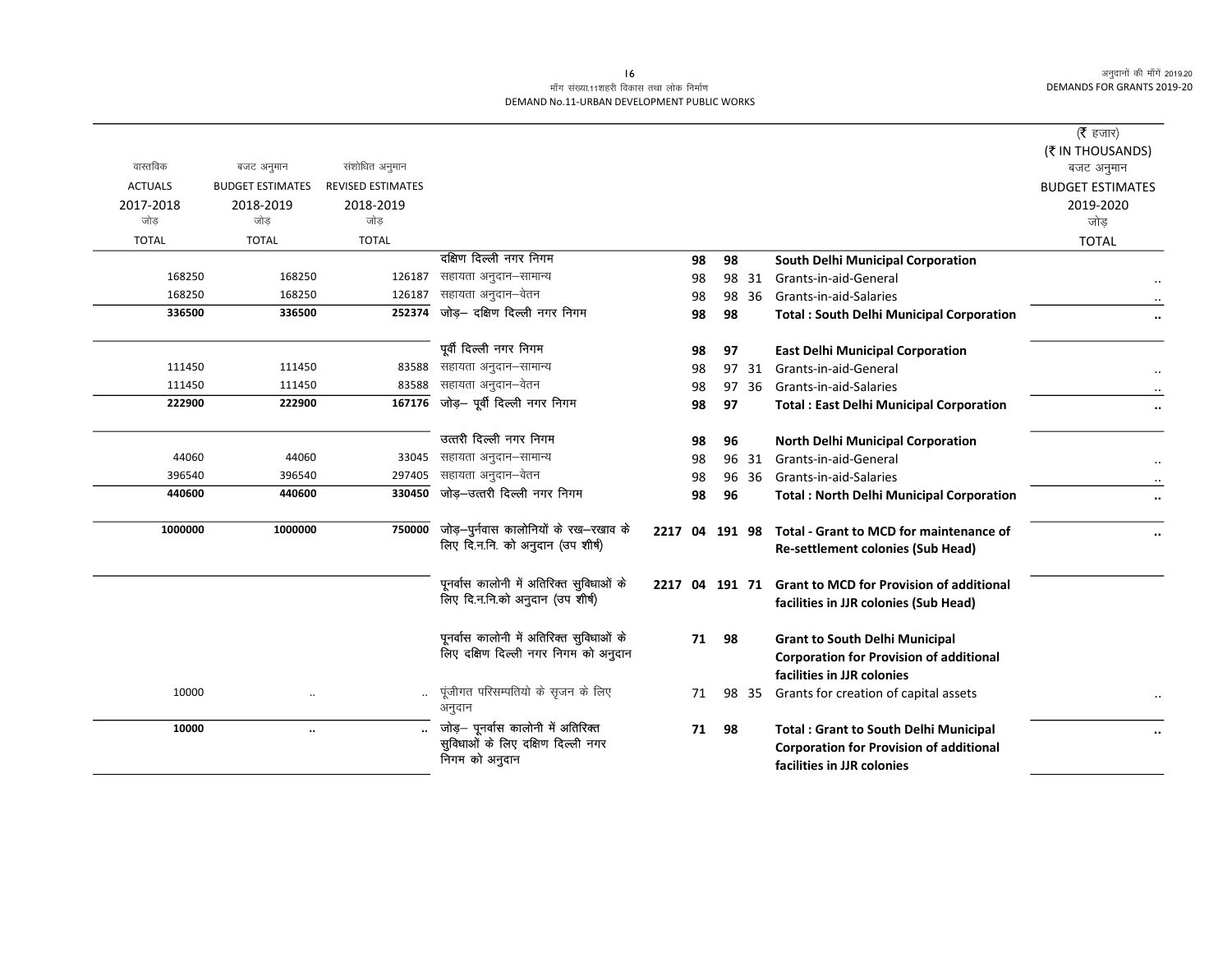## माँग संख्या.11शहरी विकास तथा लोक निर्माण DEMAND No.11-URBAN DEVELOPMENT PUBLIC WORKS

| वास्तविक       | बजट अनुमान              | संशोधित अनुमान           |                                                                           |                |    |    |       |                                                         | ( $\bar{\tau}$ हजार)<br>(₹ IN THOUSANDS)<br>बजट अनुमान |
|----------------|-------------------------|--------------------------|---------------------------------------------------------------------------|----------------|----|----|-------|---------------------------------------------------------|--------------------------------------------------------|
| <b>ACTUALS</b> | <b>BUDGET ESTIMATES</b> | <b>REVISED ESTIMATES</b> |                                                                           |                |    |    |       |                                                         | <b>BUDGET ESTIMATES</b>                                |
| 2017-2018      | 2018-2019               | 2018-2019                |                                                                           |                |    |    |       |                                                         | 2019-2020                                              |
| जोड            | जोड                     | जोड                      |                                                                           |                |    |    |       |                                                         | जोड                                                    |
| <b>TOTAL</b>   | <b>TOTAL</b>            | <b>TOTAL</b>             |                                                                           |                |    |    |       |                                                         | <b>TOTAL</b>                                           |
|                |                         |                          | पूनर्वास कालोनी में अतिरिक्त सुविधाओं के                                  |                | 71 | 97 |       | <b>Grant to East Delhi Municipal Corporation</b>        |                                                        |
|                |                         |                          | लिए पूर्वी दि.न.नि.को अनुदान                                              |                |    |    |       | for Provision of additional facilities in JJR           |                                                        |
|                |                         |                          |                                                                           |                |    |    |       | colonies                                                |                                                        |
| 30000          |                         |                          | सहायता अनुदान–सामान्य                                                     |                | 71 |    |       | 97 31 Grants-in-aid-General                             |                                                        |
| 30000          |                         |                          | जोड़- पूनर्वास कालोनी में अतिरिक्त                                        |                | 71 | 97 |       | <b>Total: Grant to East Delhi Municipal</b>             |                                                        |
|                |                         |                          | सुविधाओं के लिए पूर्वी दि.न.नि.को अनुदान                                  |                |    |    |       | <b>Corporation for Provision of additional</b>          |                                                        |
|                |                         |                          |                                                                           |                |    |    |       | facilities in JJR colonies                              |                                                        |
|                |                         |                          | पूनर्वास कालोनी में अतिरिक्त सुविधाओं के                                  |                | 71 | 96 |       | <b>Grant to North Delhi Municipal</b>                   |                                                        |
|                |                         |                          | लिए उत्तरी दिल्ली नगर निगम को अनुदान                                      |                |    |    |       | <b>Corporation for Provision of additional</b>          |                                                        |
|                |                         |                          |                                                                           |                |    |    |       | facilities in JJR colonies                              |                                                        |
| 100000         |                         |                          | पूंजीगत परिसम्पतियो के सृजन के लिए<br>अनुदान                              |                | 71 |    |       | 96 35 Grants for creation of capital assets             |                                                        |
| 100000         | $\ddotsc$               |                          | जोड़— पूनर्वास कालोनी में अतिरिक्त                                        |                | 71 | 96 |       | <b>Total: Grant to North Delhi Municipal</b>            |                                                        |
|                |                         |                          | सुविधाओं के लिए उत्तरी दिल्ली नगर                                         |                |    |    |       | <b>Corporation for Provision of additional</b>          |                                                        |
|                |                         |                          | निगम को अनुदान                                                            |                |    |    |       | facilities in JJR colonies                              |                                                        |
| 140000         | $\ddot{\phantom{a}}$    |                          | जोड़-पूनर्वास कालोनी में अतिरिक्त                                         |                |    |    |       | 2217 04 191 71 Total - Grant to MCD for Provision of    |                                                        |
|                |                         |                          | सुविधाओं के लिए दि.न.नि.को अनुदान (उप                                     |                |    |    |       | additional facilities in JJR colonies (Sub              |                                                        |
|                |                         |                          | शीर्ष)                                                                    |                |    |    |       | Head)                                                   |                                                        |
|                |                         |                          | कटरा वासियो के पुर्नस्थापन एवं ढाचागत                                     | 2217 04 191 64 |    |    |       | <b>Grant to DUSIB for structural</b>                    |                                                        |
|                |                         |                          | सुधार के लिए डी यू एस आई बी को                                            |                |    |    |       | improvement & rehabilitation of Katra                   |                                                        |
|                |                         |                          | अनुदान (उप शीर्ष)                                                         |                |    |    |       | dwellers (Sub Head)                                     |                                                        |
| 20000          | 20000                   | 20000                    | पूंजीगत परिसम्पतियो के सृजन के लिए                                        |                | 64 |    | 00 35 | Grants for creation of capital assets                   | 20000                                                  |
|                |                         |                          | अनुदान                                                                    |                |    |    |       |                                                         |                                                        |
| 20000          | 20000                   |                          | 20000 जोड़-कटरा वासियो के पुर्नस्थापन एवं                                 |                |    |    |       | 2217 04 191 64 Total: Grant to DUSIB for structural     | 20000                                                  |
|                |                         |                          | ढाचागत सुधार के लिए डी यू एस आई बी<br>को अनुदान (उप शीर्ष)                |                |    |    |       | improvement & rehabilitation of Katra                   |                                                        |
|                |                         |                          |                                                                           |                |    |    |       | dwellers (Sub Head)                                     |                                                        |
|                |                         |                          | डीयूएसआईबी के मौजूदा ढाँचे के विस्तार<br>के लिये सहायता अनुदान (उप शीर्ष) |                |    |    |       | 2217 04 191 58 GIA to DUSIB for Existing Infrastructure |                                                        |
|                |                         |                          |                                                                           |                |    |    |       | (Sub Head)                                              |                                                        |
|                |                         |                          |                                                                           |                |    |    |       |                                                         |                                                        |
| 50000          | 50000                   | 50000                    | पूंजीगत परिसम्पतियो के सृजन के लिए                                        |                | 58 |    | 00 35 | Grants for creation of capital assets                   | 50000                                                  |
|                |                         |                          | अनुदान                                                                    |                |    |    |       |                                                         |                                                        |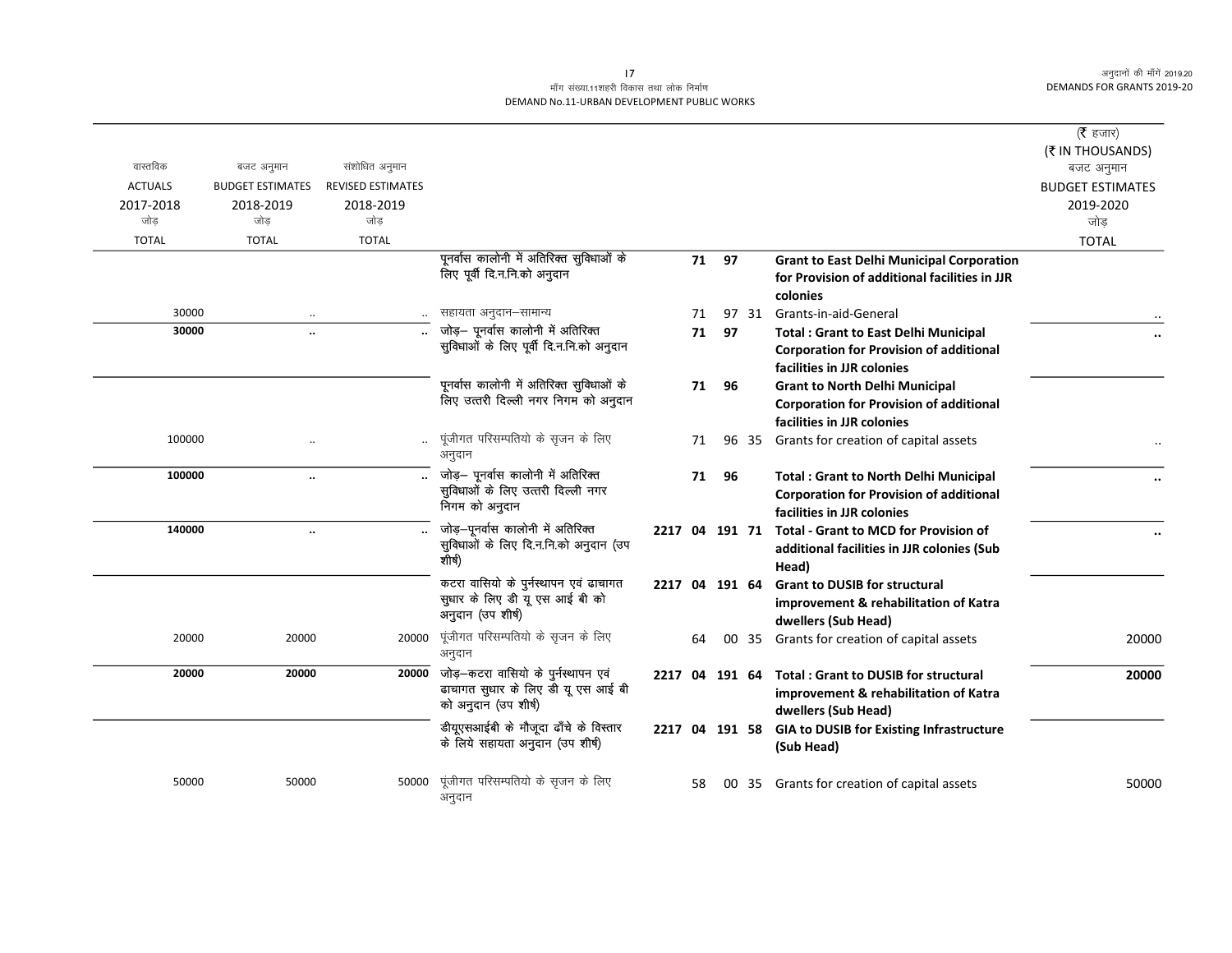### माँग संख्या.11शहरी विकास तथा लोक निर्माण DEMAND No.11-URBAN DEVELOPMENT PUBLIC WORKS

|                |                         |                          |                                                                                                            |                |    |    |    |                                                                                                                                                   | ( $\bar{\tau}$ हजार)<br>(₹ IN THOUSANDS) |
|----------------|-------------------------|--------------------------|------------------------------------------------------------------------------------------------------------|----------------|----|----|----|---------------------------------------------------------------------------------------------------------------------------------------------------|------------------------------------------|
| वास्तविक       | बजट अनुमान              | संशोधित अनुमान           |                                                                                                            |                |    |    |    |                                                                                                                                                   | बजट अनुमान                               |
| <b>ACTUALS</b> | <b>BUDGET ESTIMATES</b> | <b>REVISED ESTIMATES</b> |                                                                                                            |                |    |    |    |                                                                                                                                                   | <b>BUDGET ESTIMATES</b>                  |
| 2017-2018      | 2018-2019               | 2018-2019                |                                                                                                            |                |    |    |    |                                                                                                                                                   | 2019-2020                                |
| जोड            | जोड                     | जोड                      |                                                                                                            |                |    |    |    |                                                                                                                                                   | जोड़                                     |
| <b>TOTAL</b>   | <b>TOTAL</b>            | <b>TOTAL</b>             |                                                                                                            |                |    |    |    |                                                                                                                                                   | <b>TOTAL</b>                             |
| 50000          | 50000                   |                          | 50000 जोड़- डीयूएसआईबी के मौजूदा ढाँचे के                                                                  |                |    |    |    | 2217 04 191 58 Total: GIA to DUSIB for Existing                                                                                                   | 50000                                    |
|                |                         |                          | विस्तार के लिये सहायता अनुदान (उप शीर्ष)                                                                   |                |    |    |    | Infrastructure (Sub Head)                                                                                                                         |                                          |
|                |                         |                          | स्मार्ट सिटी के लिए नई दिल्ली नगर<br>पालिका को सहायता अनुदान (सी.एस.<br>एस) (उप शीर्ष)                     |                |    |    |    | 2217 04 191 57 GIA to NDMC for Smart City (CSS) (Sub<br>Head)                                                                                     |                                          |
|                | 650000                  | 400000                   | पूंजीगत परिसम्पतियो के सृजन के लिए<br>अनुदान                                                               |                | 57 | 00 | 35 | Grants for creation of capital assets                                                                                                             | 500000                                   |
|                | 650000                  | 400000                   | जोड़– स्मार्ट सिटी के लिए नई दिल्ली<br>नगर पालिको को सहायता अनुदान (सी.एस.<br>एस) (उप शीर्ष)               |                |    |    |    | 2217 04 191 57 Total: GIA to NDMC for Smart City (CSS)<br>(Sub Head)                                                                              | 500000                                   |
|                |                         |                          | अमृत योजना के लिए दि.न.नि. / न.दि.न.पा.<br>को सहायता अनुदान (सी.एस.एस) (उप शीर्ष)                          |                |    |    |    | 2217 04 191 55 GIA to MCD's/ NDMC for AMRUT (CSS)<br>(Sub Head)                                                                                   |                                          |
| 627000         | 2000000                 | 1730000                  | पूंजीगत परिसम्पतियो के सृजन के लिए<br>अनुदान                                                               |                | 55 | 00 | 35 | Grants for creation of capital assets                                                                                                             | 1500000                                  |
| 627000         | 2000000                 | 1730000                  | जोड़– अमृत योजना के लिए दि.न.नि. / न.<br>दि.न.पा.को सहायता अनुदान (सी.एस.<br>एस)(उप शीर्ष)                 |                |    |    |    | 2217 04 191 55 Total : GIA to MCD's/ NDMC for AMRUT<br>(CSS) (Sub Head)                                                                           | 1500000                                  |
| 1837000        | 3720000                 | 2950000                  | जोड़– स्थानीय निकायों, निगमों, शहरी<br>विकास प्राधिकरण, नगर सुधार बोर्डों आदि<br>के लिए सहायता (लघु शीर्ष) | 2217 04 191    |    |    |    | <b>Total - Assistance to Local Bodies,</b><br><b>Corporations, Urban Development</b><br>Authorities, Town Improvement Boards<br>etc. (Minor Head) | 2070000                                  |
|                |                         |                          | अनूसुचित जातियों के लिए विशेष घटक<br>योजना (लघु शीर्ष)                                                     | 2217 04 789    |    |    |    | <b>Special Component Plan for Scheduled</b><br><b>Castes (Minor Head)</b>                                                                         |                                          |
|                |                         |                          | शहरी भीड़ वालें क्षेत्र में पर्यावरण सुधार के<br>लिए डी यू एस आई बी को अनुदान (एस.सी.<br>एस.पी) (उप शीर्ष) | 2217 04 789 99 |    |    |    | <b>Grant to DUSIB for environmental</b><br>improvement in Urban Slums (SCSP) (Sub<br>Head)                                                        |                                          |
| 120000         | 120000                  | 525000                   | सहायता अनुदान–सामान्य                                                                                      |                | 99 |    |    | 00 31 Grants-in-aid-General                                                                                                                       | 180000                                   |
|                | 100000                  | 75000                    | पूंजीगत परिसम्पतियो के सृजन के लिए<br>अनुदान                                                               |                | 99 |    |    | 00 35 Grants for creation of capital assets                                                                                                       | 20000                                    |

 $|8$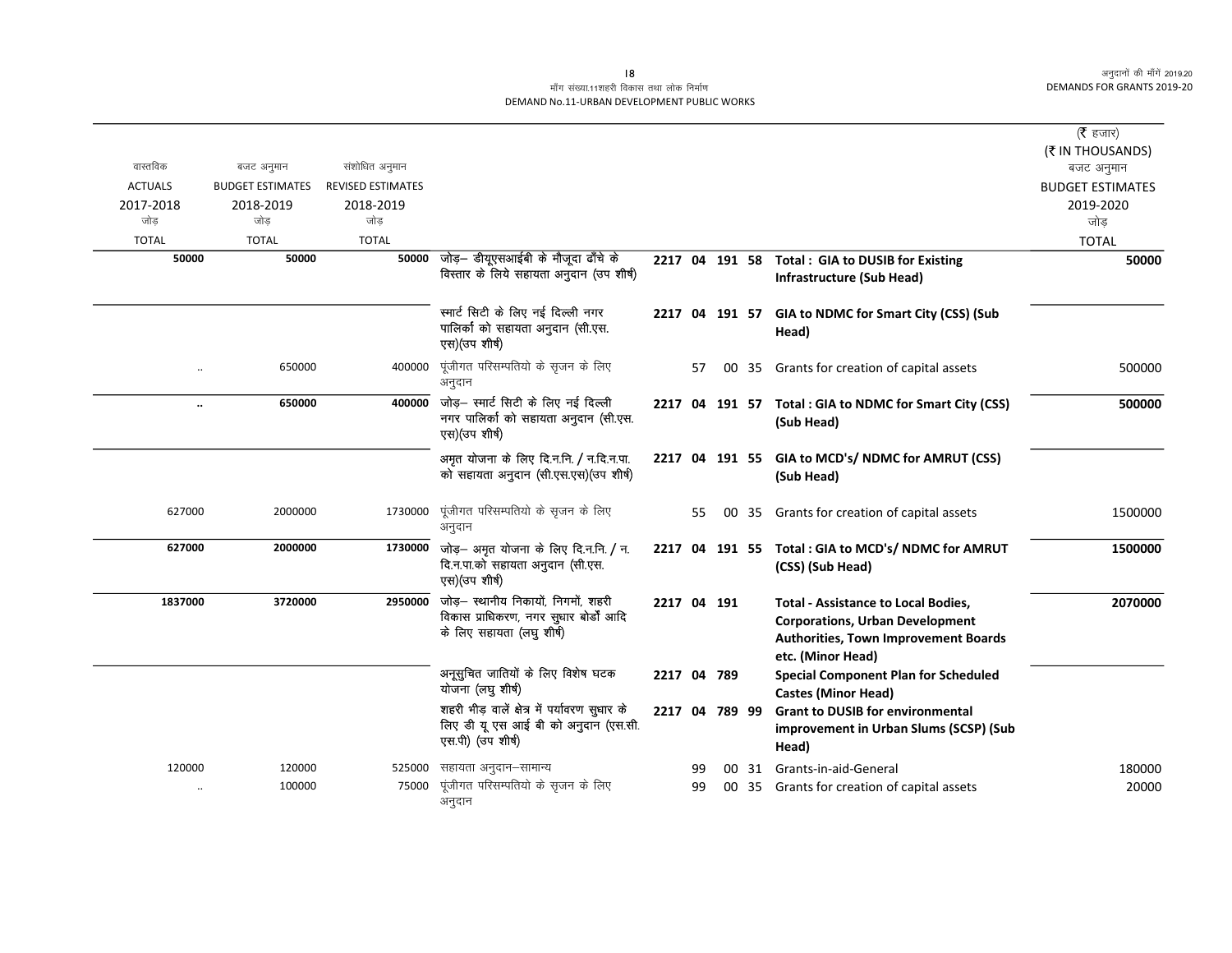### माँग संख्या.11शहरी विकास तथा लोक निर्माण DEMAND No.11-URBAN DEVELOPMENT PUBLIC WORKS

|                |                                       |                                            |                                                                                                                     |                |    |    |       |                                                                                                                    | ( $\bar{\tau}$ हजार)                 |
|----------------|---------------------------------------|--------------------------------------------|---------------------------------------------------------------------------------------------------------------------|----------------|----|----|-------|--------------------------------------------------------------------------------------------------------------------|--------------------------------------|
| वास्तविक       |                                       |                                            |                                                                                                                     |                |    |    |       |                                                                                                                    | (₹ IN THOUSANDS)                     |
| <b>ACTUALS</b> | बजट अनुमान<br><b>BUDGET ESTIMATES</b> | संशोधित अनुमान<br><b>REVISED ESTIMATES</b> |                                                                                                                     |                |    |    |       |                                                                                                                    | बजट अनुमान                           |
| 2017-2018      | 2018-2019                             | 2018-2019                                  |                                                                                                                     |                |    |    |       |                                                                                                                    | <b>BUDGET ESTIMATES</b><br>2019-2020 |
| जोड            | जोड                                   | जोड                                        |                                                                                                                     |                |    |    |       |                                                                                                                    | जोड                                  |
| <b>TOTAL</b>   | <b>TOTAL</b>                          | <b>TOTAL</b>                               |                                                                                                                     |                |    |    |       |                                                                                                                    | <b>TOTAL</b>                         |
| 120000         | 220000                                | 600000                                     | जोड़– शहरी भीड़ वालें क्षेत्र में पर्यावरण<br>सुधार के लिए डी यू एस आई बी को<br>अनुदान (एस.सी.एस.पी) (उप शीर्ष)     | 2217 04 789 99 |    |    |       | Total: Grant to DUSIB for environmental<br>improvement in Urban Slums (SCSP) (Sub<br>Head)                         | 200000                               |
|                |                                       |                                            | पुर्नस्थापित झोपड़ी कालोनियों में अतिरिक्त<br>सुविधाओं हेतु दि.न.नि. को अनुदान (एस.सी.<br>एस.पी) (उप शीर्ष)         |                |    |    |       | 2217 04 789 97 Grant-in-aid to MCD for addl, facilities in<br><b>JJR colonies (SCSP) (Sub Head)</b>                |                                      |
|                |                                       |                                            | पुर्नस्थापित झोपड़ी कालोनियों में अतिरिक्त<br>सुविधाओं हेतु दक्षिण दिल्ली नगर निगम को<br>अनुदान (एस.सी.एस.पी)       |                | 97 | 98 |       | <b>Grant to South Delhi Municipal</b><br><b>Corporation for addl. facilities in JJR</b><br>colonies. (SCSP)        |                                      |
| 10000          |                                       |                                            | पूंजीगत परिसम्पतियो के सृजन के लिए<br>अनुदान                                                                        |                | 97 | 98 | -35   | Grants for creation of capital assets                                                                              |                                      |
| 10000          | $\ldots$                              |                                            | जोड़— पुर्नस्थापित झोपड़ी कालोनियों में<br>अतिरिक्त सुविधाओं हेतु दक्षिण दिल्ली नगर<br>निगम को अनुदान (एस.सी.एस.पी) |                | 97 | 98 |       | <b>Total: Grant to South Delhi Municipal</b><br><b>Corporation for addl. facilities in JJR</b><br>colonies. (SCSP) |                                      |
|                |                                       |                                            | पुर्नस्थापित झोपड़ी कालोनियों में अतिरिक्त<br>सुविधाओं हेतु पूर्वी दि.न.नि.को अनुदान (एस.<br>सी.एस.पी)              |                | 97 | 97 |       | <b>Grant to East Delhi Municipal Corporation</b><br>for addl. facilities in JJR colonies (SCSP)                    |                                      |
| 10000          |                                       |                                            | सहायता अनुदान–सामान्य                                                                                               |                | 97 |    |       | 97 31 Grants-in-aid-General                                                                                        |                                      |
| 10000          |                                       |                                            | जोड़- पुर्नस्थापित झोपड़ी कालोनियों में                                                                             |                | 97 | 97 |       | <b>Total: Grant to East Delhi Municipal</b>                                                                        | $\ddot{\phantom{0}}$                 |
|                |                                       |                                            | अतिरिक्त सुविधाओं हेतु पूर्वी दि.न.नि.को<br>अनुदान (एस.सी.एस.पी)                                                    |                |    |    |       | Corporation for addl. facilities in JJR<br>colonies (SCSP)                                                         |                                      |
|                |                                       |                                            | कटरा वासियो के पुर्नस्थापन एवं ढाचागत<br>सुधार के लिए डी यू एस आई बी को<br>अनुदान (एस.सी.एस.पी)                     |                | 97 | 96 |       | <b>Grant to DUSIB for structural</b><br>improvement & rehabilitation of Katra<br>dwellers (SCSP)                   |                                      |
| 20000          | 20000                                 |                                            | 5000 सहायता अनुदान–सामान्य                                                                                          |                | 97 |    | 96 31 | Grants-in-aid-General                                                                                              |                                      |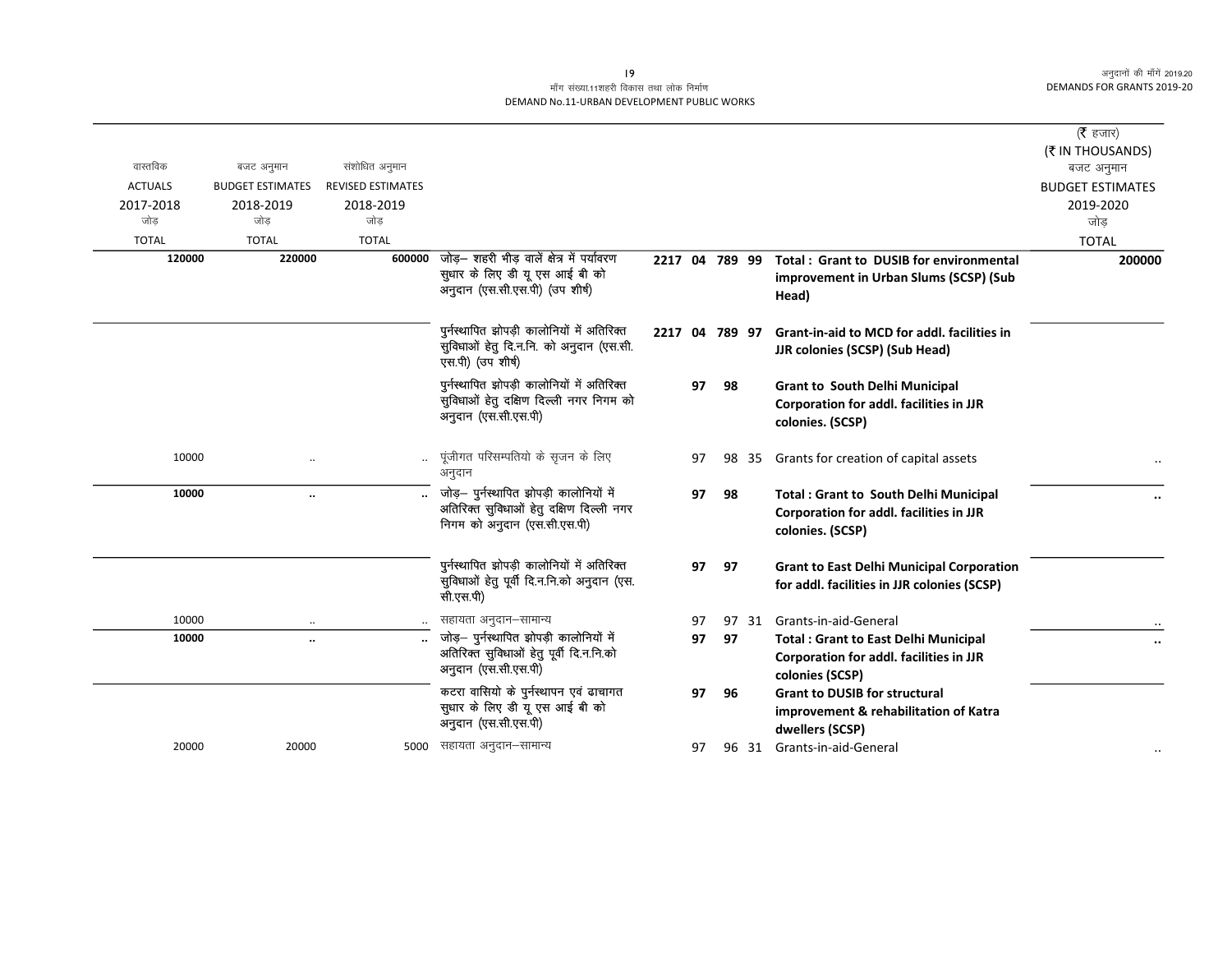## माँग संख्या.11शहरी विकास तथा लोक निर्माण DEMAND No.11-URBAN DEVELOPMENT PUBLIC WORKS

| वास्तविक<br><b>ACTUALS</b><br>2017-2018 | बजट अनुमान<br><b>BUDGET ESTIMATES</b><br>2018-2019 | संशोधित अनुमान<br><b>REVISED ESTIMATES</b><br>2018-2019 |                                                                                                                      |             |    |    |       |                                                                                                                            | ( $\bar{\tau}$ हजार)<br>(₹ IN THOUSANDS)<br>बजट अनुमान<br><b>BUDGET ESTIMATES</b><br>2019-2020 |
|-----------------------------------------|----------------------------------------------------|---------------------------------------------------------|----------------------------------------------------------------------------------------------------------------------|-------------|----|----|-------|----------------------------------------------------------------------------------------------------------------------------|------------------------------------------------------------------------------------------------|
| जोड                                     | जोड                                                | जोड                                                     |                                                                                                                      |             |    |    |       |                                                                                                                            | जोड                                                                                            |
| <b>TOTAL</b>                            | <b>TOTAL</b>                                       | <b>TOTAL</b>                                            |                                                                                                                      |             |    |    |       |                                                                                                                            | <b>TOTAL</b>                                                                                   |
| 20000                                   | 20000                                              | 5000                                                    | जोड़— कटरा वासियो के पुर्नस्थापन एवं<br>ढाचागत सुधार के लिए डी यू एस आई बी<br>को अनुदान (एस.सी.एस.पी)                |             | 97 | 96 |       | <b>Total: Grant to DUSIB for structural</b><br>improvement & rehabilitation of Katra<br>dwellers (SCSP)                    |                                                                                                |
|                                         |                                                    |                                                         | पुर्नस्थापित झोपड़ी कालोनियों में अतिरिक्त<br>सुविधाओं हेतु उत्तरी दि.न.नि. को अनुदान<br>(एस.सी.एस.पी)               |             | 97 | 95 |       | <b>Grant to North Delhi Municipal</b><br><b>Corporation for addl. facilities in JJR</b><br>colonies. (SCSP)                |                                                                                                |
| 50000                                   |                                                    |                                                         | पूंजीगत परिसम्पतियो के सृजन के लिए<br>अनुदान                                                                         |             | 97 |    |       | 95 35 Grants for creation of capital assets                                                                                |                                                                                                |
|                                         | $\cdot \cdot$                                      | $\ddotsc$                                               | सहायता अनुदान–वेतन                                                                                                   |             | 97 |    | 95 36 | Grants-in-aid-Salaries                                                                                                     |                                                                                                |
| 50000                                   |                                                    |                                                         | जोड़- पुर्नस्थापित झोपड़ी कालोनियों में<br>अतिरिक्त सुविधाओं हेतु उत्तरी दि.न.नि.को<br>अनुदान (एस.सी.एस.पी)          |             | 97 | 95 |       | <b>Total: Grant to North Delhi Municipal</b><br><b>Corporation for addl. facilities in JJR</b><br>colonies. (SCSP)         |                                                                                                |
| 90000                                   | 20000                                              |                                                         | 5000 जोड़-पुर्नस्थापित झोपड़ी कालोनियों में<br>अतिरिक्त सुविधाओं हेतु दि.न.नि. को<br>अनुदान (एस.सी.एस.पी) (उप शीर्ष) |             |    |    |       | 2217 04 789 97 Total - Grant-in-aid to MCD for addl.<br>facilities in JJR colonies (SCSP) (Sub Head)                       |                                                                                                |
|                                         |                                                    |                                                         | कटरा वासियो के पुर्नस्थापन एवं ढाचागत<br>सुधार के लिए डी यू एस आई बी को<br>अनुदान (एस.सी.एस.पी)                      |             |    |    |       | 2217 04 789 95 Grant to DUSIB for structural<br>improvement & rehabilitation of Katra<br>dwellers (SCSP) (Sub Head)        |                                                                                                |
|                                         |                                                    |                                                         | सहायता अनुदान-सामान्य                                                                                                |             | 95 |    |       | 00 31 Grants-in-aid-General                                                                                                | 20000                                                                                          |
| $\ddot{\phantom{a}}$                    | $\ddot{\phantom{a}}$                               |                                                         | जोड़– कटरा वासियो के पुर्नस्थापन एवं<br>ढाचागत सुधार के लिए डी यू एस आई बी<br>को अनुदान (एस.सी.एस.पी)                |             |    |    |       | 2217 04 789 95 Total: Grant to DUSIB for structural<br>improvement & rehabilitation of Katra<br>dwellers (SCSP) (Sub Head) | 20000                                                                                          |
| 210000                                  | 240000                                             | 605000                                                  | जोड़— अनूसुचित जातियों के लिए विशेष<br>घटक योजना (लघु शीर्ष)                                                         | 2217 04 789 |    |    |       | <b>Total - Special Component Plan for</b><br><b>Scheduled Castes (Minor Head)</b>                                          | 220000                                                                                         |
| 2047000                                 | 3960000                                            |                                                         | 3555000 जोड़-स्लमबस्ती सुधार (उप मुख्य शीर्ष)                                                                        | 2217 04     |    |    |       | <b>Total - Slum Area Improvement (Sub</b><br><b>Major Head)</b>                                                            | 2390000                                                                                        |
|                                         |                                                    |                                                         | अन्य शहरी विकास योजनाएं (उप मुख्य<br>शीर्ष)                                                                          | 2217 05     |    |    |       | Other Urban development scheme (Sub<br>Major Head)                                                                         |                                                                                                |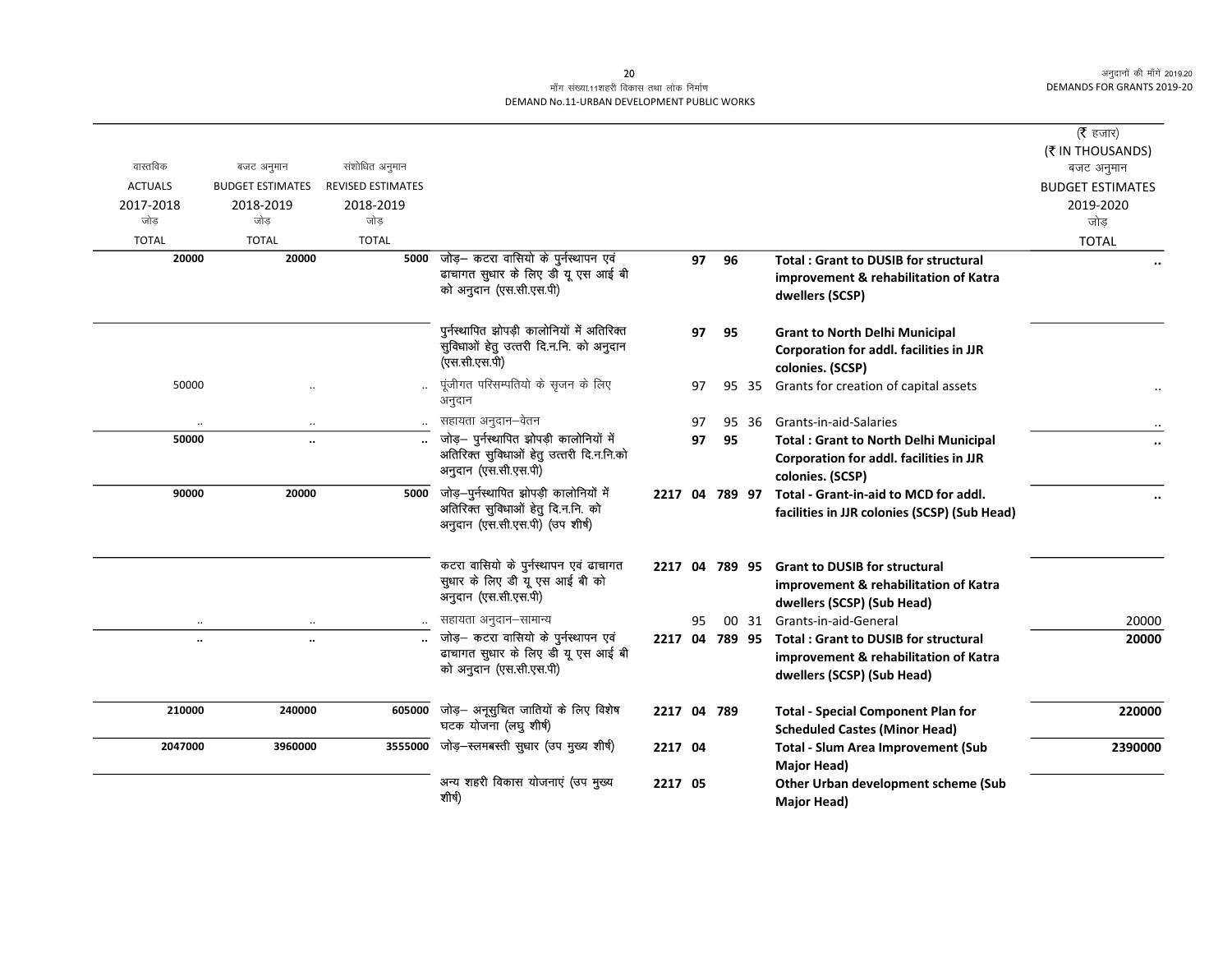# माँग संख्या.11शहरी विकास तथा लोक निर्माण DEMAND No.11-URBAN DEVELOPMENT PUBLIC WORKS

|                |                                  |                          |                                                                                |             |    |                |       |                                                                           | (रै हजार)<br>(₹ IN THOUSANDS) |
|----------------|----------------------------------|--------------------------|--------------------------------------------------------------------------------|-------------|----|----------------|-------|---------------------------------------------------------------------------|-------------------------------|
| वास्तविक       | बजट अनुमान                       | संशोधित अनुमान           |                                                                                |             |    |                |       |                                                                           | बजट अनुमान                    |
| <b>ACTUALS</b> | <b>BUDGET ESTIMATES</b>          | <b>REVISED ESTIMATES</b> |                                                                                |             |    |                |       |                                                                           | <b>BUDGET ESTIMATES</b>       |
| 2017-2018      | 2018-2019                        | 2018-2019                |                                                                                |             |    |                |       |                                                                           | 2019-2020                     |
| जोड            | जोड                              | जोड                      |                                                                                |             |    |                |       |                                                                           | जोड                           |
| <b>TOTAL</b>   | <b>TOTAL</b>                     | <b>TOTAL</b>             |                                                                                |             |    |                |       |                                                                           | <b>TOTAL</b>                  |
|                |                                  |                          | स्थानीय निकायों, निगमों, शहरी विकास<br>प्राधिकरण, नगर सुधार बोर्डों आदि के लिए | 2217 05 191 |    |                |       | Assistance to Local Bodies, Corporations,                                 |                               |
|                |                                  |                          | सहायता (लघु शीर्ष)                                                             |             |    |                |       | Urban Development Authorities, Town                                       |                               |
|                |                                  |                          |                                                                                |             |    |                |       | <b>Improvement Boards etc. (Minor Head)</b>                               |                               |
|                |                                  |                          | शाहजनाबाद पुर्नविकास निगम को सहायता                                            |             |    |                |       | 2217 05 191 99 GIA to Shahjanabad Redevelopment                           |                               |
|                |                                  |                          | अनुदान (उप शीर्ष)                                                              |             |    |                |       | <b>Corporation (Sub Head)</b>                                             |                               |
|                | 5000                             | 5000                     | सहायता अनुदान-सामान्य                                                          |             | 99 |                |       | 00 31 Grants-in-aid-General                                               | 5000                          |
|                | 35000                            | 400000                   | पूंजीगत परिसम्पतियो के सृजन के लिए                                             |             | 99 |                |       | 00 35 Grants for creation of capital assets                               | 485000                        |
|                |                                  |                          | अनुदान                                                                         |             |    |                |       |                                                                           |                               |
|                | 10000<br>$\ddotsc$               | 5000                     | सहायता अनुदान–वेतन                                                             |             | 99 |                | 00 36 | Grants-in-aid-Salaries                                                    | 10000                         |
|                | 50000<br>$\ddot{\phantom{a}}$    | 410000                   | जोड़–शाहजनाबाद पुर्नविकास निगम को                                              |             |    |                |       | 2217 05 191 99 Total: GIA to Shahjanabad                                  | 500000                        |
|                |                                  |                          | सहायता अनुदान (उप शीर्ष)                                                       |             |    |                |       | <b>Redevelopment Corporation (Sub Head)</b>                               |                               |
|                |                                  |                          | स्थानीय निकायों को वित्तीय सहायता (उप<br>शीर्ष)                                |             |    |                |       | 2217 05 191 98 Financial Assistance to Local Bodies (Sub<br>Head)         |                               |
|                | 10000000<br>$\ddotsc$            | 1900000                  | सहायता अनुदान-सामान्य                                                          |             | 98 |                |       | 00 31 Grants-in-aid-General                                               |                               |
|                | 10000000<br>$\ddot{\phantom{a}}$ | 1900000                  | जोड़— स्थानीय निकायों को वित्तीय<br>सहायता (उप शीर्ष)                          |             |    |                |       | 2217 05 191 98 Total - Financial Assistance to Local Bodies<br>(Sub Head) |                               |
|                |                                  |                          | अनधिकृत कॉलोनियों में मूलभूत सुविधाओं                                          |             |    | 2217 05 191 97 |       | <b>Provision of Essential Services in</b>                                 |                               |
|                |                                  |                          | का प्राक्धान – दि.रा.औ.वि.नि. – केन्द्रीय                                      |             |    |                |       | <b>Unauthorised Colonies - DSIIDC - CRF (Sub</b>                          |                               |
|                |                                  |                          | सड़क निधि योजना (उप शीर्ष)                                                     |             |    |                |       | Head)                                                                     |                               |
|                | 1000000                          | 10000                    | पूंजीगत परिसम्पतियो के सृजन के लिए<br>अनुदान                                   |             | 97 | 00             | -35   | Grants for creation of capital assets                                     | 106000                        |
|                | 1000000<br>$\ddot{\phantom{a}}$  | 10000                    | जोड़- अनधिकृत कॉलोनियों में मूलभूत                                             | 2217        |    |                |       | 05 191 97 Total - Provision of Essential Services in                      | 106000                        |
|                |                                  |                          | सुविधाओं का प्रावधान – दि.रा.औ.वि.नि. –                                        |             |    |                |       | <b>Unauthorised Colonies - DSIIDC - CRF (Sub</b>                          |                               |
|                |                                  |                          | केन्द्रीय सड़क निधि योजना (उप शीर्ष)                                           |             |    |                |       | Head)                                                                     |                               |
|                | 11050000<br>$\ddot{\phantom{0}}$ | 2320000                  | जोड़-स्थानीय निकायों, निगमों, शहरी                                             | 2217 05 191 |    |                |       | <b>Total -Assistance to Local Bodies,</b>                                 | 606000                        |
|                |                                  |                          | विकास प्राधिकरण, नगर सुधार बोर्डों आदि                                         |             |    |                |       | <b>Corporations, Urban Development</b>                                    |                               |
|                |                                  |                          | के लिए सहायता (लघु शीर्ष)                                                      |             |    |                |       | Authorities, Town Improvement Boards                                      |                               |
|                |                                  |                          |                                                                                |             |    |                |       | etc. (Minor Head)                                                         |                               |
|                |                                  |                          |                                                                                |             |    |                |       |                                                                           |                               |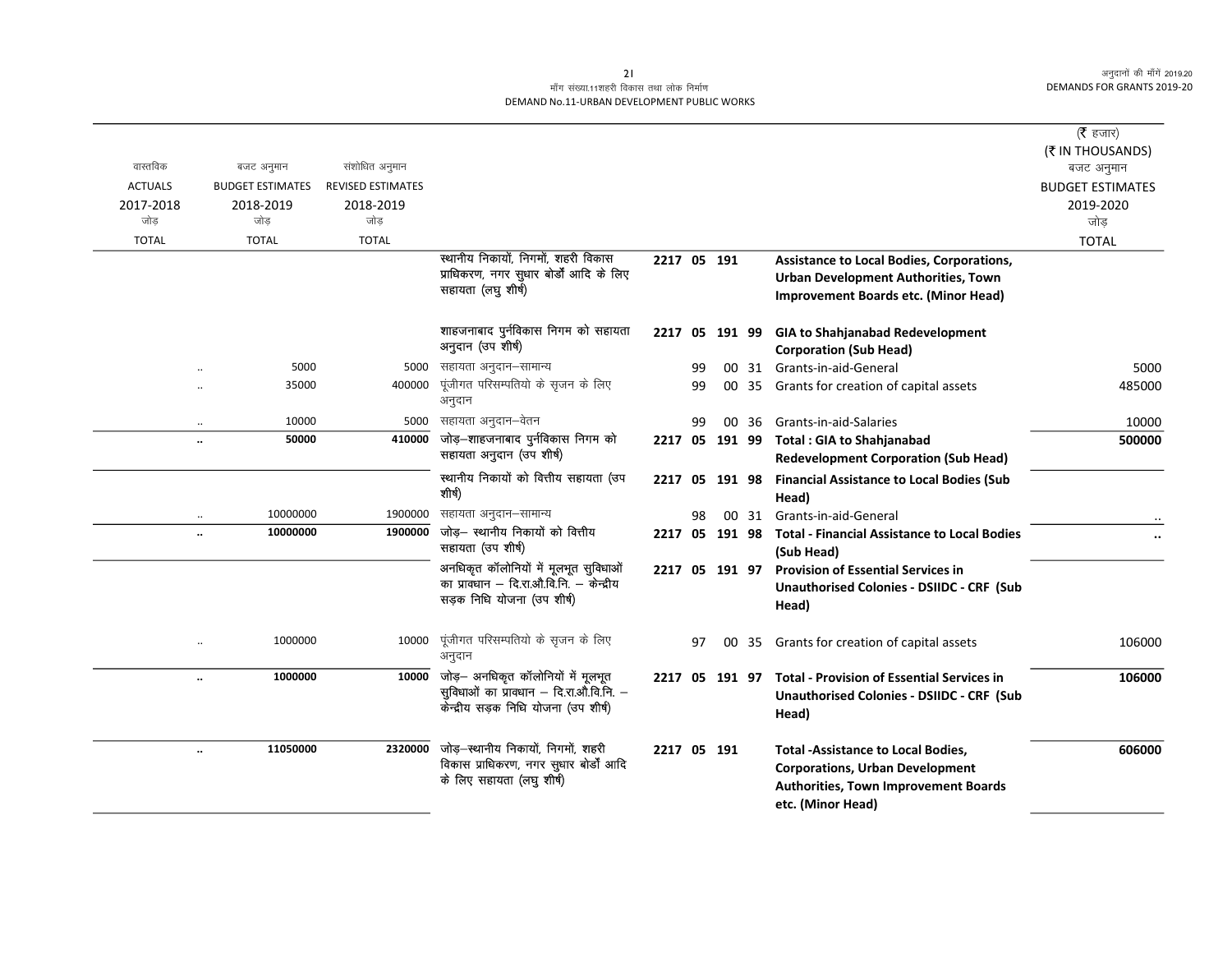## माँग संख्या.11शहरी विकास तथा लोक निर्माण DEMAND No.11-URBAN DEVELOPMENT PUBLIC WORKS

|                      |                         |                          |                                                        |             |    |           |       |                                                                          | ( $\bar{\tau}$ हजार)    |
|----------------------|-------------------------|--------------------------|--------------------------------------------------------|-------------|----|-----------|-------|--------------------------------------------------------------------------|-------------------------|
|                      |                         |                          |                                                        |             |    |           |       |                                                                          | (₹ IN THOUSANDS)        |
| वास्तविक             | बजट अनुमान              | संशोधित अनुमान           |                                                        |             |    |           |       |                                                                          | बजट अनुमान              |
| <b>ACTUALS</b>       | <b>BUDGET ESTIMATES</b> | <b>REVISED ESTIMATES</b> |                                                        |             |    |           |       |                                                                          | <b>BUDGET ESTIMATES</b> |
| 2017-2018            | 2018-2019               | 2018-2019                |                                                        |             |    |           |       |                                                                          | 2019-2020               |
| जोड                  | जोड                     | जोड                      |                                                        |             |    |           |       |                                                                          | जोड                     |
| <b>TOTAL</b>         | <b>TOTAL</b>            | <b>TOTAL</b>             |                                                        |             |    |           |       |                                                                          | <b>TOTAL</b>            |
|                      |                         |                          | अनूसूचित जातियों के लिए विशेष घटक<br>योजना (लघु शीर्ष) | 2217 05 789 |    |           |       | <b>Special Component Plan for Scheduled</b><br><b>Caste (Minor Head)</b> |                         |
| 355876               | 550000                  | 1000000                  | प्रत्येक विधान सभा क्षेत्र में सड़कों गलियों,          |             | 99 |           | 00 42 | Strengthning and augmentation of                                         |                         |
|                      |                         |                          | इलाकों, गलियों की बत्ती इत्यादी ढाँचों का              |             |    |           |       | infrastructure i.e. roads streets, localities,                           |                         |
|                      |                         |                          | सुदृढ़ीकरण एव संवर्धन (एस.सी.एस.पी) (उप<br>शीर्ष)      |             |    |           |       | street lights etc. in each assembly                                      |                         |
|                      |                         |                          |                                                        |             |    |           |       | constituency (SCSP) (Sub Head)                                           |                         |
| 355876               | 550000                  | 1000000                  | जोड़—अनूसूचित जातियों के लिए विशेष                     | 2217 05 789 |    |           |       | <b>Total - Special Component Plan for</b>                                |                         |
|                      |                         |                          | घटक योजना (लघु शीर्ष)                                  |             |    |           |       | <b>Scheduled Castes (Minor Head)</b>                                     |                         |
|                      |                         |                          | अन्य व्यय (लघु शीर्ष)                                  | 2217        |    | 05 800    |       | <b>Other Expenditure (Minor Head)</b>                                    |                         |
|                      |                         |                          | अनधिकृत कालोनियों में आवश्यक सेवाओं                    | 2217        |    | 05 800 88 |       | <b>Provision of essential services in</b>                                |                         |
|                      |                         |                          | के लिए प्रावधान (उप शीर्ष)                             |             |    |           |       | unauthorised colonies (Sub Head)                                         |                         |
| 30834                | 50000                   | 50000                    | व्यावसायिक सेवायें                                     |             | 88 |           | 00 28 | <b>Professional Services</b>                                             | 50000                   |
| 30834                | 50000                   | 50000                    | जोड़-अनधिकृत कालोनियों में आवश्यक                      | 2217        |    | 05 800 88 |       | Total - Provision of essential services in                               | 50000                   |
|                      |                         |                          | सेवाओं के लिए प्रावधान (उप शीर्ष)                      |             |    |           |       | unauthorised colonies (Sub Head)                                         |                         |
|                      |                         |                          | बाजार विकास कोष (उप शीर्ष)                             | 2217        | 05 | 800 85    |       | <b>Market Development Fund (Sub Head)</b>                                |                         |
| $\ldots$             | 1000000                 |                          | सहायता अनुदान–सामान्य                                  |             | 85 |           | 00 31 | Grants-in-aid-General                                                    | 500000                  |
| $\ddot{\phantom{a}}$ | 1000000                 |                          | जोड़–बाजार विकास कोष (उप शीर्ष)                        | 2217        |    |           |       | 05 800 85 Total - Market Development Fund (Sub                           | 500000                  |
|                      |                         |                          |                                                        |             |    |           |       | Head)                                                                    |                         |
| 1468548              | 2250000                 | 4000000                  | प्रत्येक विधान सभा क्षेत्र में सड़कों गलियों,          |             | 80 |           | 00 42 | Strengthning and augmentation of                                         |                         |
|                      |                         |                          | इलाकों, गलियों की बत्ती इत्यादी ढाँचों का              |             |    |           |       | infrastructure i.e. roads streets, localities,                           |                         |
|                      |                         |                          | सुदृढ़ीकरण एंव संवर्धन (उप शीर्ष)                      |             |    |           |       | street lights etc. in each assembly                                      |                         |
|                      |                         |                          |                                                        |             |    |           |       | constituency (Sub Head)                                                  |                         |
| 1499382              | 3300000                 | 4050000                  | जोड़–अन्य व्यय                                         | 2217 05 800 |    |           |       | <b>Total - Other Expenditure (Minor Head)</b>                            | 550000                  |
| 1855258              | 14900000                | 7370000                  | जोड़-अन्य शहरी विकास योजनाएं (उप                       | 2217 05     |    |           |       | <b>Total - Other Urban development scheme</b>                            | 1156000                 |
|                      |                         |                          | मुख्य शीर्ष)                                           |             |    |           |       | (Sub Major Head)                                                         |                         |
|                      |                         |                          | सामान्य (उप मुख्य शीर्ष)                               | 2217 80     |    |           |       | <b>General (Sub Major Head)</b>                                          |                         |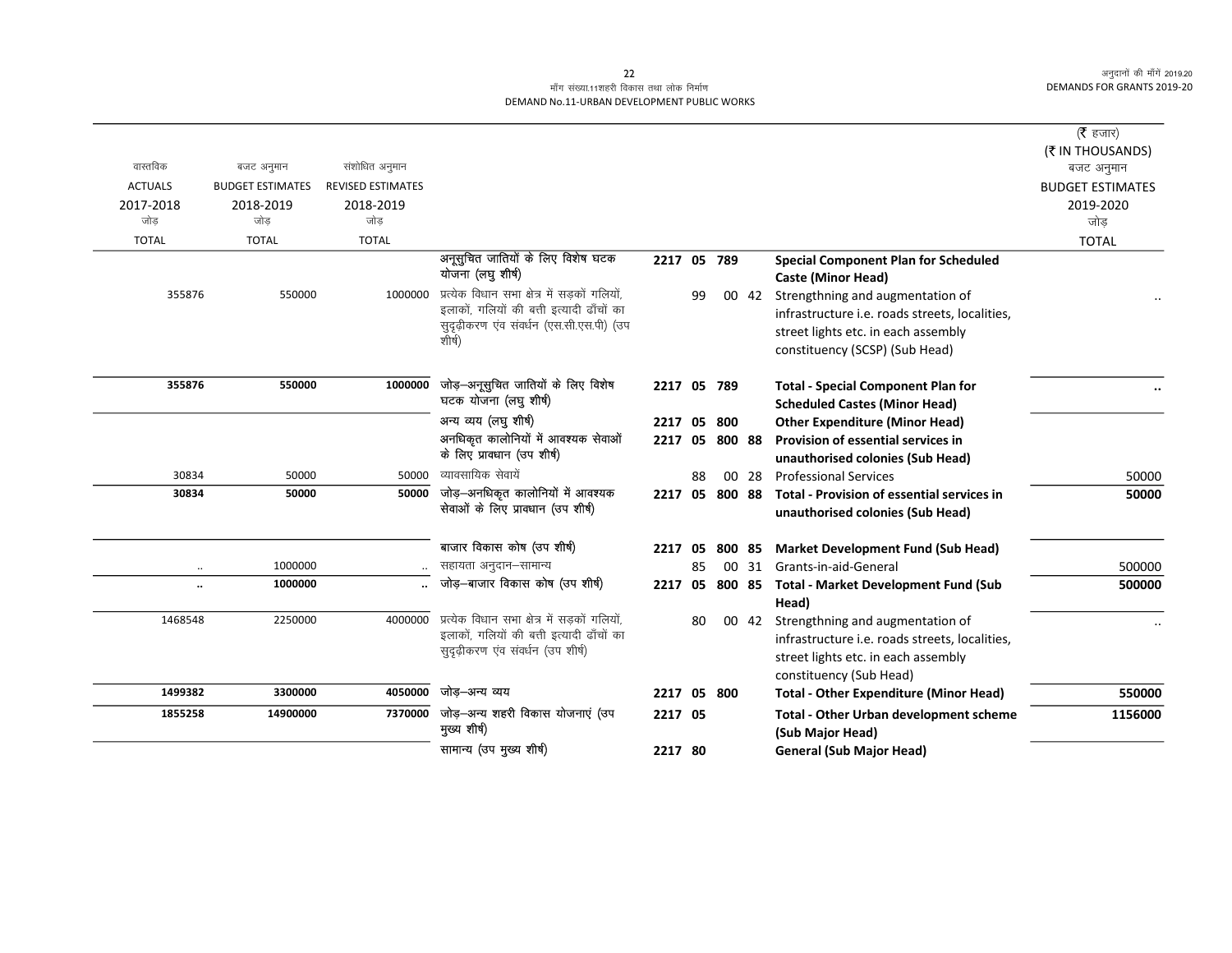# माँग संख्या.11शहरी विकास तथा लोक निर्माण DEMAND No.11-URBAN DEVELOPMENT PUBLIC WORKS

| वास्तविक<br><b>ACTUALS</b><br>2017-2018<br>जोड़ | बजट अनुमान<br><b>BUDGET ESTIMATES</b><br>2018-2019<br>जोड़ | संशोधित अनुमान<br><b>REVISED ESTIMATES</b><br>2018-2019<br>जोड़ |                                                                                                      |                |    |        |       |                                                                                                                          | ( $\bar{\tau}$ हजार)<br>(₹ IN THOUSANDS)<br>बजट अनुमान<br><b>BUDGET ESTIMATES</b><br>2019-2020<br>जोड़ |
|-------------------------------------------------|------------------------------------------------------------|-----------------------------------------------------------------|------------------------------------------------------------------------------------------------------|----------------|----|--------|-------|--------------------------------------------------------------------------------------------------------------------------|--------------------------------------------------------------------------------------------------------|
| <b>TOTAL</b>                                    | <b>TOTAL</b>                                               | <b>TOTAL</b>                                                    |                                                                                                      |                |    |        |       |                                                                                                                          | <b>TOTAL</b>                                                                                           |
|                                                 |                                                            |                                                                 | स्थानीय निकायों, निगमों, शहरी विकास<br>प्राधिकरण, नगर सुधार बोर्डों आदि के लिए<br>सहायता (लघु शीर्ष) | 2217 80 191    |    |        |       | Assistance to Local Bodies, Corporations,<br>Urban Development Authorities, Town<br>Improvement Boards etc. (Minor Head) |                                                                                                        |
|                                                 |                                                            |                                                                 | शहरी सेवाओ पर आधारित कार्यक्रम (उप<br>शीर्ष)                                                         | 2217 80 191 79 |    |        |       | <b>Urban Basic Services Programme (Sub</b><br>Head)                                                                      |                                                                                                        |
| 13556                                           | 29216                                                      | 22500                                                           | वेतन                                                                                                 |                | 79 |        | 00 01 | <b>Salaries</b>                                                                                                          | 25000                                                                                                  |
| $\ddot{\phantom{a}}$                            | 100                                                        |                                                                 | मजदूरी                                                                                               |                | 79 |        | 00 02 | Wages                                                                                                                    |                                                                                                        |
| $\ddot{\phantom{a}}$                            | 50                                                         |                                                                 | समयोपरि भत्ता                                                                                        |                | 79 |        | 00 03 | O.T.A.                                                                                                                   |                                                                                                        |
| 72                                              | 500                                                        | 300                                                             | चिकित्सा उपचार                                                                                       |                | 79 |        | 00 06 | <b>Medical Treatment</b>                                                                                                 | 500                                                                                                    |
| 32                                              | 100                                                        | 100                                                             | घरेलू यात्रा व्यय                                                                                    |                | 79 |        | 00 11 | <b>Domestic Travel Expenses</b>                                                                                          | 100                                                                                                    |
| 437                                             | 1510                                                       | 1480                                                            | कार्यालय व्यय                                                                                        |                | 79 |        | 00 13 | Office Expenses                                                                                                          | 1880                                                                                                   |
| 64                                              | 100                                                        | 100                                                             | अन्य प्रभार                                                                                          |                | 79 |        | 00 50 | <b>Other Charges</b>                                                                                                     | 100                                                                                                    |
| 14161                                           | 31576                                                      | 24480                                                           | जोड़–शहरी सेवाओ पर आधारित कार्यक्रम<br>(उप शीर्ष)                                                    | 2217           | 80 | 191 79 |       | <b>Total - Urban Basic Services Programme</b><br>(Sub Head)                                                              | 27580                                                                                                  |
|                                                 |                                                            |                                                                 | सामुदायिक केन्द्रों के निर्माण के लिए दि.न.<br>नि.को सहायता अनुदान (उप शीर्ष)                        | 2217 80 191 53 |    |        |       | <b>Grant-in-aid to MCD for construction of</b><br>community Centre (Sub Head)                                            |                                                                                                        |
|                                                 |                                                            |                                                                 | सामुदायिक केन्द्रों के निर्माण के लिए दक्षिण<br>दि.न.नि.को सहायता अनुदान                             |                | 53 | 98     |       | <b>Grant to South Delhi Municipal</b><br>Corporation for construction of<br>community Centre                             |                                                                                                        |
| 10000                                           |                                                            |                                                                 | पूंजीगत परिसम्पतियो के सृजन के लिए<br>अनुदान                                                         |                | 53 |        | 98 35 | Grants for creation of capital assets                                                                                    |                                                                                                        |
| 10000                                           | $\ddotsc$                                                  |                                                                 | जोड़- सामुदायिक केन्द्रों के निर्माण के लिए<br>दक्षिण दि.न.नि.को सहायता अनुदान                       |                | 53 | 98     |       | <b>Total: Grant to South Delhi Municipal</b><br>Corporation for construction of<br>community Centre                      |                                                                                                        |
|                                                 |                                                            |                                                                 | सामुदायिक केन्द्रों के निर्माण के लिए पूर्वी<br>दि.न.नि.को सहायता अनुदान                             |                | 53 | 97     |       | <b>Grant to East Delhi Municipal Corporation</b><br>for construction of community Centre                                 |                                                                                                        |
| 50000                                           |                                                            |                                                                 | पूंजीगत परिसम्पतियो के सृजन के लिए<br>अनुदान                                                         |                | 53 |        | 97 35 | Grants for creation of capital assets                                                                                    |                                                                                                        |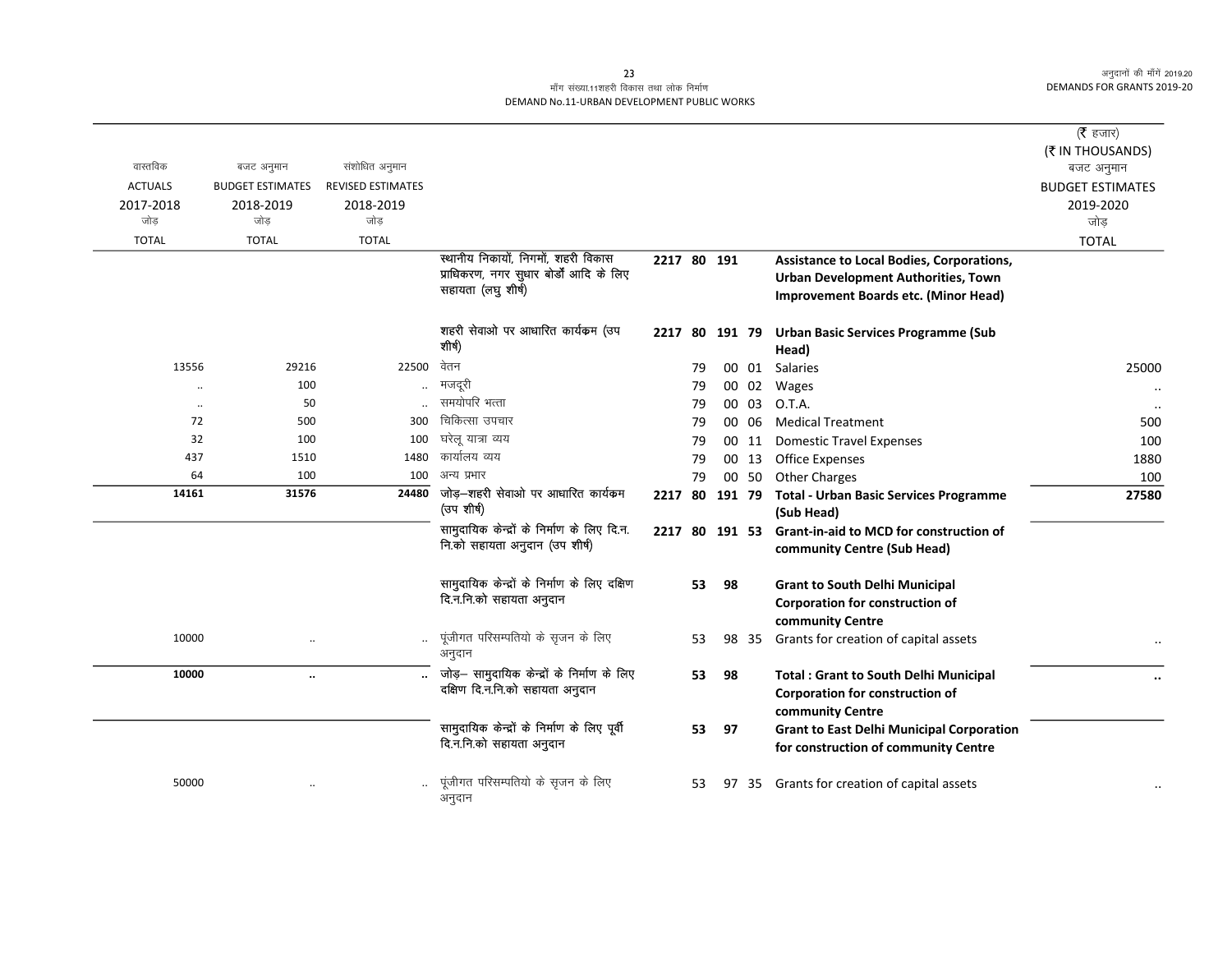## माँग संख्या.11शहरी विकास तथा लोक निर्माण DEMAND No.11-URBAN DEVELOPMENT PUBLIC WORKS

| वास्तविक         |                                       | संशोधित अनुमान    |                                                                                            |                |    |    |       |                                                                                                                                                | ( $\bar{\tau}$ हजार)<br>(₹ IN THOUSANDS)     |
|------------------|---------------------------------------|-------------------|--------------------------------------------------------------------------------------------|----------------|----|----|-------|------------------------------------------------------------------------------------------------------------------------------------------------|----------------------------------------------|
| <b>ACTUALS</b>   | बजट अनुमान<br><b>BUDGET ESTIMATES</b> | REVISED ESTIMATES |                                                                                            |                |    |    |       |                                                                                                                                                | बजट अनुमान                                   |
| 2017-2018<br>जोड | 2018-2019<br>जोड                      | 2018-2019<br>जोड  |                                                                                            |                |    |    |       |                                                                                                                                                | <b>BUDGET ESTIMATES</b><br>2019-2020<br>जोड़ |
| <b>TOTAL</b>     | <b>TOTAL</b>                          | <b>TOTAL</b>      |                                                                                            |                |    |    |       |                                                                                                                                                | <b>TOTAL</b>                                 |
| 50000            | $\ddotsc$                             |                   | जोड़– सामुदायिक केन्द्रों के निर्माण के लिए<br>पूर्वी दि.न.नि.को सहायता अनुदान             |                | 53 | 97 |       | <b>Total: Grant to East Delhi Municipal</b><br>Corporation for construction of<br>community Centre                                             |                                              |
|                  |                                       |                   | सामुदायिक केन्द्रों के निर्माण के लिए उत्तरी<br>दि.न.नि.को सहायता अनुदान                   |                | 53 | 96 |       | <b>Grant to North Delhi Municipal</b><br>Corporation for construction of<br>community Centre                                                   |                                              |
| 50000            |                                       |                   | पूंजीगत परिसम्पतियो के सृजन के लिए<br>अनुदान                                               |                | 53 |    | 96 35 | Grants for creation of capital assets                                                                                                          |                                              |
| 50000            | $\ddotsc$                             |                   | जोड़- सामुदायिक केन्द्रों के निर्माण के लिए<br>उत्तरी दि.न.नि.को सहायता अनुदान             |                | 53 | 96 |       | <b>Total: Grant to North Delhi Municipal</b><br>Corporation for construction of<br>community Centre                                            |                                              |
| 110000           | $\ddotsc$                             |                   | जोड़-सामुदायिक केन्द्रों के निर्माण के लिए<br>दि.न.नि.को सहायता अनुदान (उप शीर्ष)          |                |    |    |       | 2217 80 191 53 Total - Grant-in-aid to MCD for<br>construction of community Centre (Sub<br>Head)                                               |                                              |
|                  |                                       |                   | उघान विकास के माध्यम से पर्यावरण सुधार<br>के लिए दि.न.नि. को सहायता अनुदान (उप<br>शीर्ष)   | 2217 80 191 31 |    |    |       | <b>Grant-in-aid to MCD for Environmental</b><br><b>Improvement through Horticulture</b><br>Development (Sub Head)                              |                                              |
|                  |                                       |                   | उघान विकास के माध्यम से पर्यावरण सुधार<br>के लिए दक्षिण दि.न.नि. को सहायता अनुदान          |                | 31 | 98 |       | <b>Grant to South Delhi Municipal</b><br><b>Corporation for Environmental</b><br><b>Improvement through Horticulture</b><br><b>Development</b> |                                              |
| 10000            | $\cdot$                               |                   | पूंजीगत परिसम्पतियो के सृजन के लिए<br>अनुदान                                               |                | 31 |    | 98 35 | Grants for creation of capital assets                                                                                                          |                                              |
| 10000            | $\ddotsc$                             |                   | जोड़— उघान विकास के माध्यम से<br>पर्यावरण सुधार के लिए दक्षिण दि.न.नि. को<br>सहायता अनुदान |                | 31 | 98 |       | <b>Total: Grant to South Delhi Municipal</b><br><b>Corporation for Environmental</b><br><b>Improvement through Horticulture</b><br>Development |                                              |
|                  |                                       |                   | उघान विकास के माध्यम से पर्यावरण सुधार<br>के लिए पूर्वी दि.न.नि. को सहायता अनुदान          |                | 31 | 97 |       | <b>Grant to East Delhi Municipal Corporation</b><br>for Environmental Improvement through<br><b>Horticulture Development</b>                   |                                              |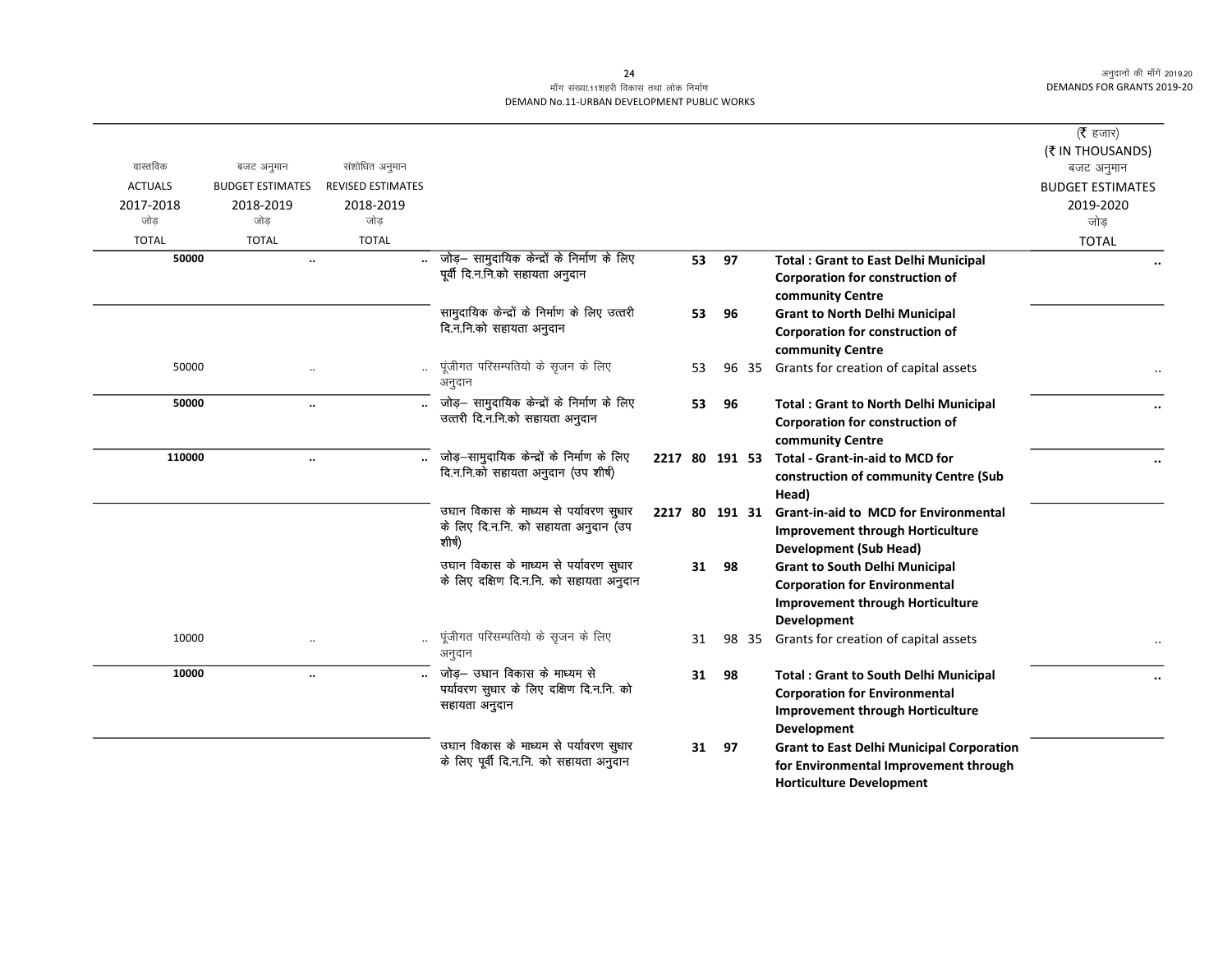## माँग संख्या.11शहरी विकास तथा लोक निर्माण DEMAND No.11-URBAN DEVELOPMENT PUBLIC WORKS

| वास्तविक       | बजट अनुमान              | संशोधित अनुमान           |                                                                                                  |    |    |       |                                                                                                                                                                    | ( $\bar{\tau}$ हजार)<br>(₹ IN THOUSANDS)<br>बजट अनुमान |
|----------------|-------------------------|--------------------------|--------------------------------------------------------------------------------------------------|----|----|-------|--------------------------------------------------------------------------------------------------------------------------------------------------------------------|--------------------------------------------------------|
| <b>ACTUALS</b> | <b>BUDGET ESTIMATES</b> | <b>REVISED ESTIMATES</b> |                                                                                                  |    |    |       |                                                                                                                                                                    | <b>BUDGET ESTIMATES</b>                                |
| 2017-2018      | 2018-2019               | 2018-2019                |                                                                                                  |    |    |       |                                                                                                                                                                    | 2019-2020                                              |
| जोड            | जोड                     | जोड                      |                                                                                                  |    |    |       |                                                                                                                                                                    | जोड़                                                   |
| <b>TOTAL</b>   | <b>TOTAL</b>            | <b>TOTAL</b>             |                                                                                                  |    |    |       |                                                                                                                                                                    | <b>TOTAL</b>                                           |
| 50000          | $\ddotsc$               |                          | पूंजीगत परिसम्पतियो के सृजन के लिए<br>अनुदान                                                     | 31 |    |       | 97 35 Grants for creation of capital assets                                                                                                                        |                                                        |
| 50000          | $\ddotsc$               |                          | जोड़— उघान विकास के माध्यम से<br>पर्यावरण सुधार के लिए पूर्वी दि.न.नि. को<br>सहायता अनुदान       | 31 | 97 |       | <b>Total: Grant to East Delhi Municipal</b><br><b>Corporation for Environmental</b><br><b>Improvement through Horticulture</b><br>Development                      |                                                        |
|                |                         |                          | उघान विकास के माध्यम से पर्यावरण सुधार<br>के लिए उत्तरी दि.न.नि. को सहायता<br>अनुदान             | 31 | 96 |       | <b>Grant to North Delhi Municipal</b><br><b>Corporation for Environmental</b><br><b>Improvement through Horticulture</b><br>Development                            |                                                        |
| 50000          |                         |                          | सहायता अनुदान–सामान्य                                                                            | 31 |    |       | 96 31 Grants-in-aid-General                                                                                                                                        |                                                        |
| $\ddotsc$      |                         |                          | पूंजीगत परिसम्पतियो के सृजन के लिए<br>अनुदान                                                     | 31 |    | 96 35 | Grants for creation of capital assets                                                                                                                              |                                                        |
| 50000          | $\ddotsc$               |                          | __<br>जोड़— उघान विकास के माध्यम से<br>पर्यावरण सुधार के लिए उत्तरी दि.न.नि. को<br>सहायता अनुदान | 31 | 96 |       | <b>Total: Grant to North Delhi Municipal</b><br><b>Corporation for Environmental</b><br><b>Improvement through Horticulture</b><br>Development                     |                                                        |
| 110000         | $\ddotsc$               |                          | जोड़-उघान विकास के माध्यम से पर्यावरण<br>सुधार के लिए दि.न.नि. को सहायता<br>अनुदान (उप शीर्ष)    |    |    |       | 2217 80 191 31 Total - Grant-in-aid to MCD for<br><b>Environmental Improvement through</b><br><b>Horticulture Development (Sub Head)</b>                           |                                                        |
|                |                         |                          | दि.न.नि. को मलवाहन व सफाई सेवा के<br>मशीनीकरण व सुदृढीकरण हेतु अनुदान<br>(उप शीर्ष)              |    |    |       | 2217 80 191 22 Grant to Delhi Municipal Corporation for<br><b>Strengthening &amp; Mechanisation of</b><br><b>Conservancy and Sanitation Services (Sub</b><br>Head) |                                                        |
|                |                         |                          | दक्षिण दि.न.नि. को मलवाहन व सफाई सेवा<br>के मशीनीकरण व सुदृढीकरण हेतु अनुदान                     | 22 | 98 |       | <b>Grant to South Delhi Municipal</b><br><b>Corporation for Strengthening &amp;</b><br><b>Mechanisation of Conservancy and</b><br><b>Sanitation Services</b>       |                                                        |
| 1500000        |                         |                          | सहायता अनुदान–सामान्य                                                                            | 22 |    | 98 31 | Grants-in-aid-General                                                                                                                                              | 377300                                                 |
| 500000         |                         |                          | पूंजीगत परिसम्पतियो के सृजन के लिए<br>अनुदान                                                     | 22 |    | 98 35 | Grants for creation of capital assets                                                                                                                              | 125700                                                 |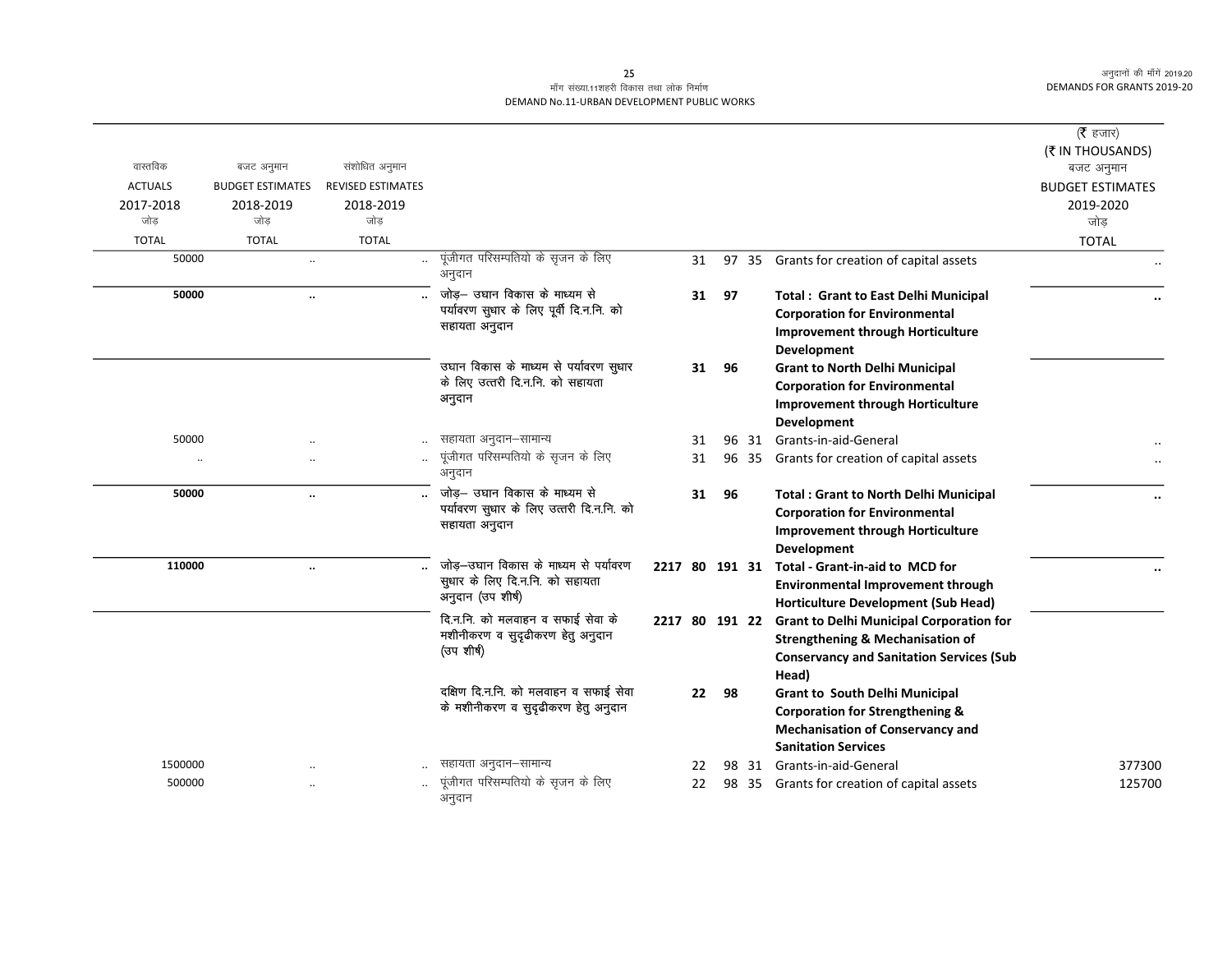## माँग संख्या.11शहरी विकास तथा लोक निर्माण DEMAND No.11-URBAN DEVELOPMENT PUBLIC WORKS

|                  |                         |                          |                                                                       |       |    |       |                                                  | ( $\bar{\tau}$ हजार)    |
|------------------|-------------------------|--------------------------|-----------------------------------------------------------------------|-------|----|-------|--------------------------------------------------|-------------------------|
|                  |                         |                          |                                                                       |       |    |       |                                                  | (そ IN THOUSANDS)        |
| वास्तविक         | बजट अनुमान              | संशोधित अनुमान           |                                                                       |       |    |       |                                                  | बजट अनुमान              |
| <b>ACTUALS</b>   | <b>BUDGET ESTIMATES</b> | <b>REVISED ESTIMATES</b> |                                                                       |       |    |       |                                                  | <b>BUDGET ESTIMATES</b> |
| 2017-2018<br>जोड | 2018-2019<br>जोड        | 2018-2019<br>जोड         |                                                                       |       |    |       |                                                  | 2019-2020<br>जोड        |
| <b>TOTAL</b>     | <b>TOTAL</b>            | <b>TOTAL</b>             |                                                                       |       |    |       |                                                  |                         |
| 1180000          | $\ddotsc$               |                          | सहायता अनुदान–वेतन                                                    | 22    |    | 98 36 | Grants-in-aid-Salaries                           | <b>TOTAL</b><br>297000  |
| 3180000          | $\ddot{\phantom{a}}$    |                          | जोड़- दक्षिण दि.न.नि. को मलवाहन व                                     | 22    | 98 |       | <b>Total: Grant to South Delhi Municipal</b>     | 800000                  |
|                  |                         |                          | सफाई सेवा के मशीनीकरण व सुदृढीकरण                                     |       |    |       | <b>Corporation for Strengthening &amp;</b>       |                         |
|                  |                         |                          | हेतु अनुदान                                                           |       |    |       | <b>Mechanisation of Conservancy and</b>          |                         |
|                  |                         |                          |                                                                       |       |    |       | <b>Sanitation Services</b>                       |                         |
|                  |                         |                          | पूर्वी दि.न.नि. को मलवाहन व सफाई सेवा                                 | 22 97 |    |       | <b>Grant to East Delhi Municipal Corporation</b> |                         |
|                  |                         |                          | के मशीनीकरण व सुदृढीकरण हेतु अनुदान                                   |       |    |       | for Strengthening & Mechanisation of             |                         |
|                  |                         |                          |                                                                       |       |    |       | <b>Conservancy and Sanitation Services</b>       |                         |
| 740000           |                         |                          | सहायता अनुदान–सामान्य                                                 | 22    |    | 97 31 | Grants-in-aid-General                            | 592000                  |
| 360000           |                         |                          | पूंजीगत परिसम्पतियो के सृजन के लिए                                    | 22    | 97 |       | 35 Grants for creation of capital assets         | 288000                  |
|                  |                         |                          | अनुदान                                                                |       |    |       |                                                  |                         |
| 1400000          | $\ddotsc$               |                          | सहायता अनुदान–वेतन                                                    | 22    | 97 | -36   | Grants-in-aid-Salaries                           | 1120000                 |
| 2500000          | $\ddotsc$               |                          | जोड़- पूर्वी दि.न.नि. को मलवाहन व सफाई                                | 22    | 97 |       | <b>Total: Grant to East Delhi Municipal</b>      | 2000000                 |
|                  |                         |                          | सेवा के मशीनीकरण व सुदृढीकरण हेतु                                     |       |    |       | <b>Corporation for Strengthening &amp;</b>       |                         |
|                  |                         |                          | अनुदान                                                                |       |    |       | <b>Mechanisation of Conservancy and</b>          |                         |
|                  |                         |                          |                                                                       |       |    |       | <b>Sanitation Services</b>                       |                         |
|                  |                         |                          | उत्तरी दि.न.नि. को मलवाहन व सफाई<br>सेवा के मशीनीकरण व सुदृढीकरण हेतु | 22    | 96 |       | <b>Grant to North Delhi Municipal</b>            |                         |
|                  |                         |                          | अनुदान                                                                |       |    |       | <b>Corporation for Strengthening &amp;</b>       |                         |
|                  |                         |                          |                                                                       |       |    |       | <b>Mechanisation of Conservancy and</b>          |                         |
|                  |                         |                          |                                                                       |       |    |       | <b>Sanitation Services</b>                       |                         |
| 1750000          |                         |                          | सहायता अनुदान–सामान्य                                                 | 22    |    | 96 31 | Grants-in-aid-General                            | 822100                  |
| 450000           |                         |                          | पूंजीगत परिसम्पतियो के सृजन के लिए<br>अनुदान                          | 22    | 96 | 35    | Grants for creation of capital assets            | 211400                  |
| 2100000          | $\cdot \cdot$           |                          | सहायता अनुदान–वेतन                                                    | 22    |    | 96 36 | Grants-in-aid-Salaries                           | 990500                  |
| 4300000          | $\ddot{\phantom{a}}$    |                          | जोड़- उत्तरी दि.न.नि. को मलवाहन व                                     | 22    | 96 |       | <b>Total: Grant to North Delhi Municipal</b>     | 2024000                 |
|                  |                         |                          | सफाई सेवा के मशीनीकरण व सुदृढीकरण                                     |       |    |       | <b>Corporation for Strengthening &amp;</b>       |                         |
|                  |                         |                          | हेतु अनुदान                                                           |       |    |       | <b>Mechanisation of Conservancy and</b>          |                         |
|                  |                         |                          |                                                                       |       |    |       | <b>Sanitation Services</b>                       |                         |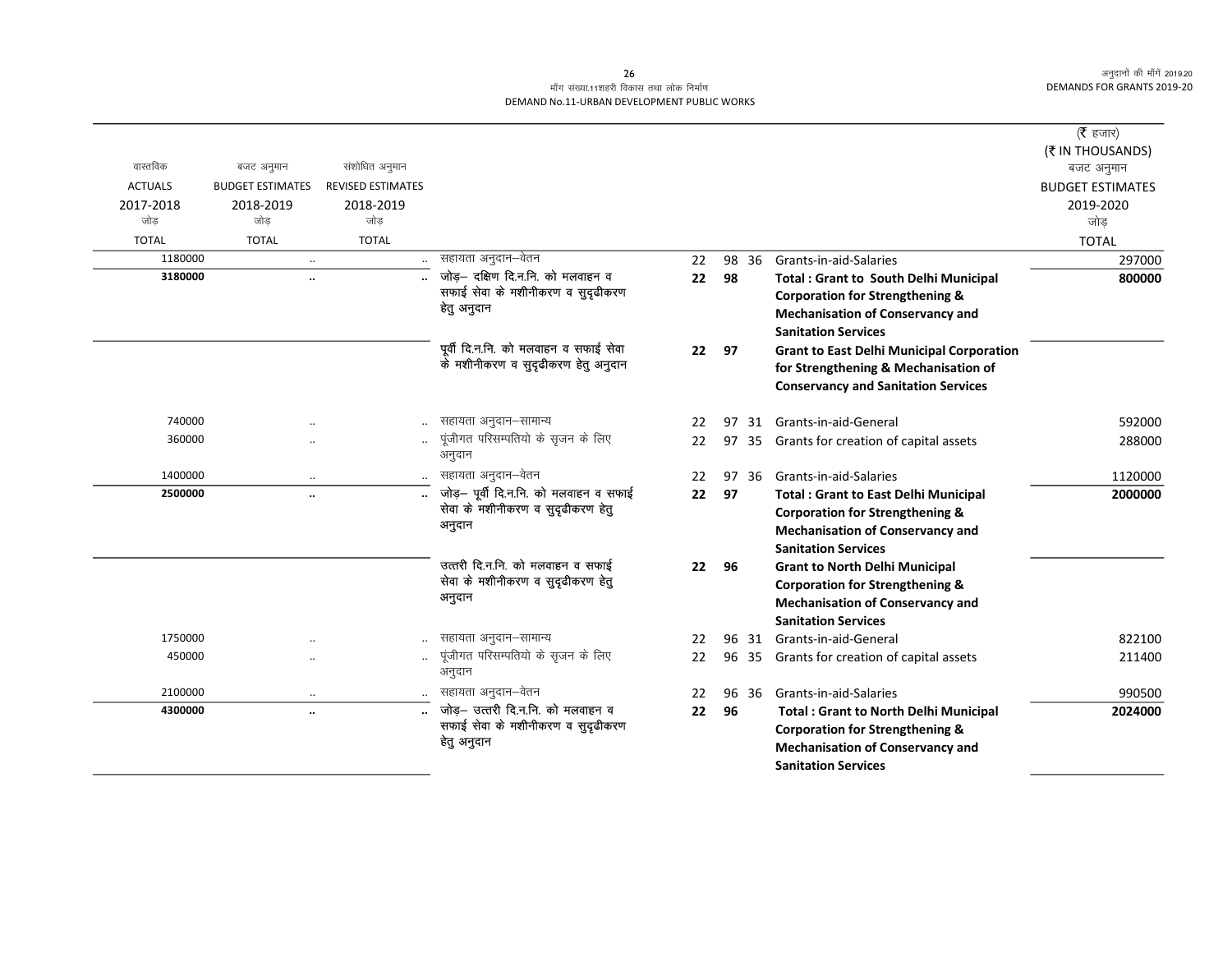## माँग संख्या.11शहरी विकास तथा लोक निर्माण DEMAND No.11-URBAN DEVELOPMENT PUBLIC WORKS

| वास्तविक       | बजट अनुमान              | संशोधित अनुमान           |                                                                        |                |    |    |       |                                                                                      | (रै हजार)<br>(₹ IN THOUSANDS)        |
|----------------|-------------------------|--------------------------|------------------------------------------------------------------------|----------------|----|----|-------|--------------------------------------------------------------------------------------|--------------------------------------|
| <b>ACTUALS</b> | <b>BUDGET ESTIMATES</b> | <b>REVISED ESTIMATES</b> |                                                                        |                |    |    |       |                                                                                      | बजट अनुमान                           |
| 2017-2018      | 2018-2019               | 2018-2019                |                                                                        |                |    |    |       |                                                                                      | <b>BUDGET ESTIMATES</b><br>2019-2020 |
| जोड            | जोड                     | जोड                      |                                                                        |                |    |    |       |                                                                                      | जोड                                  |
| <b>TOTAL</b>   | <b>TOTAL</b>            | <b>TOTAL</b>             |                                                                        |                |    |    |       |                                                                                      | <b>TOTAL</b>                         |
| 9980000        | $\ddot{\phantom{a}}$    |                          | जोड़-दि.न.नि. को मलवाहन व सफाई सेवा                                    |                |    |    |       | 2217 80 191 22 Total - Grant to Delhi Municipal                                      | 4824000                              |
|                |                         |                          | के मशीनीकरण व सुदृढीकरण हेतु अनुदान                                    |                |    |    |       | <b>Corporation for Strengthening &amp;</b>                                           |                                      |
|                |                         |                          | (उप शीर्ष)                                                             |                |    |    |       | <b>Mechanisation of Conservancy and</b>                                              |                                      |
|                |                         |                          |                                                                        |                |    |    |       | <b>Sanitation Services (Sub Head)</b>                                                |                                      |
|                |                         |                          | पूंजीगत संपतियो के रख— रखाव के लिए<br>सहायता अनुदान (उप शीर्ष)         | 2217 80 191 14 |    |    |       | Grant for maintenance of capital assets                                              |                                      |
|                |                         |                          | पूंजीगत संपतियो के रख- रखाव के लिए                                     |                |    |    |       | (Sub Head)                                                                           |                                      |
|                |                         |                          | नई दिल्ली नगर निगम को सहायता अनुदान                                    |                | 14 | 98 |       | <b>Grant to New Delhi Municipal Corporation</b><br>for maintenance of capital assets |                                      |
|                |                         |                          |                                                                        |                |    |    |       |                                                                                      |                                      |
| 18747          | 20621                   | 15465                    | सहायता अनुदान–सामान्य                                                  |                | 14 |    |       | 98 31 Grants-in-aid-General                                                          |                                      |
| 18747          | 20621                   |                          | $15465$ जोड़- पूंजीगत संपतियो के रख- रखाव के                           |                | 14 | 98 |       | <b>Total: Grant to New Delhi Municipal</b>                                           |                                      |
|                |                         |                          | लिए नई दिल्ली नगर निगम को सहायता                                       |                |    |    |       | Corporation for maintenance of capital                                               |                                      |
|                |                         |                          | अनुदान                                                                 |                |    |    |       | assets                                                                               |                                      |
|                |                         |                          | पूंजीगत संपतियो के रख- रखाव के लिए                                     |                | 14 | 97 |       | <b>Grant to North Delhi Municipal</b>                                                |                                      |
|                |                         |                          | उत्तरी दिल्ली नगर निगम को सहायता                                       |                |    |    |       | Corporation for maintenance of capital                                               |                                      |
|                |                         |                          | अनुदान                                                                 |                |    |    |       | assets                                                                               |                                      |
| 219027         | 240929                  | 180696                   | सहायता अनुदान–सामान्य                                                  |                | 14 |    |       | 97 31 Grants-in-aid-General                                                          |                                      |
| 219027         | 240929                  | 180696                   | जोड़- पूंजीगत संपतियो के रख- रखाव के<br>लिए उत्तरी दिल्ली नगर निगम को  |                | 14 | 97 |       | <b>Total: Grant to North Delhi Municipal</b>                                         |                                      |
|                |                         |                          | सहायता अनुदान                                                          |                |    |    |       | Corporation for maintenance of capital                                               |                                      |
|                |                         |                          |                                                                        |                |    |    |       | assets                                                                               |                                      |
|                |                         |                          | पूंजीगत संपतियो के रख- रखाव के लिए<br>दक्षिण दिल्ली नगर निगम को सहायता |                | 14 | 96 |       | <b>Grant to South Delhi Municipal</b>                                                |                                      |
|                |                         |                          | अनुदान                                                                 |                |    |    |       | Corporation for maintenance of capital                                               |                                      |
| 219027         | 240929                  | 180696                   | सहायता अनुदान–सामान्य                                                  |                | 14 |    | 96 31 | assets<br>Grants-in-aid-General                                                      |                                      |
| 219027         | 240929                  | 180696                   | जोड़- पूंजीगत संपतियो के रख- रखाव के                                   |                | 14 | 96 |       | <b>Total: Grant to South Delhi Municipal</b>                                         |                                      |
|                |                         |                          | लिए दक्षिण दिल्ली नगर निगम को                                          |                |    |    |       | Corporation for maintenance of capital                                               |                                      |
|                |                         |                          | सहायता अनुदान                                                          |                |    |    |       | assets                                                                               |                                      |
|                |                         |                          | पूंजीगत संपतियो के रख— रखाव के लिए                                     |                | 14 | 95 |       | <b>Grant to East Delhi Municipal Corporation</b>                                     |                                      |
|                |                         |                          | पूर्वी दिल्ली नगर निगम को सहायता अनुदान                                |                |    |    |       | for maintenance of capital assets                                                    |                                      |
|                |                         |                          |                                                                        |                |    |    |       |                                                                                      |                                      |
| 138266         | 156166                  |                          | 117125 सहायता अनुदान–सामान्य                                           |                | 14 |    |       | 95 31 Grants-in-aid-General                                                          |                                      |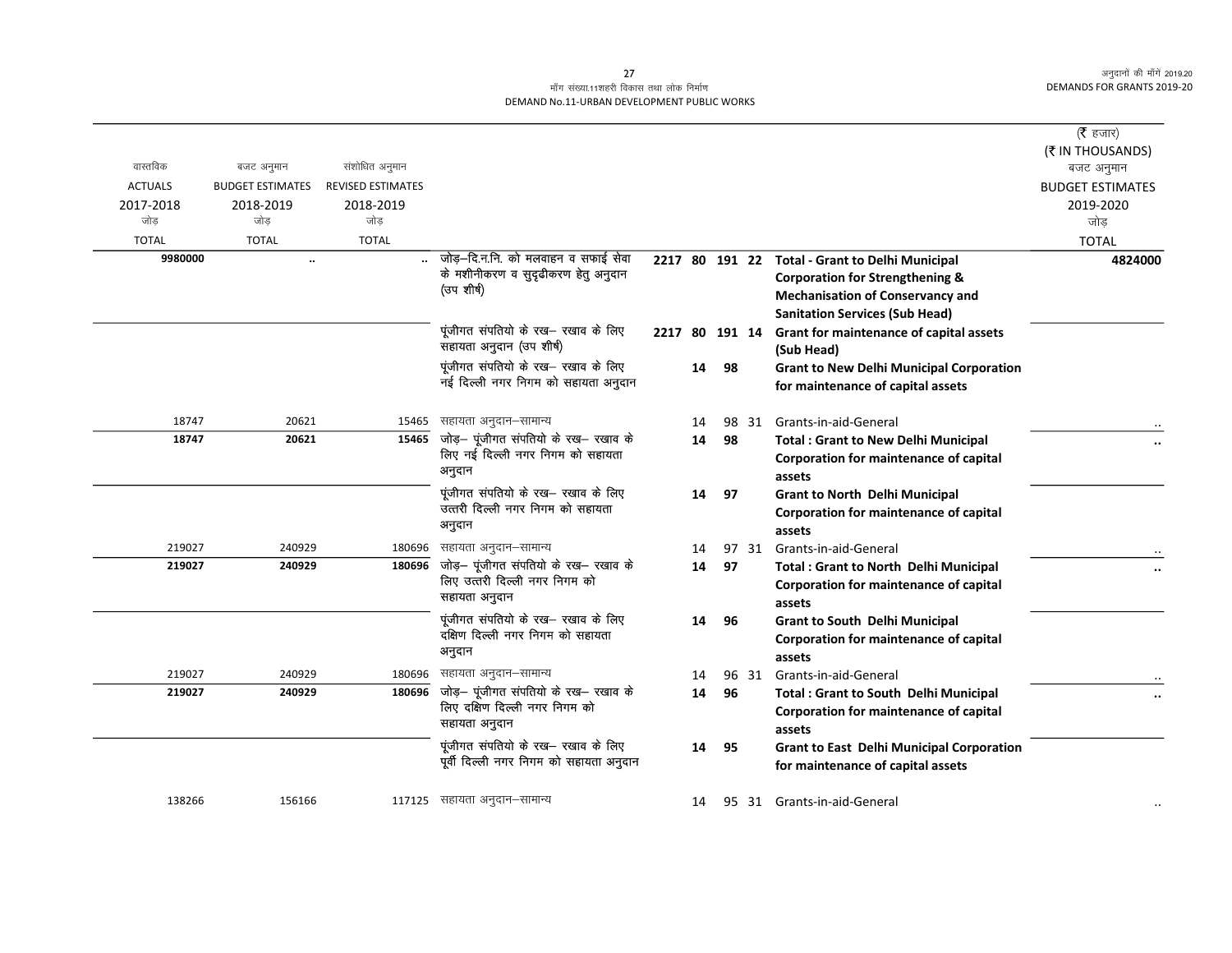### माँग संख्या.11शहरी विकास तथा लोक निर्माण DEMAND No.11-URBAN DEVELOPMENT PUBLIC WORKS

|                |                         |                          |                                                                                     |                |    |    |       |                                                  | (रै हजार)<br>(₹ IN THOUSANDS) |
|----------------|-------------------------|--------------------------|-------------------------------------------------------------------------------------|----------------|----|----|-------|--------------------------------------------------|-------------------------------|
| वास्तविक       | बजट अनुमान              | संशोधित अनुमान           |                                                                                     |                |    |    |       |                                                  | बजट अनुमान                    |
| <b>ACTUALS</b> | <b>BUDGET ESTIMATES</b> | <b>REVISED ESTIMATES</b> |                                                                                     |                |    |    |       |                                                  | <b>BUDGET ESTIMATES</b>       |
| 2017-2018      | 2018-2019               | 2018-2019                |                                                                                     |                |    |    |       |                                                  | 2019-2020                     |
| जोड            | जोड                     | जोड                      |                                                                                     |                |    |    |       |                                                  | जोड़                          |
| <b>TOTAL</b>   | <b>TOTAL</b>            | <b>TOTAL</b>             |                                                                                     |                |    |    |       |                                                  | <b>TOTAL</b>                  |
| 138266         | 156166                  |                          | 117125 जोड़- पूंजीगत संपतियो के रख- रखाव के<br>लिए पूर्वी दिल्ली नगर निगम को सहायता |                | 14 | 95 |       | <b>Total: Grant to East Delhi Municipal</b>      |                               |
|                |                         |                          | अनुदान                                                                              |                |    |    |       | Corporation for maintenance of capital           |                               |
|                |                         |                          | जोड़—पूंजीगत संपतियो के रख—रखाव के                                                  |                |    |    |       | assets                                           |                               |
| 595067         | 658645                  | 493982                   | लिए सहायता अनुदान (उप शीर्ष)                                                        | 2217 80 191 14 |    |    |       | <b>Total: Grant for maintenance of capital</b>   |                               |
|                |                         |                          |                                                                                     |                |    |    |       | assets (Sub Head)                                |                               |
|                |                         |                          | नगर सुधारों के लिए सहायता अनूदान (उप                                                | 2217 80 191 13 |    |    |       |                                                  |                               |
|                |                         |                          | शीर्ष)                                                                              |                |    |    |       | Grant-in-aid for municipal reforms (Sub<br>Head) |                               |
| 4463400        | 4909841                 | 5035773                  | सहायता अनुदान–सामान्य                                                               |                | 13 |    | 00 31 | Grants-in-aid-General                            |                               |
| 4463400        | 4909841                 | 5035773                  | जोड़— नगर सुधारों के लिए सहायता                                                     | 2217 80 191 13 |    |    |       | Total : Grant-in-aid for municipal reforms       |                               |
|                |                         |                          | अनूदान (उप शीर्ष)                                                                   |                |    |    |       | (Sub Head)                                       | $\ddot{\phantom{a}}$          |
|                |                         |                          | स्वच्छ भारत मिशन (सी.एस.एस) (उप शीर्ष)                                              | 2217 80 191 04 |    |    |       | <b>Swachh Bharat Mission (CSS)(Sub Head)</b>     |                               |
|                |                         |                          |                                                                                     |                |    |    |       |                                                  |                               |
| 1070           | 100000                  | 60000                    | सहायता अनुदान–सामान्य                                                               |                | 04 |    |       | 00 31 Grants-in-aid-General                      | 50000                         |
|                | 1820000                 | 1500000                  | पूंजीगत परिसम्पतियो के सृजन के लिए<br>अनुदान                                        |                | 04 |    |       | 00 35 Grants for creation of capital assets      | 900000                        |
|                |                         |                          | क्षमता निर्माण एंव ए. व ओई के लिए शहरी                                              |                | 04 | 95 |       | <b>Urban Development Department for</b>          |                               |
|                |                         |                          | विकास विभाग को सहायता अनुदान (सी.एस.                                                |                |    |    |       | capacity Building and A & OE (CSS)               |                               |
|                |                         |                          | एस)                                                                                 |                |    |    |       |                                                  |                               |
|                | 30000                   | 10000                    | अन्य प्रभार                                                                         |                | 04 |    | 95 50 | <b>Other Charges</b>                             | 15000                         |
|                | 30000                   | 10000                    | जोड़– क्षमता निर्माण एव ए. व ओई के<br>लिए शहरी विकास विभाग को सहायता                |                | 04 | 95 |       | <b>Total: Urban Development Department</b>       | 15000                         |
|                |                         |                          | अनुदान (सी.एस.एस)                                                                   |                |    |    |       | for capacity Building and A & OE (CSS)           |                               |
|                |                         |                          | जन जागरूकता व आई.ई.सी. कार्यकलापों                                                  |                | 04 | 91 |       | <b>Urban Development Department for</b>          |                               |
|                |                         |                          | के लिए शहरी विकास विभाग को सहायता                                                   |                |    |    |       | <b>Public awareness and IEC activities (CSS)</b> |                               |
|                |                         |                          | अनुदान (सी.एस.एस)                                                                   |                |    |    |       |                                                  |                               |
| 41039          | 50000                   | 30000                    | अन्य प्रभार                                                                         |                | 04 |    | 91 50 | <b>Other Charges</b>                             | 35000                         |
| 41039          | 50000                   |                          | 30000 जोड़- जन जागरूकता व आई.ई.सी.                                                  |                | 04 | 91 |       | <b>Total: Urban Development Department</b>       | 35000                         |
|                |                         |                          | कार्यकलापों के लिए शहरी विकास विभाग                                                 |                |    |    |       | for Public awareness and IEC activities          |                               |
|                |                         |                          | को सहायता अनुदान (सी.एस.एस)                                                         |                |    |    |       | (CSS)                                            |                               |
|                |                         |                          |                                                                                     |                |    |    |       |                                                  |                               |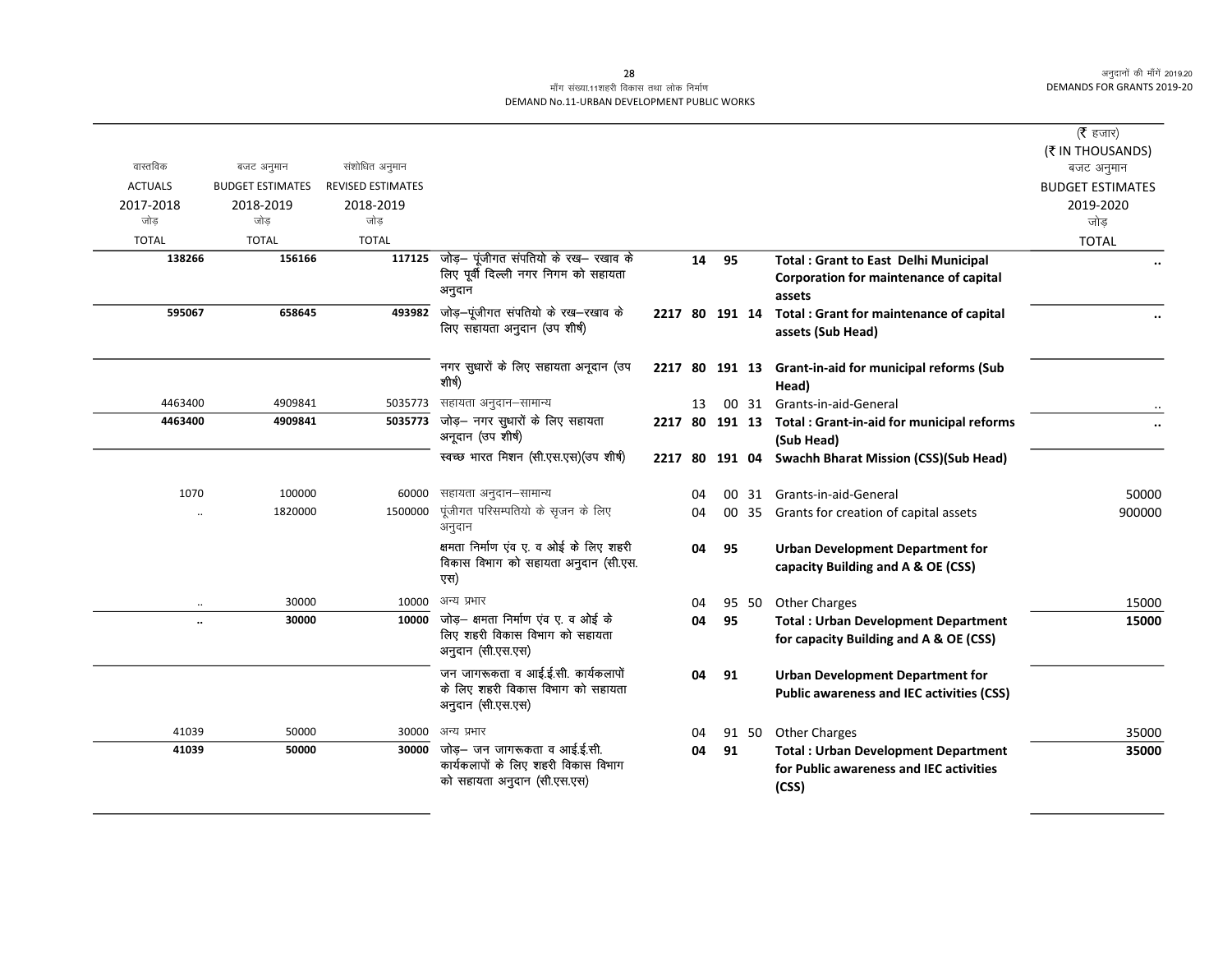## माँग संख्या.11शहरी विकास तथा लोक निर्माण DEMAND No.11-URBAN DEVELOPMENT PUBLIC WORKS

|                  |                         |                          |                                                                                                          |                |    |    |       |                                                                                                                                           | (रै हजार)               |
|------------------|-------------------------|--------------------------|----------------------------------------------------------------------------------------------------------|----------------|----|----|-------|-------------------------------------------------------------------------------------------------------------------------------------------|-------------------------|
| वास्तविक         |                         |                          |                                                                                                          |                |    |    |       |                                                                                                                                           | (₹ IN THOUSANDS)        |
|                  | बजट अनुमान              | संशोधित अनुमान           |                                                                                                          |                |    |    |       |                                                                                                                                           | बजट अनुमान              |
| <b>ACTUALS</b>   | <b>BUDGET ESTIMATES</b> | <b>REVISED ESTIMATES</b> |                                                                                                          |                |    |    |       |                                                                                                                                           | <b>BUDGET ESTIMATES</b> |
| 2017-2018<br>जोड | 2018-2019<br>जोड        | 2018-2019<br>जोड         |                                                                                                          |                |    |    |       |                                                                                                                                           | 2019-2020<br>जोड        |
| <b>TOTAL</b>     | <b>TOTAL</b>            | <b>TOTAL</b>             |                                                                                                          |                |    |    |       |                                                                                                                                           | <b>TOTAL</b>            |
| 42109            | 2000000                 | 1600000                  | जोड़- स्वच्छ भारत मिशन (सी.एस.एस)(उप                                                                     | 2217 80 191 04 |    |    |       | Total - Swachh Bharat Mission (CSS)(Sub                                                                                                   | 1000000                 |
|                  |                         |                          | शीर्ष)                                                                                                   |                |    |    |       | Head)                                                                                                                                     |                         |
|                  |                         |                          | स्वच्छ भारत मिशन (राज्य अंश)(उप शीर्ष)                                                                   | 2217 80 191 03 |    |    |       | <b>Swachh Bharat Mission (State Share)(Sub</b>                                                                                            |                         |
|                  |                         |                          |                                                                                                          |                |    |    |       | Head)                                                                                                                                     |                         |
|                  | 30000                   | 30000                    | सहायता अनुदान–सामान्य                                                                                    |                | 03 |    | 00 31 | Grants-in-aid-General                                                                                                                     | 30000                   |
| 120000           | 370000                  | 270000                   | पूंजीगत परिसम्पतियो के सृजन के लिए<br>अनुदान                                                             |                | 03 |    | 00 35 | Grants for creation of capital assets                                                                                                     | 270000                  |
| 120000           | 400000                  | 300000                   | जोड़- स्वच्छ भारत मिशन (राज्य अंश)(उप<br>शीर्ष)                                                          | 2217 80 191 03 |    |    |       | <b>Total - Swachh Bharat Mission (State</b><br>Share)(Sub Head)                                                                           | 300000                  |
| 15434737         | 8000062                 | 7454235                  | जोड़–स्थानीय निकायों निगम, नगर विकास<br>प्राधिकरण, शहर सुधार बोर्ड को सहायता<br>(लघु शीर्ष)              | 2217 80 191    |    |    |       | <b>Total - Assistance to Local Bodies,</b><br><b>Corporations, Development Authorities</b><br><b>Town Improvement Boards (Minor Head)</b> | 6151580                 |
|                  |                         |                          | अनूसुचित जातियों के लिए विशेष घटक<br>योजना (लघु शीर्ष)                                                   | 2217 80 789    |    |    |       | <b>Special Component Plan for Scheduled</b><br><b>Castes (Minor Head)</b>                                                                 |                         |
|                  |                         |                          | घोबी घाटों के निर्माण एवं सुधार के लिए<br>दिननि को सहायता अनुदान (एस.सी.एस.पी)<br>(उपशीर्ष)              | 2217 80 789 97 |    |    |       | Grant-in-aid to MCD for construction and<br>improvement of Dhobi Ghats (SCSP) (Sub<br>Head)                                               |                         |
|                  |                         |                          | घोबी घाटों के निर्माण एवं सुधार के लिए<br>दक्षिण दिल्ली नगर निगम को सहायता<br>अनुदान (एस.सी.एस.पी)       |                | 97 | 98 |       | <b>Grant to South Delhi Municipal</b><br><b>Corporation for construction and</b><br>improvement of Dhobi Ghats(SCSP)                      |                         |
| 10000            |                         |                          | पूंजीगत परिसम्पतियो के सृजन के लिए<br>अनुदान                                                             |                | 97 |    | 98 35 | Grants for creation of capital assets                                                                                                     | $\ddot{\phantom{0}}$    |
| 10000            | $\ddotsc$               |                          | जोड़— घोबी घाटों के निर्माण एवं सुधार के<br>लिए दक्षिण दिल्ली नगर निगम को<br>सहायता अनुदान (एस.सी.एस.पी) |                | 97 | 98 |       | <b>Total: Grant to South Delhi Municipal</b><br><b>Corporation for construction and</b><br>improvement of Dhobi Ghats(SCSP)               | $\ddotsc$               |
|                  |                         |                          | घोबी घाटों के निर्माण एवं सुधार के लिए<br>पूर्वी दिल्ली नगर निगम को सहायता<br>अनुदान (एस.सी.एस.पी)       |                | 97 | 97 |       | <b>Grant to East Delhi Municipal Corporation</b><br>for construction and improvement of<br><b>Dhobi Ghats(SCSP)</b>                       |                         |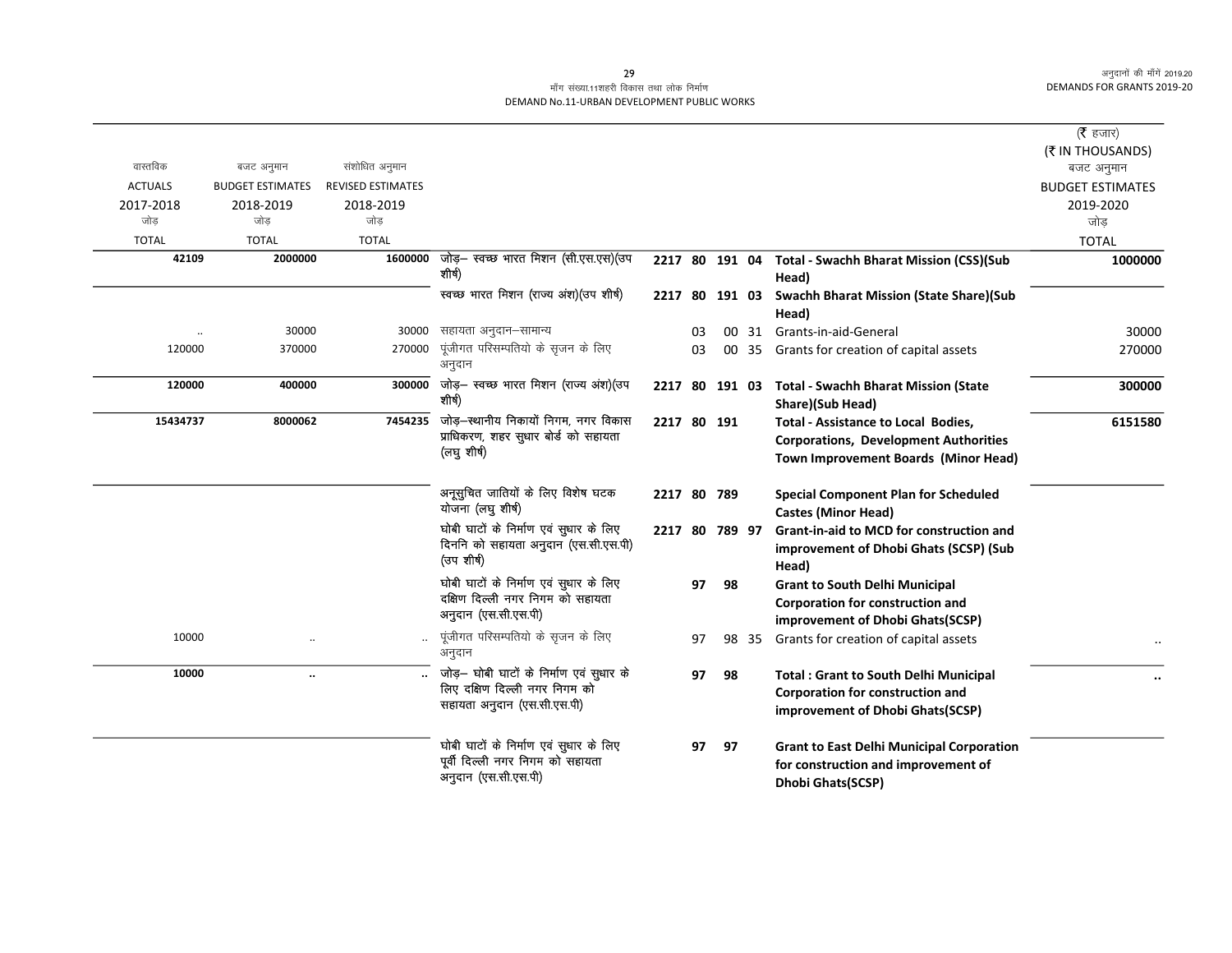## माँग संख्या.11शहरी विकास तथा लोक निर्माण DEMAND No.11-URBAN DEVELOPMENT PUBLIC WORKS

| वास्तविक<br><b>ACTUALS</b> | बजट अनुमान<br><b>BUDGET ESTIMATES</b> | संशोधित अनुमान<br><b>REVISED ESTIMATES</b> |                                                                                                          |                |    |    |       |                                                                                                                      | ( $\bar{\tau}$ हजार)<br>(₹ IN THOUSANDS)<br>बजट अनुमान<br><b>BUDGET ESTIMATES</b> |
|----------------------------|---------------------------------------|--------------------------------------------|----------------------------------------------------------------------------------------------------------|----------------|----|----|-------|----------------------------------------------------------------------------------------------------------------------|-----------------------------------------------------------------------------------|
| 2017-2018<br>जोड           | 2018-2019<br>जोड                      | 2018-2019<br>जोड                           |                                                                                                          |                |    |    |       |                                                                                                                      | 2019-2020<br>जोड़                                                                 |
| <b>TOTAL</b>               | <b>TOTAL</b>                          | <b>TOTAL</b>                               |                                                                                                          |                |    |    |       |                                                                                                                      | <b>TOTAL</b>                                                                      |
| 10000                      | $\ldots$                              |                                            | पूंजीगत परिसम्पतियो के सृजन के लिए<br>अनुदान                                                             |                | 97 |    |       | 97 35 Grants for creation of capital assets                                                                          |                                                                                   |
| 10000                      | $\ddotsc$                             |                                            | जोड़— घोबी घाटों के निर्माण एवं सुधार के<br>लिए पूर्वी दिल्ली नगर निगम को सहायता<br>अनुदान (एस.सी.एस.पी) |                | 97 | 97 |       | <b>Total: Grant to East Delhi Municipal</b><br>Corporation for construction and<br>improvement of Dhobi Ghats(SCSP)  |                                                                                   |
|                            |                                       |                                            | घोबी घाटों के निर्माण एवं सुधार के लिए<br>उत्तरी दिल्ली नगर निगम को सहायता<br>अनुदान (एस.सी.एस.पी)       |                | 97 | 96 |       | <b>Grant to North Delhi Municipal</b><br>Corporation for construction and<br>improvement of Dhobi Ghats(SCSP)        |                                                                                   |
| 6000                       |                                       |                                            | पूंजीगत परिसम्पतियो के सृजन के लिए<br>अनुदान                                                             |                | 97 |    | 96 35 | Grants for creation of capital assets                                                                                |                                                                                   |
| 6000                       | $\ddot{\phantom{a}}$                  |                                            | जोड़— घोबी घाटों के निर्माण एवं सुधार के<br>लिए उत्तरी दिल्ली नगर निगम को<br>सहायता अनुदान (एस.सी.एस.पी) |                | 97 | 96 |       | <b>Total: Grant to North Delhi Municipal</b><br>Corporation for construction and<br>improvement of Dhobi Ghats(SCSP) |                                                                                   |
| 26000                      | $\ddotsc$                             |                                            | जोड़—घोबी घाटों के निर्माण एवं सुधार के<br>लिए दिननि को सहायता अनुदान (एस.सी.<br>एस.पी) (उप शीर्ष)       |                |    |    |       | 2217 80 789 97 Total - Grant-in-aid to MCD for<br>construction and improvement of Dhobi<br>Ghats (SCSP) (Sub Head)   |                                                                                   |
|                            |                                       |                                            | घोबी घाटों के निर्माण एवं सुधार के लिए न.<br>दि.न.प. को सहायता अनुदान (एस.सी.एस.<br>पी) (उप शीर्ष)       |                |    |    |       | 2217 80 789 96 Grant-in-aid to NDMC for construction and<br>improvement of Dhobi Ghats (SCSP) (Sub<br>Head)          |                                                                                   |
| 1000                       | 1000                                  |                                            | 750 सहायता अनुदान–सामान्य                                                                                |                | 96 |    |       | 00 31 Grants-in-aid-General                                                                                          |                                                                                   |
| 1000                       | 1000                                  | 750                                        | जोड़— घोबी घाटों के निर्माण एवं सुधार के<br>लिए न.दि.न.प. को सहायता अनुदान (एस.सी.<br>एस.पी) (उप शीर्ष)  |                |    |    |       | 2217 80 789 96 Total: Grant-in-aid to NDMC for<br>construction and improvement of Dhobi<br>Ghats (SCSP) (Sub Head)   |                                                                                   |
|                            |                                       |                                            | सामुदायिक भवन के निर्माण के लिए डी यू<br>एस आई बी को सहायता अनुदान (एस.सी.<br>एस.पी) (उप शीर्ष)          | 2217 80 789 95 |    |    |       | <b>Grant-in-aid to DUSIB for construction of</b><br><b>Community Halls (SCSP) (Sub Head)</b>                         |                                                                                   |
|                            | 35000                                 |                                            | 35000 सहायता अनुदान–सामान्य                                                                              |                | 95 |    |       | 00 31 Grants-in-aid-General                                                                                          | 40000                                                                             |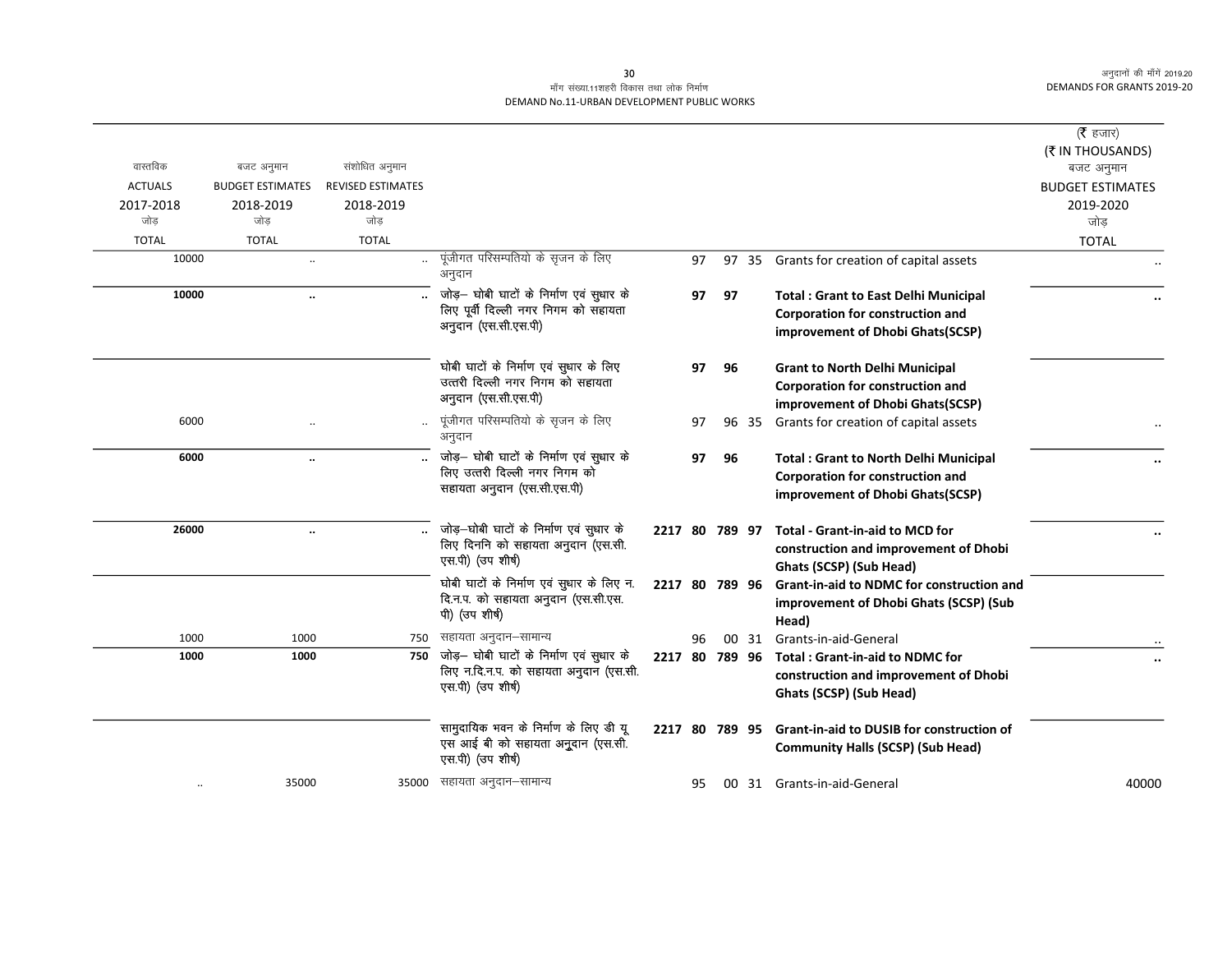## माँग संख्या.11शहरी विकास तथा लोक निर्माण DEMAND No.11-URBAN DEVELOPMENT PUBLIC WORKS

| (रै हजार)<br>(₹ IN THOUSANDS)<br>वास्तविक<br>संशोधित अनुमान<br>बजट अनुमान<br>बजट अनुमान<br><b>ACTUALS</b><br><b>BUDGET ESTIMATES</b><br><b>REVISED ESTIMATES</b><br><b>BUDGET ESTIMATES</b><br>2018-2019<br>2018-2019<br>2019-2020<br>2017-2018<br>जोड<br>जोड<br>जोड<br>जोड<br><b>TOTAL</b><br><b>TOTAL</b><br><b>TOTAL</b><br><b>TOTAL</b><br>पूंजीगत परिसम्पतियो के सृजन के लिए<br>100000<br>85000<br>40000<br>Grants for creation of capital assets<br>50000<br>95<br>00<br>35<br>अनुदान<br>जोड़- सामुदायिक भवन के निर्माण के लिए<br>75000<br>100000<br>120000<br>2217 80 789 95<br>Total: Grant-in-aid to DUSIB for<br>डी यू एस आई बी को सहायता अनुदान<br>construction of Community Halls (SCSP)<br>(एस.सी.एस.पी) (उप शीर्ष)<br>(Sub Head)<br>झुग्गी झोपड़ी बस्तियों में शिशू<br><b>Grant-in-aid to DUSIB for Shishu</b><br>2217 80 789 94<br>वाटिका/सांझा क्षैत्र के लिए डी यू एस<br>Vatika/Common spaces in JJ clusters<br>आई बी को अनुदान (एस.सी.एस.पी) (उप<br>(SCSP) (Sub Head)<br>शीर्ष)<br>सहायता अनुदान–सामान्य<br>10000<br>10000<br>10000<br>Grants-in-aid-General<br>94<br>00 31<br>पूंजीगत परिसम्पतियो के सृजन के लिए<br>30000<br>30000<br>30000<br>94<br>00 35 Grants for creation of capital assets<br>अनुदान<br>जोड़- झुग्गी झोपड़ी बस्तियों में शिशू<br>40000<br>40000<br>40000<br>Total: Grant-in-aid to DUSIB for Shishu<br>2217 80 789 94<br>वाटिका/सांझा क्षैत्र के लिए डी यू एस<br>Vatika/Common spaces in JJ clusters<br>आई बी को अनुदान (एस.सी.एस.पी) (उप<br>(SCSP) (Sub Head)<br>शीर्ष)<br>पैसे दो और प्रयोग करो जन-सुविधा<br>2217 80 789 90<br><b>Grant-in-aid to DUSIB for construction of</b><br>परिसरो के निर्माण हेतु डी यू एस आई बी<br>pay & use Jan Suvidha complexes (SCSP)<br>को सहायता अनुदान (एस.सी.एस.पी) (उप<br>(Sub Head)<br>शीर्ष)<br>100000<br>600000<br>सहायता अनुदान–सामान्य<br>600000<br>Grants-in-aid-General<br>90<br>00 31<br>पूंजीगत परिसम्पतियो के सृजन के लिए<br>200000<br>300000<br>200000<br>90<br>00 35 Grants for creation of capital assets<br>अनुदान<br>जोड़- पैसे दो और प्रयोग करो जन-सुविधा<br>800000<br>800000<br>400000<br>2217 80 789 90<br><b>Total: Grant-in-aid to DUSIB for</b><br>परिसरो के निर्माण हेतु डी यू एस आई बी<br>construction of pay & use Jan Suvidha<br>को सहायता अनुदान (एस.सी.एस.पी) (उप<br>complexes (SCSP) (Sub Head)<br>शीर्ष)<br>जोड़-अनूसुचित जातियों के लिए विशेष<br>567000<br>961000<br>915750<br>2217 80 789<br><b>Total - Special Component Plan for</b><br>घटक योजना (लघु शीर्ष)<br><b>Scheduled Castes (Minor Head)</b> |  |  |  |  |         |
|---------------------------------------------------------------------------------------------------------------------------------------------------------------------------------------------------------------------------------------------------------------------------------------------------------------------------------------------------------------------------------------------------------------------------------------------------------------------------------------------------------------------------------------------------------------------------------------------------------------------------------------------------------------------------------------------------------------------------------------------------------------------------------------------------------------------------------------------------------------------------------------------------------------------------------------------------------------------------------------------------------------------------------------------------------------------------------------------------------------------------------------------------------------------------------------------------------------------------------------------------------------------------------------------------------------------------------------------------------------------------------------------------------------------------------------------------------------------------------------------------------------------------------------------------------------------------------------------------------------------------------------------------------------------------------------------------------------------------------------------------------------------------------------------------------------------------------------------------------------------------------------------------------------------------------------------------------------------------------------------------------------------------------------------------------------------------------------------------------------------------------------------------------------------------------------------------------------------------------------------------------------------------------------------------------------------------------------------------------------------------------------------------------------------------------------------------------------------------------------------------------------------|--|--|--|--|---------|
|                                                                                                                                                                                                                                                                                                                                                                                                                                                                                                                                                                                                                                                                                                                                                                                                                                                                                                                                                                                                                                                                                                                                                                                                                                                                                                                                                                                                                                                                                                                                                                                                                                                                                                                                                                                                                                                                                                                                                                                                                                                                                                                                                                                                                                                                                                                                                                                                                                                                                                                     |  |  |  |  |         |
|                                                                                                                                                                                                                                                                                                                                                                                                                                                                                                                                                                                                                                                                                                                                                                                                                                                                                                                                                                                                                                                                                                                                                                                                                                                                                                                                                                                                                                                                                                                                                                                                                                                                                                                                                                                                                                                                                                                                                                                                                                                                                                                                                                                                                                                                                                                                                                                                                                                                                                                     |  |  |  |  |         |
|                                                                                                                                                                                                                                                                                                                                                                                                                                                                                                                                                                                                                                                                                                                                                                                                                                                                                                                                                                                                                                                                                                                                                                                                                                                                                                                                                                                                                                                                                                                                                                                                                                                                                                                                                                                                                                                                                                                                                                                                                                                                                                                                                                                                                                                                                                                                                                                                                                                                                                                     |  |  |  |  |         |
|                                                                                                                                                                                                                                                                                                                                                                                                                                                                                                                                                                                                                                                                                                                                                                                                                                                                                                                                                                                                                                                                                                                                                                                                                                                                                                                                                                                                                                                                                                                                                                                                                                                                                                                                                                                                                                                                                                                                                                                                                                                                                                                                                                                                                                                                                                                                                                                                                                                                                                                     |  |  |  |  |         |
|                                                                                                                                                                                                                                                                                                                                                                                                                                                                                                                                                                                                                                                                                                                                                                                                                                                                                                                                                                                                                                                                                                                                                                                                                                                                                                                                                                                                                                                                                                                                                                                                                                                                                                                                                                                                                                                                                                                                                                                                                                                                                                                                                                                                                                                                                                                                                                                                                                                                                                                     |  |  |  |  |         |
|                                                                                                                                                                                                                                                                                                                                                                                                                                                                                                                                                                                                                                                                                                                                                                                                                                                                                                                                                                                                                                                                                                                                                                                                                                                                                                                                                                                                                                                                                                                                                                                                                                                                                                                                                                                                                                                                                                                                                                                                                                                                                                                                                                                                                                                                                                                                                                                                                                                                                                                     |  |  |  |  |         |
|                                                                                                                                                                                                                                                                                                                                                                                                                                                                                                                                                                                                                                                                                                                                                                                                                                                                                                                                                                                                                                                                                                                                                                                                                                                                                                                                                                                                                                                                                                                                                                                                                                                                                                                                                                                                                                                                                                                                                                                                                                                                                                                                                                                                                                                                                                                                                                                                                                                                                                                     |  |  |  |  |         |
|                                                                                                                                                                                                                                                                                                                                                                                                                                                                                                                                                                                                                                                                                                                                                                                                                                                                                                                                                                                                                                                                                                                                                                                                                                                                                                                                                                                                                                                                                                                                                                                                                                                                                                                                                                                                                                                                                                                                                                                                                                                                                                                                                                                                                                                                                                                                                                                                                                                                                                                     |  |  |  |  | 90000   |
|                                                                                                                                                                                                                                                                                                                                                                                                                                                                                                                                                                                                                                                                                                                                                                                                                                                                                                                                                                                                                                                                                                                                                                                                                                                                                                                                                                                                                                                                                                                                                                                                                                                                                                                                                                                                                                                                                                                                                                                                                                                                                                                                                                                                                                                                                                                                                                                                                                                                                                                     |  |  |  |  |         |
|                                                                                                                                                                                                                                                                                                                                                                                                                                                                                                                                                                                                                                                                                                                                                                                                                                                                                                                                                                                                                                                                                                                                                                                                                                                                                                                                                                                                                                                                                                                                                                                                                                                                                                                                                                                                                                                                                                                                                                                                                                                                                                                                                                                                                                                                                                                                                                                                                                                                                                                     |  |  |  |  | 10000   |
|                                                                                                                                                                                                                                                                                                                                                                                                                                                                                                                                                                                                                                                                                                                                                                                                                                                                                                                                                                                                                                                                                                                                                                                                                                                                                                                                                                                                                                                                                                                                                                                                                                                                                                                                                                                                                                                                                                                                                                                                                                                                                                                                                                                                                                                                                                                                                                                                                                                                                                                     |  |  |  |  | 30000   |
|                                                                                                                                                                                                                                                                                                                                                                                                                                                                                                                                                                                                                                                                                                                                                                                                                                                                                                                                                                                                                                                                                                                                                                                                                                                                                                                                                                                                                                                                                                                                                                                                                                                                                                                                                                                                                                                                                                                                                                                                                                                                                                                                                                                                                                                                                                                                                                                                                                                                                                                     |  |  |  |  | 40000   |
|                                                                                                                                                                                                                                                                                                                                                                                                                                                                                                                                                                                                                                                                                                                                                                                                                                                                                                                                                                                                                                                                                                                                                                                                                                                                                                                                                                                                                                                                                                                                                                                                                                                                                                                                                                                                                                                                                                                                                                                                                                                                                                                                                                                                                                                                                                                                                                                                                                                                                                                     |  |  |  |  |         |
|                                                                                                                                                                                                                                                                                                                                                                                                                                                                                                                                                                                                                                                                                                                                                                                                                                                                                                                                                                                                                                                                                                                                                                                                                                                                                                                                                                                                                                                                                                                                                                                                                                                                                                                                                                                                                                                                                                                                                                                                                                                                                                                                                                                                                                                                                                                                                                                                                                                                                                                     |  |  |  |  | 700000  |
|                                                                                                                                                                                                                                                                                                                                                                                                                                                                                                                                                                                                                                                                                                                                                                                                                                                                                                                                                                                                                                                                                                                                                                                                                                                                                                                                                                                                                                                                                                                                                                                                                                                                                                                                                                                                                                                                                                                                                                                                                                                                                                                                                                                                                                                                                                                                                                                                                                                                                                                     |  |  |  |  | 200000  |
|                                                                                                                                                                                                                                                                                                                                                                                                                                                                                                                                                                                                                                                                                                                                                                                                                                                                                                                                                                                                                                                                                                                                                                                                                                                                                                                                                                                                                                                                                                                                                                                                                                                                                                                                                                                                                                                                                                                                                                                                                                                                                                                                                                                                                                                                                                                                                                                                                                                                                                                     |  |  |  |  | 900000  |
|                                                                                                                                                                                                                                                                                                                                                                                                                                                                                                                                                                                                                                                                                                                                                                                                                                                                                                                                                                                                                                                                                                                                                                                                                                                                                                                                                                                                                                                                                                                                                                                                                                                                                                                                                                                                                                                                                                                                                                                                                                                                                                                                                                                                                                                                                                                                                                                                                                                                                                                     |  |  |  |  | 1030000 |
| जोड़–सामान्य (उप मुख्य शीर्ष)<br>16001737<br>8961062<br>8369985<br>2217 80<br><b>Total - General (Sub Major Head)</b>                                                                                                                                                                                                                                                                                                                                                                                                                                                                                                                                                                                                                                                                                                                                                                                                                                                                                                                                                                                                                                                                                                                                                                                                                                                                                                                                                                                                                                                                                                                                                                                                                                                                                                                                                                                                                                                                                                                                                                                                                                                                                                                                                                                                                                                                                                                                                                                               |  |  |  |  | 7181580 |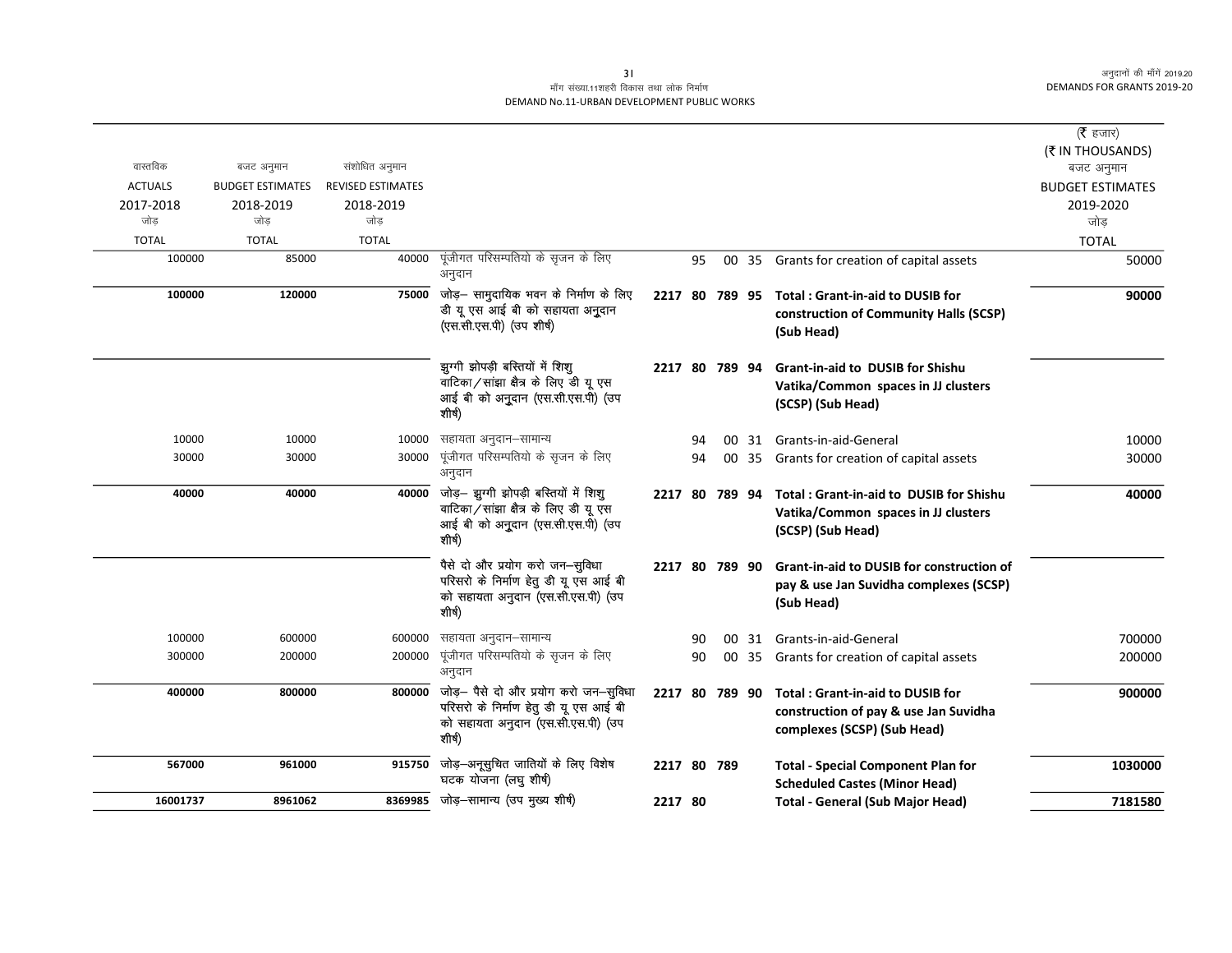## माँग संख्या.11शहरी विकास तथा लोक निर्माण DEMAND No.11-URBAN DEVELOPMENT PUBLIC WORKS

|                |                         |                          |                                                                        |                |    |     |                                                                                               | ( $\bar{\tau}$ हजार)<br>(₹ IN THOUSANDS) |
|----------------|-------------------------|--------------------------|------------------------------------------------------------------------|----------------|----|-----|-----------------------------------------------------------------------------------------------|------------------------------------------|
| वास्तविक       | बजट अनुमान              | संशोधित अनुमान           |                                                                        |                |    |     |                                                                                               | बजट अनुमान                               |
| <b>ACTUALS</b> | <b>BUDGET ESTIMATES</b> | <b>REVISED ESTIMATES</b> |                                                                        |                |    |     |                                                                                               | <b>BUDGET ESTIMATES</b>                  |
| 2017-2018      | 2018-2019               | 2018-2019                |                                                                        |                |    |     |                                                                                               | 2019-2020                                |
| जोड़           | जोड़                    | जोड़                     |                                                                        |                |    |     |                                                                                               | जोड                                      |
| <b>TOTAL</b>   | <b>TOTAL</b>            | <b>TOTAL</b>             |                                                                        |                |    |     |                                                                                               | <b>TOTAL</b>                             |
| 19903995       | 27821062                | 19294985                 | जोड़-मुख्य शीर्ष "2217"                                                | 2217           |    |     | <b>TOTAL - MAJOR HEAD"2217"</b>                                                               | 10727580                                 |
|                |                         |                          | मुख्य शीर्ष "3054"                                                     |                |    |     | <b>MAJOR HEAD "3054"</b>                                                                      |                                          |
|                |                         |                          | सड़के तथा पुल (मुख्य शीर्ष)                                            | 3054           |    |     | Roads & Bridges (Major Head)                                                                  |                                          |
|                |                         |                          | जिला तथा अन्य सड़के (उप मुख्य शीर्ष)                                   | 3054 04        |    |     | District and other Roads (Sub Major Head)                                                     |                                          |
|                |                         |                          | अन्य व्यय (लघु शीर्ष)                                                  | 3054           | 04 | 800 | <b>Other Expenditure (Minor Head)</b>                                                         |                                          |
|                |                         |                          | उत्तरी दिल्ली नगर निगम को शहरी सड़क                                    | 3054 04 800 89 |    |     | <b>Grant in aid to North Delhi Municipal</b>                                                  |                                          |
|                |                         |                          | के लिए सहायता अनुदान (उप शीर्ष)                                        |                |    |     | <b>Corporation for Urban Roads (Sub Head)</b>                                                 |                                          |
| 200000         |                         |                          | पूंजीगत परिसम्पतियो के सृजन के लिए<br>अनुदान                           |                | 89 |     | 00 35 Grants for creation of capital assets                                                   |                                          |
| 200000         | $\ddotsc$               |                          | जोड़- उत्तरी दिल्ली नगर निगम को शहरी                                   | 3054 04 800 89 |    |     | <b>Total: Grant in aid to North Delhi</b>                                                     |                                          |
|                |                         |                          | सड़क के लिए सहायता अनुदान (उप शीर्ष)                                   |                |    |     | <b>Municipal Corporation for Urban Roads</b><br>(Sub Head)                                    |                                          |
|                |                         |                          | दक्षिण दिल्ली नगर निगम को शहरी सड़क<br>के लिए सहायता अनुदान (उप शीर्ष) | 3054 04 800 88 |    |     | <b>Grant in aid to South Delhi Municipal</b><br><b>Corporation for Urban Roads (Sub Head)</b> |                                          |
| 150000         |                         |                          | पूंजीगत परिसम्पतियो के सृजन के लिए<br>अनुदान                           |                | 88 |     | 00 35 Grants for creation of capital assets                                                   |                                          |
| 150000         | $\ddot{\phantom{a}}$    |                          | जोड़- दक्षिण दिल्ली नगर निगम को शहरी                                   |                |    |     | 3054 04 800 88 Total: Grant in aid to South Delhi                                             |                                          |
|                |                         |                          | सड़क के लिए सहायता अनुदान (उप शीर्ष)                                   |                |    |     | <b>Municipal Corporation for Urban Roads</b>                                                  |                                          |
|                |                         |                          |                                                                        |                |    |     | (Sub Head)                                                                                    |                                          |
|                |                         |                          | पूर्वी दिल्ली नगर निगम को शहरी सड़क                                    | 3054 04 800 87 |    |     | Grant in aid to East Delhi Municipal                                                          |                                          |
|                |                         |                          | के लिए सहायता अनुदान (उप शीर्ष)                                        |                |    |     | <b>Corporation for Urban Roads (Sub Head)</b>                                                 |                                          |
| 30000          |                         |                          | पूंजीगत परिसम्पतियो के सृजन के लिए<br>अनुदान                           |                | 87 |     | 00 35 Grants for creation of capital assets                                                   | $\ddotsc$                                |
| 30000          | $\ddotsc$               |                          | जोड़- पूर्वी दिल्ली नगर निगम को शहरी                                   |                |    |     | 3054 04 800 87 Total : Grant in aid to East Delhi Municipal                                   | $\ddotsc$                                |
|                |                         |                          | सड़क के लिए सहायता अनुदान (उप शीर्ष)                                   |                |    |     | <b>Corporation for Urban Roads (Sub Head)</b>                                                 |                                          |
| 380000         | $\ddot{\phantom{a}}$    |                          | जोड़—अन्य व्यय (लघु शीर्ष)                                             | 3054 04 800    |    |     | <b>Total - Other Expenditure (Minor Head)</b>                                                 | $\cdots$                                 |
|                |                         |                          |                                                                        |                |    |     |                                                                                               |                                          |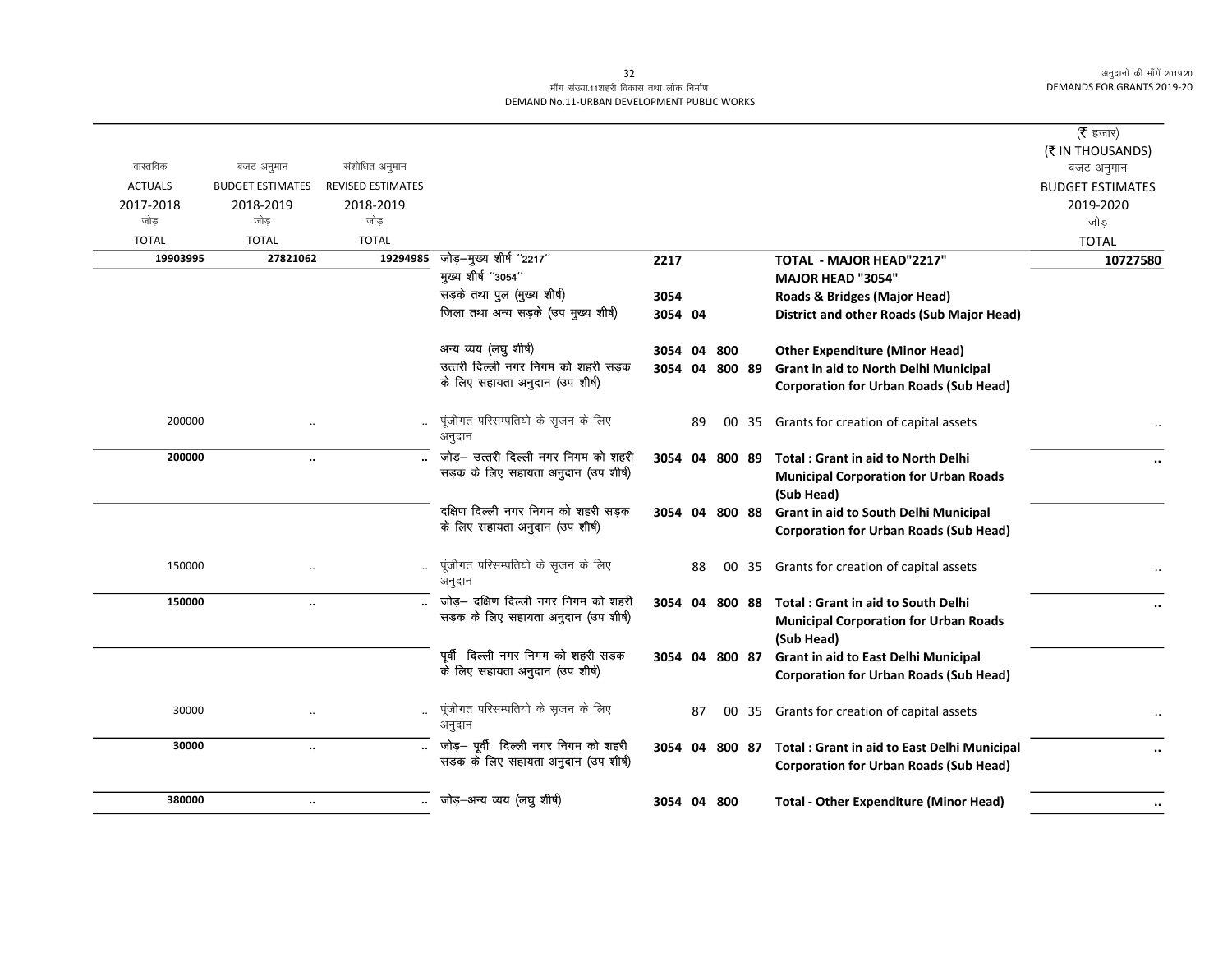## माँग संख्या.11शहरी विकास तथा लोक निर्माण DEMAND No.11-URBAN DEVELOPMENT PUBLIC WORKS

| वास्तविक<br>संशोधित अनुमान<br>बजट अनुमान<br><b>ACTUALS</b><br><b>REVISED ESTIMATES</b><br><b>BUDGET ESTIMATES</b><br>2017-2018<br>2018-2019<br>2018-2019<br>जोड<br>जोड<br>जोड | (₹ IN THOUSANDS)<br>बजट अनुमान<br><b>BUDGET ESTIMATES</b><br>2019-2020<br>जोड<br><b>TOTAL</b><br> |
|-------------------------------------------------------------------------------------------------------------------------------------------------------------------------------|---------------------------------------------------------------------------------------------------|
|                                                                                                                                                                               |                                                                                                   |
|                                                                                                                                                                               |                                                                                                   |
|                                                                                                                                                                               |                                                                                                   |
|                                                                                                                                                                               |                                                                                                   |
| <b>TOTAL</b><br><b>TOTAL</b><br><b>TOTAL</b>                                                                                                                                  |                                                                                                   |
| जोड़–जिला तथा अन्य सड़के (उप मुख्य<br>380000<br>3054 04<br><b>Total - District and other Roads (Sub Major</b><br>$\ldots$                                                     |                                                                                                   |
| शीर्ष)<br>Head)                                                                                                                                                               |                                                                                                   |
| जोड़-मुख्य शीर्ष "3054"<br>380000<br><b>TOTAL - MAJOR HEAD"3054"</b><br>3054<br>$\ddotsc$                                                                                     |                                                                                                   |
| मुख्य शीर्ष "3475"<br><b>MAJOR HEAD "3475"</b>                                                                                                                                |                                                                                                   |
| अन्य सामान्य आर्थिक सेवाये (मुख्य शीर्ष)<br>3475<br><b>Other General Economic Services (Major</b>                                                                             |                                                                                                   |
| Head)                                                                                                                                                                         |                                                                                                   |
| शहरी अभिमुख रोजगार कार्यकम (लघु शीर्ष)<br>3475 00 108<br><b>Urban Oriented Employment Programme</b>                                                                           |                                                                                                   |
| (Minor Head)                                                                                                                                                                  |                                                                                                   |
| स्वर्ण जयन्ती शहरी रोजगार योजना (उप<br>3475 00<br>108 97<br>Swarn Jayanti Shahari Rojgar Yojna (Sub                                                                           |                                                                                                   |
| शीर्ष)<br>Head)                                                                                                                                                               |                                                                                                   |
| वेतन<br>14762<br>26883<br>12753<br>00 01<br><b>Salaries</b><br>97                                                                                                             | 20000                                                                                             |
| 100<br>मजदूरी<br>00 02<br>97<br>Wages<br>$\ddot{\phantom{0}}$                                                                                                                 | 100                                                                                               |
| समयोपरि भत्ता<br>25<br>O.T.A.<br>00 03<br>97<br>$\ldots$                                                                                                                      |                                                                                                   |
| चिकित्सा उपचार<br>600<br>600<br>344<br>00 06<br><b>Medical Treatment</b><br>97                                                                                                | 600                                                                                               |
| घरेल यात्रा व्यय<br>16<br>20<br>97<br><b>Domestic Travel Expenses</b><br>00 11                                                                                                |                                                                                                   |
| कार्यालय व्यय<br>1804<br>2300<br>2100<br>Office Expenses<br>97<br>00 13                                                                                                       | 2200                                                                                              |
| जोड़—स्वर्ण जयंती शहरी रोजगार योजना<br>15453<br>16926<br>29928<br>108 97 Total - Swarn Jayanti Shahari Rojgar Yojna<br>3475 00                                                | 22900                                                                                             |
| दीन दयाल अन्तोदय योजना/राष्ट्रीय शहरी<br>Deen Dayal Antodaya Yojana/ National<br>3475 00 108 94                                                                               |                                                                                                   |
| आजिविका अभियान (सी.एस.एस) (उप शीर्ष)<br>Urban Livelyhood Mission (CSS) (Sub Head)                                                                                             |                                                                                                   |
| 20000<br>150000<br>सहायता अनुदान–सामान्य<br>150000<br>00 31 Grants-in-aid-General<br>94                                                                                       | 150000                                                                                            |
| जोड़-दीन दयाल अन्तोदय योजना/राष्ट्रीय<br>20000<br>150000<br>150000<br>3475 00 108 94 Total - Deen Dayal Antodaya Yojana/                                                      | 150000                                                                                            |
| शहरी आजिविका अभियान (सी.एस.एस)<br><b>National Urban Livelyhood Mission (CSS)</b>                                                                                              |                                                                                                   |
| (उप शीर्ष)<br>(Sub Head)                                                                                                                                                      |                                                                                                   |
| जोड़–शहरी अभिमुख रोजगार कार्यक्रम<br>36926<br>179928<br>165453<br>3475 00 108<br><b>Total - Urban Oriented Employment</b>                                                     | 172900                                                                                            |
| (लघु शीर्ष)<br><b>Programme (Minor Head)</b>                                                                                                                                  |                                                                                                   |
| जोड़—मुख्य शीर्ष "3475"<br>165453<br>36926<br>179928<br>TOTAL - MAJOR HEAD"3475"<br>3475                                                                                      | 172900                                                                                            |
| मुख्य शीर्ष "3604"<br><b>MAJOR HEAD "3604"</b>                                                                                                                                |                                                                                                   |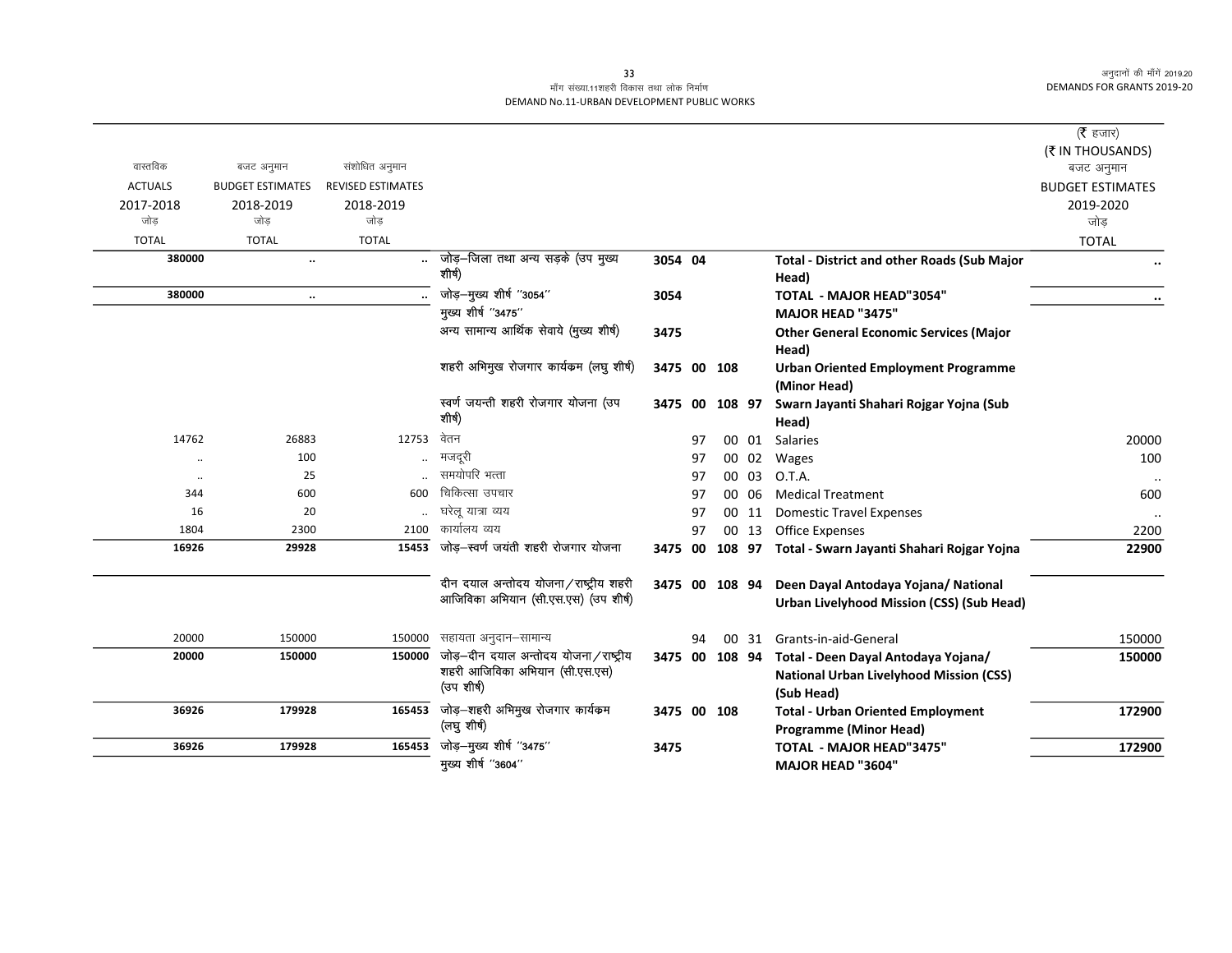### माँग संख्या.11शहरी विकास तथा लोक निर्माण DEMAND No.11-URBAN DEVELOPMENT PUBLIC WORKS

|                |                         |                          |                                                      |                |    |           |       |                                                      | ( $\bar{\tau}$ हजार)           |
|----------------|-------------------------|--------------------------|------------------------------------------------------|----------------|----|-----------|-------|------------------------------------------------------|--------------------------------|
| वास्तविक       | बजट अनुमान              | संशोधित अनुमान           |                                                      |                |    |           |       |                                                      | (₹ IN THOUSANDS)<br>बजट अनुमान |
| <b>ACTUALS</b> | <b>BUDGET ESTIMATES</b> | <b>REVISED ESTIMATES</b> |                                                      |                |    |           |       |                                                      | <b>BUDGET ESTIMATES</b>        |
| 2017-2018      | 2018-2019               | 2018-2019                |                                                      |                |    |           |       |                                                      | 2019-2020                      |
| जोड            | जोड                     | जोड़                     |                                                      |                |    |           |       |                                                      | जोड़                           |
| <b>TOTAL</b>   | <b>TOTAL</b>            | <b>TOTAL</b>             |                                                      |                |    |           |       |                                                      | <b>TOTAL</b>                   |
|                |                         |                          | स्थानीय निकायो तथा पंचायती राज                       | 3604           |    |           |       | <b>Compensation and Assignments to Local</b>         |                                |
|                |                         |                          | संस्थाओं को क्षति पूर्ति तथा कार्य (मुख्य            |                |    |           |       | <b>Bodies &amp; Panchayati Raj Institutions</b>      |                                |
|                |                         |                          | शीर्ष)                                               |                |    |           |       | (Major Head)                                         |                                |
|                |                         |                          | अन्य विविध प्रतिपूर्ति तथा आबंटन (लघु                | 3604 00 200    |    |           |       | <b>Other Misc. Compensation and</b>                  |                                |
|                |                         |                          | शीर्ष)                                               |                |    |           |       | <b>Assignments (Minor Head)</b>                      |                                |
|                |                         |                          | दि.न.नि. को मूल कर आबंटन (उप शीर्ष)                  | 3604           | 00 | 200 85    |       | <b>Basic Tax Assignment to MCD (Sub Head)</b>        |                                |
|                |                         |                          |                                                      |                |    |           |       |                                                      |                                |
|                |                         |                          | दक्षिण दिल्ली नगर निगम                               |                | 85 | 98        |       | South Delhi Municipal Corporation.                   |                                |
| 4714373        | 5185811                 | 3889358                  | अन्य प्रभार                                          |                | 85 |           | 98 50 | <b>Other Charges</b>                                 | 4395900                        |
| 4714373        | 5185811                 | 3889358                  | जोड़-दक्षिण दिल्ली नगर निगम                          |                | 85 | 98        |       | Total - South Delhi Municipal Corporation.           | 4395900                        |
|                |                         |                          |                                                      |                |    |           |       |                                                      |                                |
|                |                         |                          | पूर्वी दिल्ली नगर निगम                               |                | 85 | 97        |       | <b>East Delhi Municipal Corporation.</b>             |                                |
| 1985764        | 2184340                 | 10347555                 | अन्य प्रभार                                          |                | 85 |           | 97 50 | Other Charges                                        | 9381200                        |
| 1985764        | 2184340                 |                          | 10347555 जोड़-पूर्वी दिल्ली नगर निगम                 |                | 85 | 97        |       | <b>Total - East Delhi Municipal Corporation.</b>     | 9381200                        |
|                |                         |                          |                                                      |                |    |           |       |                                                      |                                |
|                |                         |                          | उत्तरी दिल्ली नगर निगम                               |                | 85 | 96        |       | North Delhi Municipal Corporation.                   |                                |
| 3674804        | 4042285                 | 8947176                  | अन्य प्रभार                                          |                | 85 |           | 96 50 | <b>Other Charges</b>                                 | 8296000                        |
| 3674804        | 4042285                 |                          | 8947176 जोड–उत्तरी दिल्ली नगर निगम                   |                | 85 | 96        |       | Total - North Delhi Municipal Corporation.           | 8296000                        |
|                |                         |                          |                                                      |                |    |           |       |                                                      |                                |
| 10374941       | 11412436                |                          | 23184089 जोड़-दि.न.नि. को मूल कर आबंटन (उप<br>शीर्ष) | 3604           |    | 00 200 85 |       | <b>Total - Basic Tax Assignment to MCD (Sub</b>      | 22073100                       |
|                |                         |                          | न.दि.न.प.को मूल कर आबंटन (उप शीर्ष)                  |                |    |           |       | Head)                                                |                                |
|                |                         |                          |                                                      | 3604 00 200 84 |    |           |       | <b>Basic Tax Assignment to NDMC (Sub Head)</b>       |                                |
| 356187         | 391805                  | 293853                   | अन्य प्रभार                                          |                | 84 |           | 00 50 | <b>Other Charges</b>                                 | 217700                         |
| 356187         | 391805                  | 293853                   | जोड़—न.दि.न.प.को मूल कर आबंटन (उप                    | 3604 00 200 84 |    |           |       | <b>Total - Basic Tax Assignment to NDMC (Sub</b>     | 217700                         |
|                |                         |                          | शीर्ष)                                               |                |    |           |       | Head)                                                |                                |
|                |                         |                          | दिल्ली छावनी परिषद को मूल कर आवंटन                   | 3604           | 00 | 200 81    |       | <b>Basic Tax Assignment to Delhi Contonment</b>      |                                |
|                |                         |                          | (उप शीर्ष)                                           |                |    |           |       | <b>Board (Sub Head)</b>                              |                                |
| 208296         | 229126                  | 171844                   | अन्य प्रभार                                          |                | 81 |           | 00 50 | <b>Other Charges</b>                                 | 149200                         |
| 208296         | 229126                  | 171844                   | जोड़-दिल्ली छावनी परिषद को मूल कर                    |                |    |           |       | 3604 00 200 81 Total - Basic Tax Assignment to Delhi | 149200                         |
|                |                         |                          | आवंटन (उप शीर्ष)                                     |                |    |           |       | <b>Contonment Board (Sub Head)</b>                   |                                |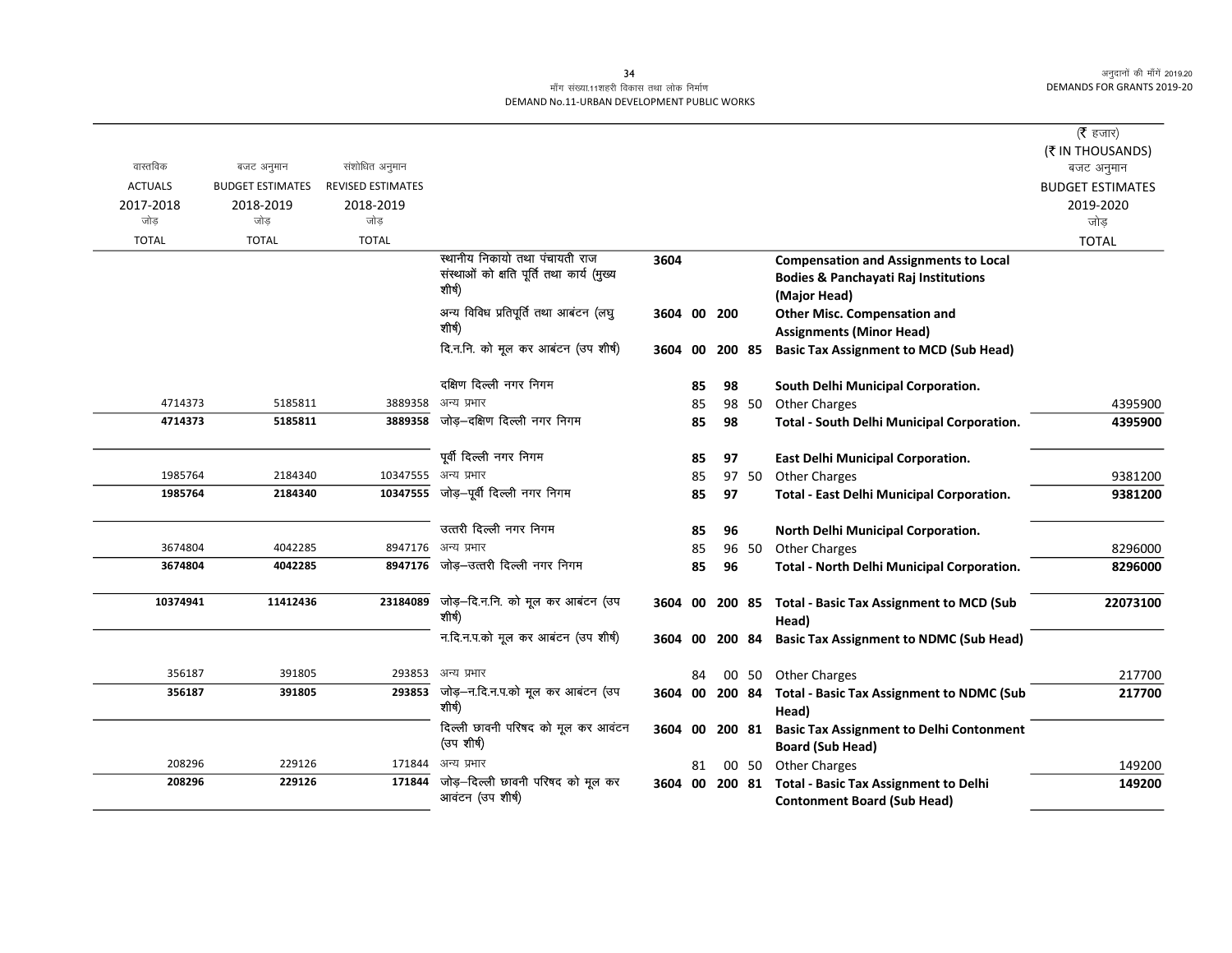## माँग संख्या.11शहरी विकास तथा लोक निर्माण DEMAND No.11-URBAN DEVELOPMENT PUBLIC WORKS

|                |                         |                          |                                            |                |    |           |       |                                                    | ( $\bar{\tau}$ हजार)<br>(₹ IN THOUSANDS) |
|----------------|-------------------------|--------------------------|--------------------------------------------|----------------|----|-----------|-------|----------------------------------------------------|------------------------------------------|
| वास्तविक       | बजट अनुमान              | संशोधित अनुमान           |                                            |                |    |           |       |                                                    | बजट अनुमान                               |
| <b>ACTUALS</b> | <b>BUDGET ESTIMATES</b> | <b>REVISED ESTIMATES</b> |                                            |                |    |           |       |                                                    | <b>BUDGET ESTIMATES</b>                  |
| 2017-2018      | 2018-2019               | 2018-2019                |                                            |                |    |           |       |                                                    | 2019-2020                                |
| जोड            | जोड                     | जोड                      |                                            |                |    |           |       |                                                    | जोड़                                     |
| <b>TOTAL</b>   | <b>TOTAL</b>            | <b>TOTAL</b>             |                                            |                |    |           |       |                                                    | <b>TOTAL</b>                             |
| 10939424       | 12033367                | 23649786                 | जोड़-अन्य विविध प्रति पूर्ति तथा आबंटन     | 3604 00 200    |    |           |       | Total - Other Misc Compensation and                | 22440000                                 |
|                |                         |                          | (लघु शीर्ष)                                |                |    |           |       | <b>Assignments (Minor Head)</b>                    |                                          |
| 10939424       | 12033367                | 23649786                 | जोड़-मुख्य शीर्ष "3604"                    | 3604           |    |           |       | <b>TOTAL - MAJOR HEAD"3604"</b>                    | 22440000                                 |
| 58331094       | 71253500                | 75329000                 | जोड–राजस्व भाग                             |                |    |           |       | <b>TOTAL - REVENUE SECTION</b>                     | 47338750                                 |
| 58331094       | 71253500                | 75328900                 | स्वीकृत                                    |                |    |           |       | <b>Voted</b>                                       | 47338750                                 |
|                | $\cdot \cdot$           | 100                      | भारित                                      |                |    |           |       | Charged                                            |                                          |
|                |                         |                          | पूँजी भाग :                                |                |    |           |       | <b>CAPITAL SECTION:</b>                            |                                          |
|                |                         |                          | मुख्य शीर्ष "4217"                         |                |    |           |       | <b>MAJOR HEAD "4217"</b>                           |                                          |
|                |                         |                          | शहरी विकास पर पूँजी परिव्यय (मुख्य शीर्ष)  | 4217           |    |           |       | <b>Capital Outlay on Urban Development</b>         |                                          |
|                |                         |                          |                                            |                |    |           |       | (Major Head)                                       |                                          |
|                |                         |                          | अन्य शहरी विकास कार्यक्रम (उप मुख्य शीर्ष) | 4217 60        |    |           |       | <b>Other Urban Development Schemes (Sub</b>        |                                          |
|                |                         |                          |                                            |                |    |           |       | <b>Major Head)</b>                                 |                                          |
|                |                         |                          | भूमि (लघु शीर्ष)                           | 4217           | 60 | 050       |       | Land (Minor Head)                                  |                                          |
|                |                         |                          | सामाजिक संस्कृति केन्द्रो का निर्माण (उप   | 4217 60        |    | 050 99    |       | <b>Construction of Socio Cultural Centres (Sub</b> |                                          |
|                |                         |                          | शीर्ष)                                     |                |    |           |       | Head)                                              |                                          |
| 1008           | 10000                   | 10000                    | बडे निर्माण कार्य                          |                | 99 |           | 00 53 | Major Works                                        | 10000                                    |
| 1008           | 10000                   | 10000                    | जोड़–सामाजिक संस्कृति केन्द्रो का निर्माण  | 4217 60 050 99 |    |           |       | <b>Total - Construction of Socio Cultural</b>      | 10000                                    |
|                |                         |                          | (उप शीर्ष)                                 |                |    |           |       | <b>Centres (Sub Head)</b>                          |                                          |
|                |                         |                          | शहरी गाँवों, चौपालों एवं जल निकायों का     | 4217           | 60 | 050 98    |       | Development of Urban villages, Chaupal &           |                                          |
|                |                         |                          | विकास (उप शीर्ष)                           |                |    |           |       | <b>Water Bodies (Sub Head)</b>                     |                                          |
| 24975          | 30000                   | 10000                    | बडे निर्माण कार्य                          |                | 98 |           | 00 53 | <b>Major Works</b>                                 |                                          |
| 24975          | 30000                   | 10000                    | जोड़—शहरी गाँवों, चौपालों एवं जल           | 4217 60        |    |           |       | 050 98 Total - Development of Urban villages,      |                                          |
|                |                         |                          | निकायों का विकास (उप शीर्ष)                |                |    |           |       | <b>Chaupal &amp; Water Bodies (Sub Head)</b>       |                                          |
|                |                         |                          | अनाधिकृत कॉलोनियों का विकास (उप शीर्ष)     | 4217           | 60 | 050 95    |       | <b>Development of unauthorised Colonies</b>        |                                          |
|                |                         |                          |                                            |                |    |           |       | (Sub Head)                                         |                                          |
| 2552015        | 7950000                 | 6400000                  | बडे निर्माण कार्य                          |                | 95 |           | 00 53 | <b>Major Works</b>                                 | 9950000                                  |
| 2552015        | 7950000                 | 6400000                  | जोड़—अनाधिकृत कॉलोनियों का विकास           | 4217           | 60 | 050 95    |       | <b>Total - Development of unauthorised</b>         | 9950000                                  |
|                |                         |                          | (उप शीर्ष)                                 |                |    |           |       | <b>Colonies (Sub Head)</b>                         |                                          |
|                |                         |                          | यमुना पार क्षेत्र के विभिन्न विकास कार्यों | 4217           |    | 60 050 93 |       | <b>Execution of various Development Works</b>      |                                          |
|                |                         |                          | का निष्पादन (उप शीर्ष)                     |                |    |           |       | in Trans Yamuna Area (Sub Head)                    |                                          |
| 298463         | 480000                  |                          | 1000000 बड़े निर्माण कार्य                 |                | 93 |           |       | 00 53 Major Works                                  | 1000000                                  |
|                |                         |                          |                                            |                |    |           |       |                                                    |                                          |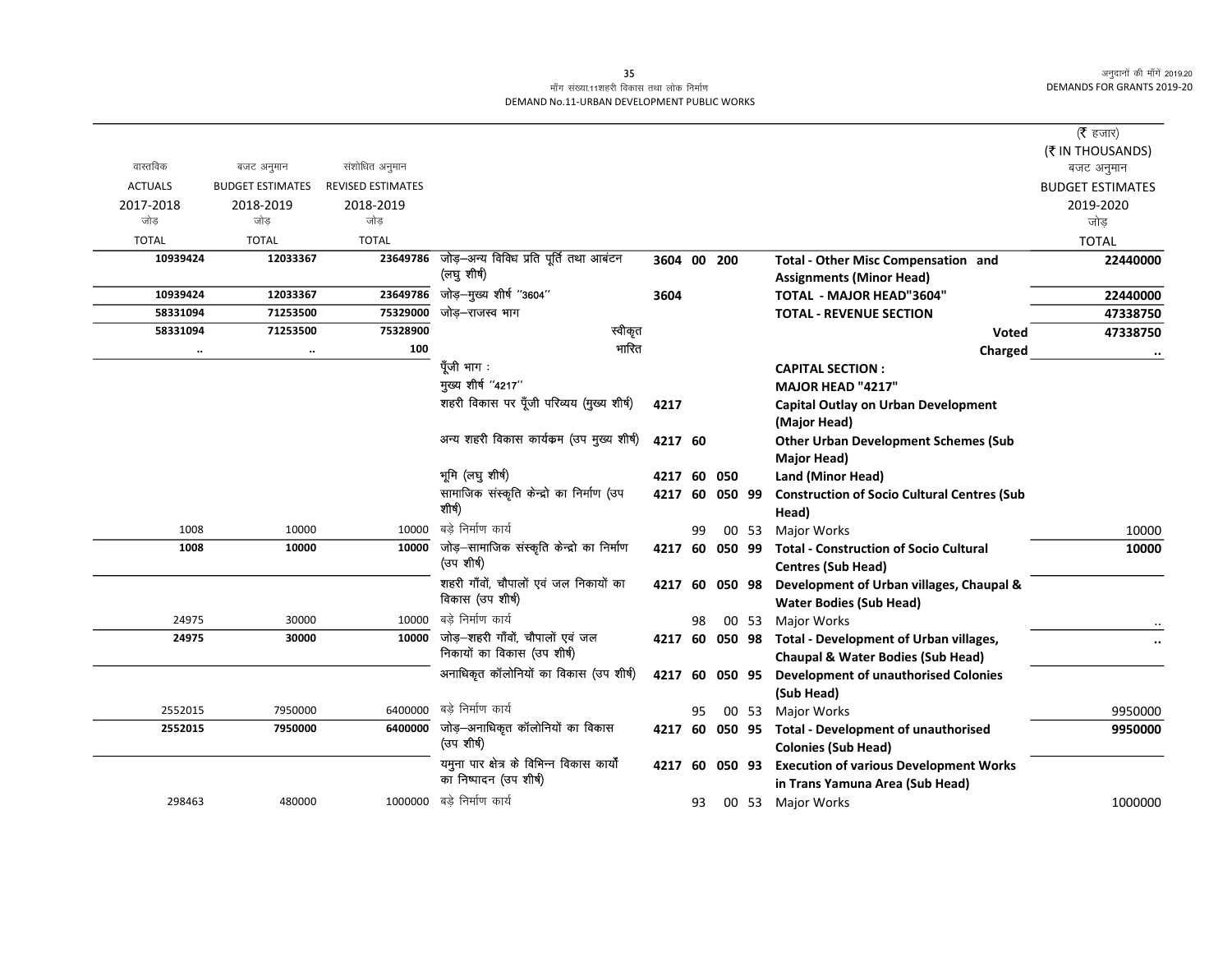#### 36 माँग संख्या.11शहरी विकास तथा लोक निर्माण DEMAND No.11-URBAN DEVELOPMENT PUBLIC WORKS

|                |                         |                          |                                                    |                |    |     |       |                                                 | ( $\bar{\tau}$ हजार)    |
|----------------|-------------------------|--------------------------|----------------------------------------------------|----------------|----|-----|-------|-------------------------------------------------|-------------------------|
|                |                         |                          |                                                    |                |    |     |       |                                                 | (₹ IN THOUSANDS)        |
| वास्तविक       | बजट अनुमान              | संशोधित अनुमान           |                                                    |                |    |     |       |                                                 | बजट अनुमान              |
| <b>ACTUALS</b> | <b>BUDGET ESTIMATES</b> | <b>REVISED ESTIMATES</b> |                                                    |                |    |     |       |                                                 | <b>BUDGET ESTIMATES</b> |
| 2017-2018      | 2018-2019               | 2018-2019                |                                                    |                |    |     |       |                                                 | 2019-2020               |
| जोड            | जोड                     | जोड                      |                                                    |                |    |     |       |                                                 | जोड                     |
| <b>TOTAL</b>   | <b>TOTAL</b>            | <b>TOTAL</b>             |                                                    |                |    |     |       |                                                 | <b>TOTAL</b>            |
| 298463         | 480000                  | 1000000                  | जोड़—यमुना पार क्षेत्र के विभिन्न विकास            | 4217 60 050 93 |    |     |       | <b>Total - Execution of various Development</b> | 1000000                 |
|                |                         |                          | कार्यों का निष्पादन (उप शीर्ष)                     |                |    |     |       | Works in Trans Yamuna Area (Sub Head)           |                         |
| 2876461        | 8470000                 | 7420000                  | जोड़-भूमि (लघु शीर्ष)                              | 4217 60        |    | 050 |       | <b>Total - Land (Minor Head)</b>                | 10960000                |
|                |                         |                          | निर्माण (लघु शीर्ष)                                | 4217           | 60 | 051 |       | <b>Construction (Minor Head)</b>                |                         |
|                |                         |                          | प्रत्येक विधान सभा क्षेत्र में सड़कों गलियों,      | 4217 60 051 97 |    |     |       | <b>Strengthning and Augmentation of</b>         |                         |
|                |                         |                          | इलाकों, गलियों की बत्ती इत्यादी ढाँचों का          |                |    |     |       | infrastructure i.e. Roads, Streets,             |                         |
|                |                         |                          | सुदृढ़ीकरण एव संवर्धन (उप शीर्ष)                   |                |    |     |       | Localities, Street Lights etc. in each          |                         |
|                |                         |                          |                                                    |                |    |     |       | <b>Assembly Constituency (Sub Head)</b>         |                         |
| $\cdot\cdot$   | $\cdot$ .               |                          | बडे निर्माण कार्य                                  |                | 97 |     | 00 53 | <b>Major Works</b>                              | 7000000                 |
| $\ldots$       | $\ddotsc$               |                          | जोड़-प्रत्येक विधान सभा क्षेत्र में सड़कों         | 4217 60 051 97 |    |     |       | <b>Total - Strengthning and Augmentation of</b> | 7000000                 |
|                |                         |                          | गलियों, इलाकों, गलियों की बत्ती इत्यादी            |                |    |     |       | infrastructure i.e. Roads, Streets,             |                         |
|                |                         |                          | ढाँचों का सुदृढ़ीकरण एंव संवर्धन (उप शीर्ष)        |                |    |     |       | Localities, Street Lights etc. in each          |                         |
|                |                         |                          |                                                    |                |    |     |       | <b>Assembly Constituency (Sub Head)</b>         |                         |
|                |                         |                          | मुख्यमंत्री सड़क पुनरुत्थान योजना (उप              | 4217 60 051 96 |    |     |       | Mukhyamantri Sadak Punrotthan Yojna             |                         |
|                |                         |                          | शीर्ष)                                             |                |    |     |       | (Sub Head)                                      |                         |
| $\cdot\cdot$   | $\cdot \cdot$           |                          | बड़े निर्माण कार्य                                 |                | 96 |     | 00 53 | <b>Major Works</b>                              | 8000000                 |
| $\ddotsc$      | $\ddot{\phantom{a}}$    |                          | जोड़-मुख्यमंत्री सड़क पुनरुत्थान योजना             | 4217 60 051 96 |    |     |       | Total - Mukhyamantri Sadak Punrotthan           | 8000000                 |
|                |                         |                          | (उप शीर्ष)                                         |                |    |     |       | Yojna (Sub Head)                                |                         |
| $\ddotsc$      | $\ddotsc$               |                          | जोड़-निर्माण (लघु शीर्ष)                           | 4217 60        |    | 051 |       | <b>Total - Construction (Minor Head)</b>        | 15000000                |
|                |                         |                          | अनूसुचित जातियों के लिए विशेष घटक                  | 4217 60 789    |    |     |       | <b>Special Component Plan for Scheduled</b>     |                         |
|                |                         |                          | योजना (लघु शीर्ष)                                  |                |    |     |       | <b>Castes (Minor Head)</b>                      |                         |
|                |                         |                          | प्रत्येक विधान सभा क्षेत्र में सड़कों गलियों,      | 4217 60 789 98 |    |     |       | <b>Strengthning and Augmentation of</b>         |                         |
|                |                         |                          | इलाकों, गलियों की बत्ती इत्यादी ढाँचों का          |                |    |     |       | infrastructure i.e. Roads, Streets,             |                         |
|                |                         |                          | सुदृढ़ीकरण एंव संवर्धन (एस.सी.एस.पी) (उप<br>शीर्ष) |                |    |     |       | Localities, Street Lights etc. in each          |                         |
|                |                         |                          |                                                    |                |    |     |       | <b>Assembly Constituency (SCSP) (Sub Head)</b>  |                         |
| $\ddotsc$      |                         |                          | बडे निर्माण कार्य                                  |                | 98 |     | 00 53 | <b>Major Works</b>                              | 1000000                 |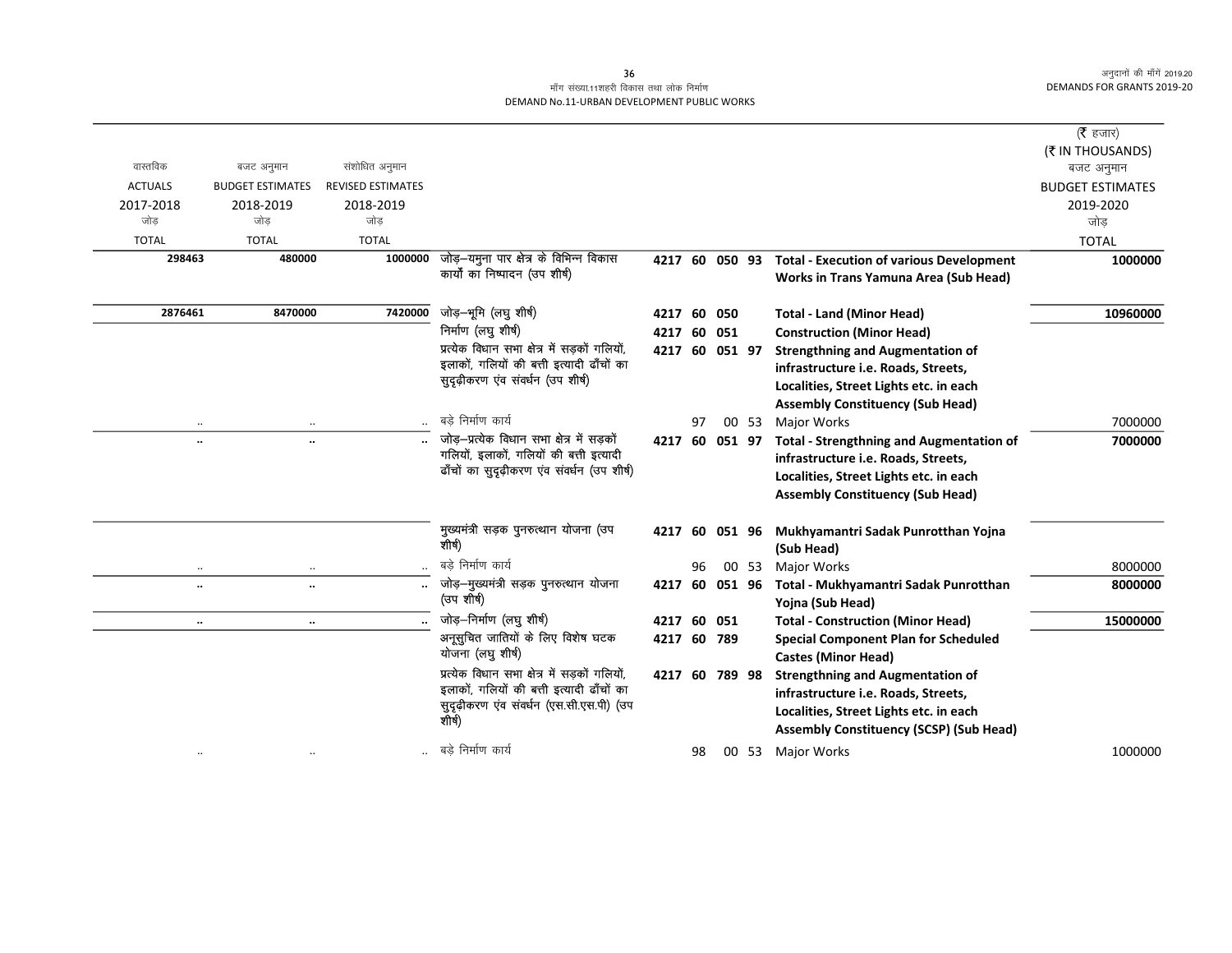## माँग संख्या.11शहरी विकास तथा लोक निर्माण DEMAND No.11-URBAN DEVELOPMENT PUBLIC WORKS

| वास्तविक       | बजट अनुमान              | संशोधित अनुमान           |                                                                                                                                                        |                |    |       |                                                                                                                                                                                    | (रै हजार)<br>(₹ IN THOUSANDS)         |
|----------------|-------------------------|--------------------------|--------------------------------------------------------------------------------------------------------------------------------------------------------|----------------|----|-------|------------------------------------------------------------------------------------------------------------------------------------------------------------------------------------|---------------------------------------|
| <b>ACTUALS</b> | <b>BUDGET ESTIMATES</b> | <b>REVISED ESTIMATES</b> |                                                                                                                                                        |                |    |       |                                                                                                                                                                                    | बजट अनुमान<br><b>BUDGET ESTIMATES</b> |
| 2017-2018      | 2018-2019               | 2018-2019                |                                                                                                                                                        |                |    |       |                                                                                                                                                                                    | 2019-2020                             |
| जोड़           | जोड                     | जोड                      |                                                                                                                                                        |                |    |       |                                                                                                                                                                                    | जोड                                   |
| <b>TOTAL</b>   | <b>TOTAL</b>            | <b>TOTAL</b>             |                                                                                                                                                        |                |    |       |                                                                                                                                                                                    | <b>TOTAL</b>                          |
| $\ldots$       | $\ddot{\phantom{a}}$    |                          | जोड़-प्रत्येक विधान सभा क्षेत्र में सड़कों<br>गलियों, इलाकों, गलियों की बत्ती इत्यादी<br>ढाँचों का सुदृढ़ीकरण एंव संवर्धन (एस.सी.<br>एस.पी) (उप शीर्ष) | 4217 60 789 98 |    |       | <b>Total - Strengthning and Augmentation of</b><br>infrastructure i.e. Roads, Streets,<br>Localities, Street Lights etc. in each<br><b>Assembly Constituency (SCSP) (Sub Head)</b> | 1000000                               |
| $\ldots$       | $\ddotsc$               |                          | जोड़—अनूसुचित जातियों के लिए विशेष<br>घटक योजना (लघु शीर्ष)                                                                                            | 4217 60 789    |    |       | <b>Total - Special Component Plan for</b><br><b>Scheduled Castes (Minor Head)</b>                                                                                                  | 1000000                               |
| 2876461        | 8470000                 | 7420000                  | जोड़-अन्य शहरी विकास कार्यक्रम (उप<br>मुख्य शीर्ष)                                                                                                     | 4217 60        |    |       | <b>Total - Other Urban Development Schemes</b><br>(Sub Major Head)                                                                                                                 | 26960000                              |
| 2876461        | 8470000                 | 7420000                  | जोड़-मुख्य शीर्ष "4217"                                                                                                                                | 4217           |    |       | TOTAL - MAJOR HEAD"4217"                                                                                                                                                           | 26960000                              |
|                |                         |                          | मुख्य शीर्ष "6215"                                                                                                                                     |                |    |       | <b>MAJOR HEAD "6215"</b>                                                                                                                                                           |                                       |
|                |                         |                          | जल आपूर्ति व सफाई के लिए ऋण (मुख्य<br>शीर्ष)                                                                                                           | 6215           |    |       | <b>Loans for Water Supply and Sanitation</b><br>(Major Head)                                                                                                                       |                                       |
|                |                         |                          | जल आपूर्ति (उप मुख्य शीर्ष)                                                                                                                            | 6215 01        |    |       | <b>Water Supply (Sub Major Head)</b>                                                                                                                                               |                                       |
|                |                         |                          | स्थानीय निकायों, नगर पालिका इत्यादि को<br>ऋण (लघुशीर्ष)                                                                                                | 6215 01 191    |    |       | Loans to Local bodies municipalities etc.<br>(Minor Head)                                                                                                                          |                                       |
| 557700         |                         |                          | शहरी जल आपूर्ति के लिए दिल्ली जल बार्डे<br>को ऋण (उप शीर्ष)                                                                                            |                | 99 | 00 55 | Loans to DJB for Urban Water Supply (Sub<br>Head)                                                                                                                                  |                                       |
| 156500         | 100000                  |                          | 100000 दिल्ली जल बोर्ड को शहरीकृत गांवों में जल<br>आपुर्ति हेतु ऋण (उप शीर्ष)                                                                          |                | 85 | 00 55 | Loan to DJB for water supply in urban<br>villages (Sub Head)                                                                                                                       | 100000                                |
|                | 100000                  |                          | दिल्ली जल बोर्ड चन्द्रावल जल संयंत्र के<br>लिये ऋण (उप शीर्ष)                                                                                          |                | 81 | 00 55 | Loan to DJB for Chandrawal WTP (Sub Head)                                                                                                                                          |                                       |
|                | 500000                  |                          | 125000 दिल्ली जल बोर्ड वजीरावाद जल संयंत्र के<br>लिये ऋण (राज्य अंश) (उप शीर्ष)                                                                        |                | 80 |       | 00 55 Loan to DJB for Wazirabad WTP (State<br>Share) (Sub Head)                                                                                                                    | 15000                                 |
| 1800000        | 2000000                 | 2100000                  | पूर्व वितरण प्रणाली और ट्रंक संचरण के<br>प्रतिस्थापन के लिए दिल्ली जल बोर्ड को<br>ऋण (उप शीर्ष)                                                        |                | 79 |       | 00 55 Loan to DJB for replacement of old<br>distribution system and trunk transmission<br>(Sub Head)                                                                               | 2000000                               |
| 1550000        | 1500000                 | 1250000                  | मौजूदा जल कार्यों के सुधार के लिए दिल्ली<br>जल बोर्ड को ऋण (उप शीर्ष)                                                                                  |                | 78 |       | 00 55 Loan to DJB for improvement of existing<br>water works (Sub Head)                                                                                                            | 1200000                               |
| 675000         | 1000000                 | 1050000                  | वितरण के स्रोतों और जलाशयों के लिए<br>दिल्ली जल बोर्ड के लिए ऋण (उप शीर्ष)                                                                             |                | 77 | 00 55 | Loan to DJB for distribution mains and<br>reserviors (Sub Head)                                                                                                                    | 950000                                |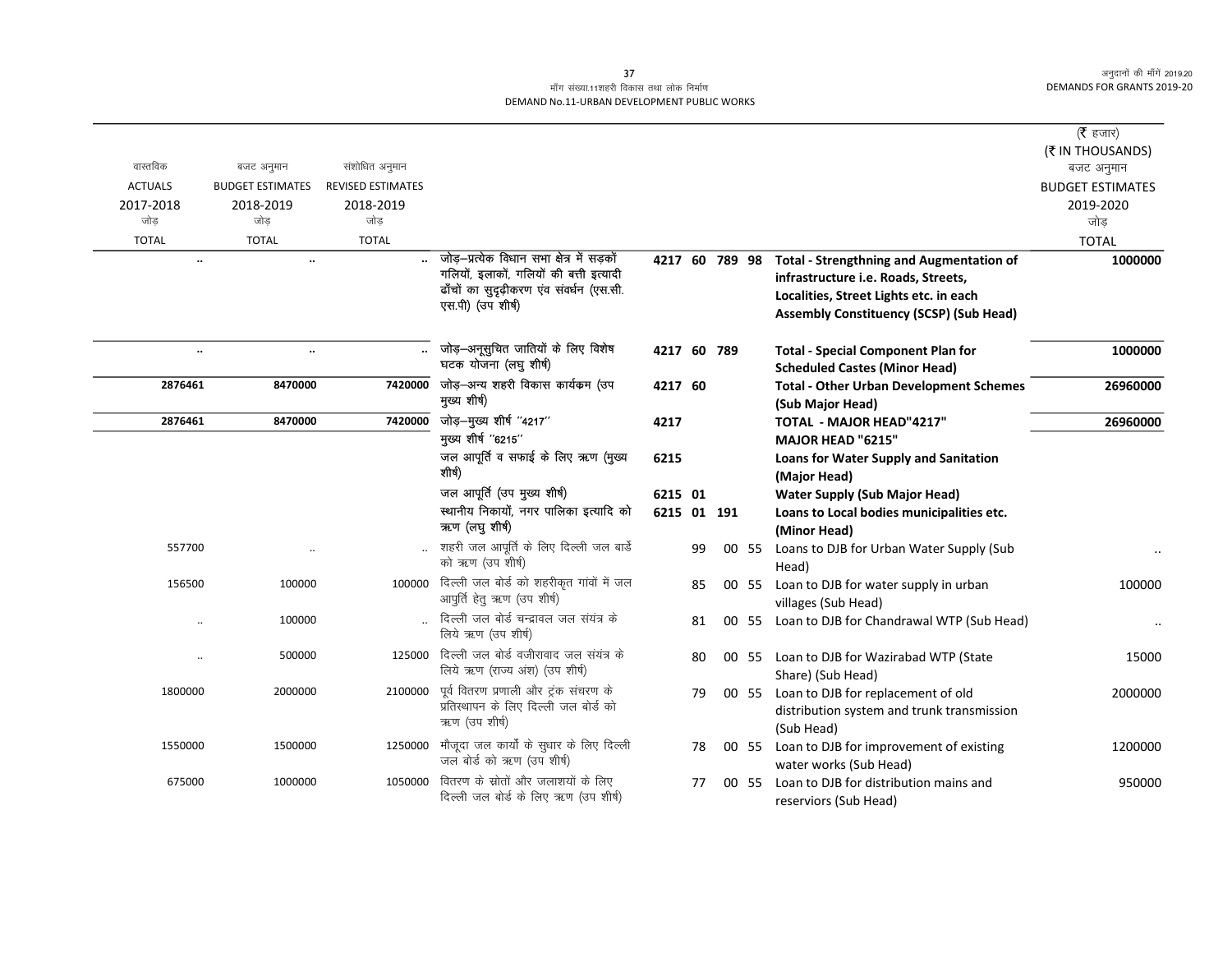### माँग संख्या.11शहरी विकास तथा लोक निर्माण DEMAND No.11-URBAN DEVELOPMENT PUBLIC WORKS

|                      |                                       |                                            |                                                                                                  |             |    |       |                                                                                             | ( $\bar{\tau}$ हजार)                 |
|----------------------|---------------------------------------|--------------------------------------------|--------------------------------------------------------------------------------------------------|-------------|----|-------|---------------------------------------------------------------------------------------------|--------------------------------------|
| वास्तविक             |                                       |                                            |                                                                                                  |             |    |       |                                                                                             | (₹ IN THOUSANDS)                     |
| <b>ACTUALS</b>       | बजट अनुमान<br><b>BUDGET ESTIMATES</b> | संशोधित अनुमान<br><b>REVISED ESTIMATES</b> |                                                                                                  |             |    |       |                                                                                             | बजट अनुमान                           |
| 2017-2018            | 2018-2019                             | 2018-2019                                  |                                                                                                  |             |    |       |                                                                                             | <b>BUDGET ESTIMATES</b><br>2019-2020 |
| जोड                  | जोड                                   | जोड                                        |                                                                                                  |             |    |       |                                                                                             | जोड                                  |
| <b>TOTAL</b>         | <b>TOTAL</b>                          | <b>TOTAL</b>                               |                                                                                                  |             |    |       |                                                                                             | <b>TOTAL</b>                         |
| 270000               | 1000000                               | 1000000                                    | पैमाइश और रिसाव प्रबंधन के लिए दिल्ली<br>जल बोर्ड के लिए ऋण (उप शीर्ष)                           |             | 76 | 00 55 | Loan to DJB for Metering and Leak<br>Management (Sub Head)                                  | 1000000                              |
|                      | 350000                                |                                            | 500000 शहरी इलाकों में रेनी वेल्स और ट्यूब वेल्स<br>के लिए दिल्ली जल बोर्ड को ऋण (उप शीर्ष)      |             | 75 | 00 55 | Loan to DJB for Rainy Wells & Tube Wells in<br>Urban Areas (Sub Head)                       | 500000                               |
|                      | 100000                                | 200000                                     | कर्मचारी आवास तथा कार्यालय आवास के<br>लिए दिल्ली जल बोर्ड को ऋण (उप शीर्ष)                       |             | 74 | 00 55 | Loan to DJB for Staff Quarters & Office<br>Accomodation (Sub Head)                          | 200000                               |
| $\ddotsc$            | 5000                                  | 3750                                       | नियमित अनधिकृत कॉलोनियों में जल स्रोतों<br>के लिए दिल्ली जल बोर्ड को ऋण (उप शीर्ष)               |             | 73 | 00 55 | Loan to DJB for Laying of Water Mains in<br>Regularised Unauthorised Colonies (Sub<br>Head) | 4000                                 |
| $\ddot{\phantom{a}}$ | 750000                                | 562500                                     | वर्तमान संयंत्रों और पंपिंग स्टेशनों के लिए<br>दिल्ली जल बोर्ड को ऋण (उप शीर्ष)                  |             | 72 | 00 55 | Loan to DJB for existing Plants & Pumping<br><b>Stations (Sub Head)</b>                     | 10000                                |
|                      |                                       | 20000                                      | द्वारका में 50 एमजीडी जल शोधन संयंत्र के<br>निर्माण के लिए दिल्ली जल बोर्ड को ऋण<br>(उप शीर्ष)   |             | 71 | 00 55 | Loan to DJB for construction of 50 MGD<br>WTP at Dwarka (Sub Head)                          | 500000                               |
|                      |                                       | 800000                                     | चंद्रावल जल शोधन संयंत्र – जेआईसीए के<br>लिए दिल्ली जल बोर्ड को ऋण (केन्द्रीय<br>अंश) (उप शीर्ष) |             | 70 | 00 55 | Loan to DJB for Chandrawal WTP - JICA<br>(Central Share) (Sub Head)                         | 2700000                              |
|                      |                                       | 120000                                     | चंद्रावल जल शोधन संयंत्र के लिए दिल्ली<br>जल बोर्ड को ऋण (राज्य हिस्सा) (उप शीर्ष)               |             | 69 | 00 55 | Loan to DJB for Chandrawal WTP (State<br>Share) (Sub Head)                                  | 405000                               |
| $\ldots$             |                                       |                                            | दिल्ली जल बोर्ड वजीरावाद जल संयंत्र के<br>लिये ऋण (केन्द्रीय अंश) (उप शीर्ष)                     |             | 68 | 00 55 | Loan to DJB for Wazirabad WTP (Central<br>Share) (Sub Head)                                 | 100000                               |
| 5009200              | 7405000                               | 7831250                                    | जोड़-स्थानीय निकायों, नगर पालिका<br>इत्यादि को ऋण (लघु शीर्ष)                                    | 6215 01 191 |    |       | <b>Total - Loans to Local bodies municipalities</b><br>etc. (Minor Head)                    | 9684000                              |
| 5009200              | 7405000                               | 7831250                                    | जोड़-जल आपूर्ति (उप मुख्य शीर्ष)                                                                 | 6215 01     |    |       | <b>Total - Water Supply (Sub Major Head)</b>                                                | 9684000                              |
|                      |                                       |                                            | मल व्ययन तथा सफाई (उप मुख्य शीर्ष)                                                               | 6215 02     |    |       | Sewerage and Sanitation (Sub Major Head)                                                    |                                      |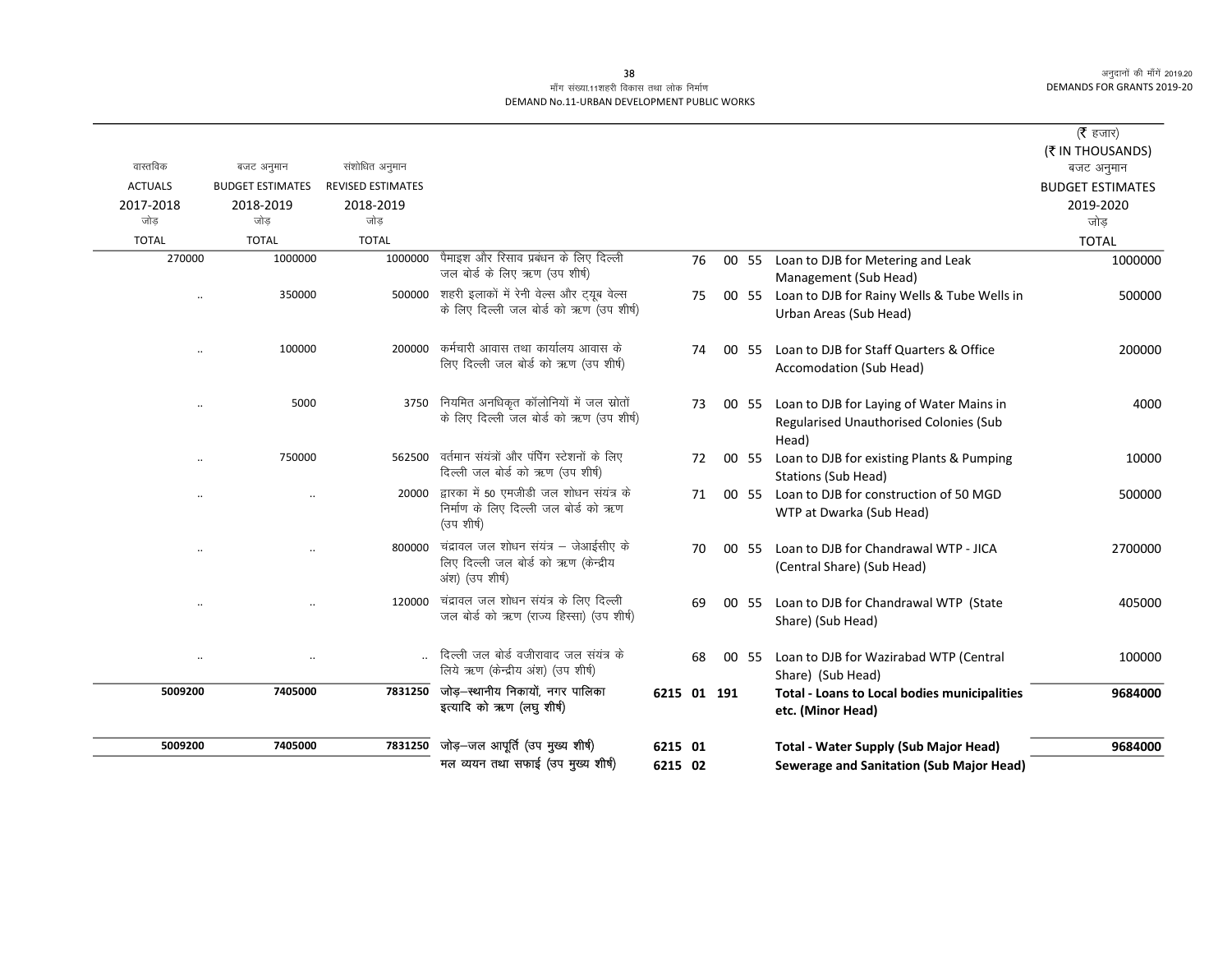## माँग संख्या.11शहरी विकास तथा लोक निर्माण DEMAND No.11-URBAN DEVELOPMENT PUBLIC WORKS

| वास्तविक                           | बजट अनुमान                                  | संशोधित अनुमान                               |                                                                                                             |             |    |       |                                                                                                                    | ( $\bar{\tau}$ हजार)<br>(₹ IN THOUSANDS)<br>बजट अनुमान |
|------------------------------------|---------------------------------------------|----------------------------------------------|-------------------------------------------------------------------------------------------------------------|-------------|----|-------|--------------------------------------------------------------------------------------------------------------------|--------------------------------------------------------|
| <b>ACTUALS</b><br>2017-2018<br>जोड | <b>BUDGET ESTIMATES</b><br>2018-2019<br>जोड | <b>REVISED ESTIMATES</b><br>2018-2019<br>जोड |                                                                                                             |             |    |       |                                                                                                                    | <b>BUDGET ESTIMATES</b><br>2019-2020<br>जोड            |
| <b>TOTAL</b>                       | <b>TOTAL</b>                                | <b>TOTAL</b>                                 |                                                                                                             |             |    |       |                                                                                                                    | <b>TOTAL</b>                                           |
|                                    |                                             |                                              | स्थानीय निकायों, नगर पालिका इत्यादि को<br>ऋण (लघुशीर्ष)                                                     | 6215 02 191 |    |       | Loans to Local bodies municipalities etc.<br>(Minor Head)                                                          |                                                        |
| 88000                              | 125000                                      | 93750                                        | पुर्नवास कॉलोनियों में जल—मल निकासी के<br>लिए दिल्ली जल बोर्ड को ऋण (उप शीर्ष)                              |             | 95 |       | 00 55 Loan to DJB for Sewerage in Resettlement<br>Colonies (Sub Head)                                              | 100000                                                 |
|                                    | 330000                                      | 330000                                       | जे.एन.एन.यू.आर.एम. परियोजना के लिए दि.ज.<br>बो. को ऋण (उप शीर्ष)                                            |             | 86 |       | 00 55 Loan to DJB for JNNURM project (Sub Head)                                                                    |                                                        |
|                                    | 180000                                      | 320000                                       | यमुना कार्य योजना –।।। के अर्न्तगत सीवर<br>लाइन के पुनर्वास हेतु दि.ज.बोर्ड को ऋण<br>(राज्य अंश) (उप शीर्ष) |             | 85 | 00 55 | Loan to Delhi Jal Board for rehabilitation of<br>Sewerage under Yamuna Action Plan-III<br>(State Share) (Sub Head) | 210000                                                 |
| 750000                             | 750000                                      | 750000                                       | ट्रंक सीवर परिधीय और गुरुत्वाकर्षण वाहिनी<br>के लिए दिल्ली जल बोर्ड के लिए ऋण (उप<br>शीर्ष)                 |             | 84 |       | 00 55 Loan to DJB for trunk peripheral Sewer and<br>Gravity Duct (Sub Head)                                        | 750000                                                 |
| 1800000                            | 2750000                                     | 2750000                                      | एस.टी.पी. / एस.पी.एस. के लिए दिल्ली जल<br>बोर्ड को ऋण (उप शीर्ष)                                            |             | 83 | 00 55 | Loan to DJB for STPs/SPSs (Sub Head)                                                                               | 2600000                                                |
| 1600000                            | 1500000                                     |                                              | $1600000$ शाखा सीवर / नियमित अनधिकृत कॉलोनियों<br>के लिए दिल्ली जल बोर्ड को ऋण (उप शीर्ष)                   |             | 82 |       | 00 55 Loan to DJB for branch Sewer/regularised<br>unauthorised colonies (Sub Head)                                 | 1500000                                                |
|                                    | 50000                                       | 198550                                       | निलोठी पप्पनकलाँ में सीवर संशोधन<br>परियोजना के लिए ऋण (उप शीर्ष)                                           |             | 81 |       | 00 55 Loan for Modification of Sewerage Project<br>at Nilothi Pappankala (Sub Head)                                |                                                        |
| 45000                              | 55000                                       | 41250                                        | शहरी गांवों में जल—मल निकासी के लिए दि.<br>ज.बोर्ड को ऋण (उप शीर्ष)                                         |             | 58 |       | 00 55 Loan to DJB for Sewerage in Urban Villages<br>(Sub Head)                                                     | 40000                                                  |
| 4283000                            | 5740000                                     | 6083550                                      | जोड़–स्थानीय निकायों, नगर पालिका<br>इत्यादि को ऋण (लघु शीर्ष)                                               | 6215 02 191 |    |       | <b>Total - Loans to Local bodies municipalities</b><br>etc. (Minor Head)                                           | 5200000                                                |
| 4283000                            | 5740000                                     | 6083550                                      | जोड़—मल व्ययन तथा सफाई (उप मुख्य<br>शीर्ष)                                                                  | 6215 02     |    |       | <b>Total - Sewerage and Sanitation (Sub</b><br>Major Head)                                                         | 5200000                                                |
| 9292200                            | 13145000                                    | 13914800                                     | जोड़-मुख्य शीर्ष "6215"<br>मुख्य शीर्ष "6217"                                                               | 6215        |    |       | <b>TOTAL - MAJOR HEAD"6215"</b><br>MAJOR HEAD "6217"                                                               | 14884000                                               |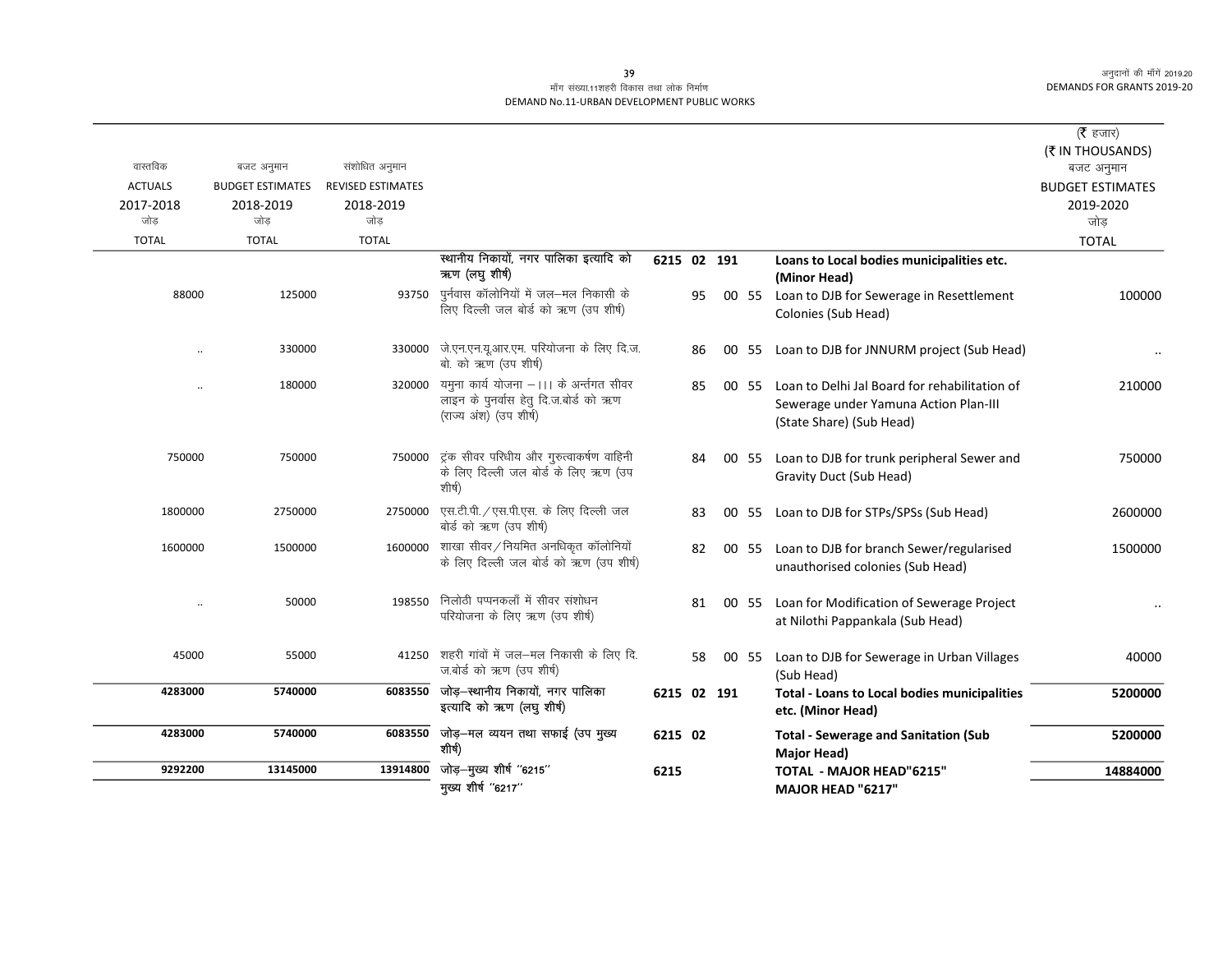### माँग संख्या.11शहरी विकास तथा लोक निर्माण DEMAND No.11-URBAN DEVELOPMENT PUBLIC WORKS

|                  |                         |                          |                                                                                                                 |                |    |       |                                                                                              | ( <b>रै</b> हजार)<br>(₹ IN THOUSANDS) |
|------------------|-------------------------|--------------------------|-----------------------------------------------------------------------------------------------------------------|----------------|----|-------|----------------------------------------------------------------------------------------------|---------------------------------------|
| वास्तविक         | बजट अनुमान              | संशोधित अनुमान           |                                                                                                                 |                |    |       |                                                                                              | बजट अनुमान                            |
| <b>ACTUALS</b>   | <b>BUDGET ESTIMATES</b> | <b>REVISED ESTIMATES</b> |                                                                                                                 |                |    |       |                                                                                              | <b>BUDGET ESTIMATES</b>               |
| 2017-2018<br>जोड | 2018-2019<br>जोड        | 2018-2019<br>जोड         |                                                                                                                 |                |    |       |                                                                                              | 2019-2020<br>जोड़                     |
| <b>TOTAL</b>     | <b>TOTAL</b>            | <b>TOTAL</b>             |                                                                                                                 |                |    |       |                                                                                              | <b>TOTAL</b>                          |
|                  |                         |                          | शहरी विकास के लिए ऋण (मुख्य शीर्ष)                                                                              | 6217           |    |       | Loans for Urban Development (Major<br>Head)                                                  |                                       |
|                  |                         |                          | अन्य शहरी विकास योजना (उप मुख्य शीर्ष)                                                                          | 6217 60        |    |       | <b>Other Urban Development Schemes (Sub</b><br>Major Head)                                   |                                       |
|                  |                         |                          | स्थानीय निकाय, निगम आदि को ऋण<br>(लघु शीर्ष)                                                                    | 6217 60 191    |    |       | Loan to Local Bodies Corporation etc.<br>(Minor Head)                                        |                                       |
|                  |                         |                          | दि.न.नि.को स्वीकृत कालोनियों में विकास<br>कार्यों के लिए ऋण (उप शीर्ष)                                          | 6217 60 191 91 |    |       | Loan to MCD for Development works in<br>approved colonies (Sub Head)                         |                                       |
| 12500            |                         |                          | उत्तरी दिल्ली नगर निगम को स्वीकृत<br>कालोनियों में विकास कार्यों के लिए ऋण                                      |                | 91 | 96 55 | Loan to North Delhi Municipal Corporation<br>for Development works in approved<br>colonies   |                                       |
| 12500            | $\ddotsc$               |                          | जोड़-दि.न.नि.को स्वीकृत कालोनियों में<br>विकास कार्यों के लिए ऋण (उप शीषे)                                      |                |    |       | 6217 60 191 91 Total - Loan to MCD for Development<br>works in approved colonies (Sub Head)  |                                       |
| 6000             | 250000                  | 2000000                  | झुग्गी पुनर्वास योजना के लिए डी यू एस<br>आई बी को ऋण (उप शीर्ष)                                                 |                | 83 | 00 55 | Loan to DUSIB for In-situ Slum Rehabiliation<br>Plan (Sub Head)                              |                                       |
| 18500            | 250000                  | 2000000                  | जोड़—स्थानीय निकाय, निगम आदि को<br>ऋण (लघुशीर्ष)                                                                | 6217 60 191    |    |       | <b>Total - Loan to Local Bodies Corporation</b><br>etc. (Minor Head)                         |                                       |
|                  |                         |                          | अनूसुचित जातियों के लिए विशेष घटक<br>योजना (लघु शीर्ष)                                                          | 6217 60 789    |    |       | <b>Special Component Plan for Scheduled</b><br><b>Castes (Minor Head)</b>                    |                                       |
| 4000             | 50000                   |                          | स्वस्थानी पुर्नवास योजना के लिए डी.यू.एस.<br>आई.बी. को ऋण (एस.सी.एस.पी.) (उप शीर्ष)                             |                | 94 | 00 55 | Loan to DUSIB for In-situ Rehabiliation Plan<br>(SCSP) (Sub Head)                            | 500000                                |
|                  | 50000                   | 100000                   | कमजोर वर्गों (जे.उन.उन.यू.आर.एम.) के लिए<br>गृह निमाण के लिए डी.यू.एस.आई.बी. को<br>ऋण (एस.सी.एस.पी.) (उप शीर्ष) |                | 93 | 00 55 | Loan to DUSIB for construction of houses<br>for Weaker Section (JNNURM) (SCSP) (Sub<br>Head) | 50000                                 |
| 4000             | 100000                  | 100000                   | जोड़-अनूसुचित जातियों के लिए विशेष<br>घटक योजना (लघु शीर्ष)                                                     | 6217 60 789    |    |       | <b>Total - Special Component Plan for</b><br><b>Scheduled Castes (Minor Head)</b>            | 550000                                |
|                  |                         |                          | अन्य ऋण (लघु शीर्ष)                                                                                             | 6217 60 800    |    |       | <b>Other Loans (Minor Head)</b>                                                              |                                       |